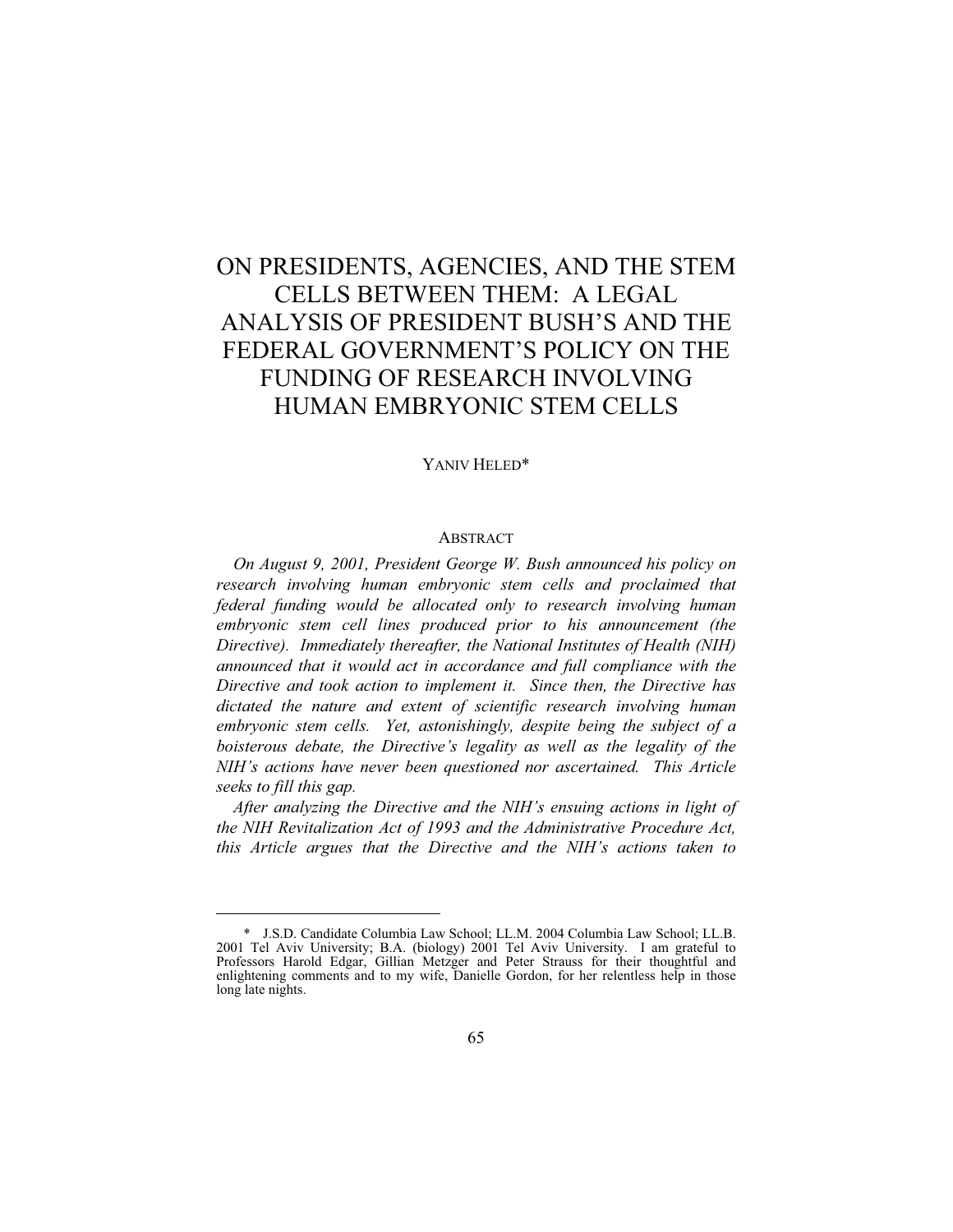*implement it were illegal. Based on this conclusion, the Article discusses the possible legal challenges that may be raised with respect to the Directive and the NIH's actions.*

# TABLE OF CONTENTS

|    | I. Human Embryonic Stem Cells-Scientific and Regulatory               |  |
|----|-----------------------------------------------------------------------|--|
|    |                                                                       |  |
|    | Human Embryonic Stem Cells and Their Uses in Medicine<br>A.           |  |
|    |                                                                       |  |
|    | B.                                                                    |  |
|    | Federal Regulation of Stem Cell Research Between Two<br>C.            |  |
|    |                                                                       |  |
| П. | Legal Analysis of President Bush's Directive and His                  |  |
|    |                                                                       |  |
|    | Classification of President Bush's Directive's Form and<br>A.         |  |
|    | Evaluation of Its Validity from a Procedural Standpoint 88            |  |
|    | Analysis and Evaluation of President Bush's Authority to<br><b>B.</b> |  |
|    |                                                                       |  |
|    | The Legal Framework of Federal Funding for Scientific<br>1.           |  |
|    |                                                                       |  |
|    |                                                                       |  |
|    |                                                                       |  |
|    | Analysis of the Validity of President Bush's Directive<br>3.          |  |
|    | as Presidential Action Incompatible with the Expressed                |  |
|    |                                                                       |  |
|    | Inherent Presidential Authority and Its Applicability<br>a.           |  |
|    |                                                                       |  |
|    | The Unitary Executive Debate over the<br>i.                           |  |
|    | Presidential Power to Direct Executive                                |  |
|    |                                                                       |  |
|    | ii.<br>The Unitary Executive Debate in Court-                         |  |
|    | Which School of Thought Prevails?103                                  |  |
|    | b. Inherent Authority as a Power to Override NIHRA                    |  |
|    |                                                                       |  |
|    |                                                                       |  |
| Ш. | The Implications of the Illegality of President Bush's Directive      |  |
|    | and of the Ensuing Actions Taken by the NIH 116                       |  |
|    | A.                                                                    |  |
|    | <b>B.</b>                                                             |  |
|    |                                                                       |  |
|    | C.                                                                    |  |
|    |                                                                       |  |
|    | Challenging the NIH's Decision to Abide by President<br>D.            |  |
|    |                                                                       |  |
|    |                                                                       |  |
|    |                                                                       |  |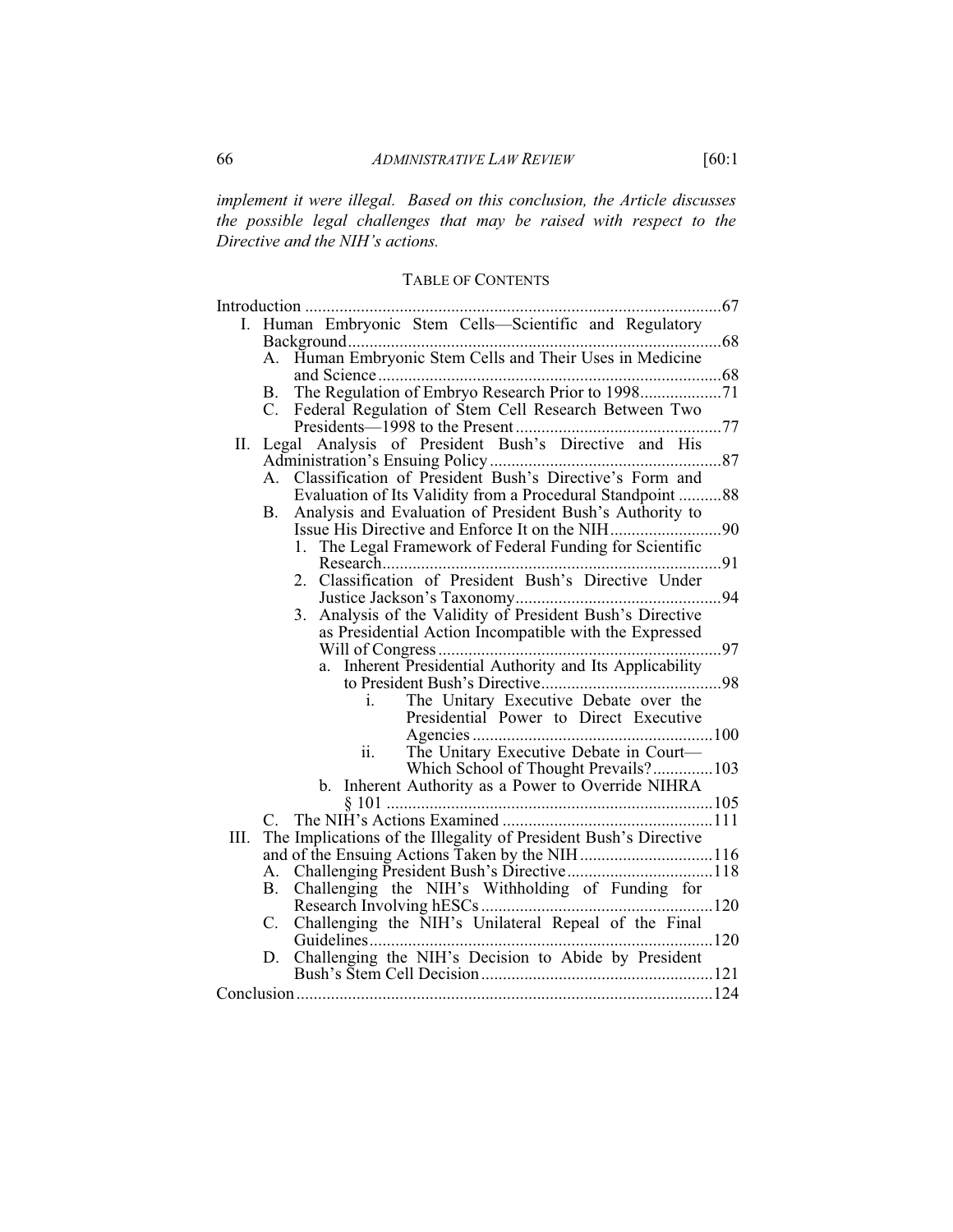#### **INTRODUCTION**

On August 9, 2001 at about 8:00 p.m., surrounded by families of children conceived from embryo donations and by members of Congress, President George W. Bush addressed the nation from his ranch in Crawford, Texas and announced his new policy on federal funding for research involving human embryonic stem cells (hESCs).<sup>1</sup> President Bush started by describing the deep religious and ethical sentiments that brought him to make this policy decision<sup>2</sup> and ultimately proclaimed that federal funding would be allocated only to research involving hESC lines produced prior to his Address.<sup>3</sup> Immediately following President Bush's Address, the Acting Director of the National Institutes of Health (NIH), Dr. Ruth Kirschstein, and the Secretary of Health and Human Services (HHS), Tommy G. Thompson, both released statements announcing that they would act in accordance and in full compliance with the Directive.<sup>4</sup> And so, President Bush's Directive became "the law of the land" and stands unwavering at the crux of the Federal Government's policy regarding the funding for research involving hESCs.

The Directive and subsequent policies adopted by the Bush Administration have been the topic of a multitude of articles dealing with their ramifications. The Directive has inspired an abundance of state legislation either embracing the decision or rejecting and undermining it.<sup>5</sup> The Bush Administration's policies even became one of the focal points of Senator John Kerry's presidential election campaign in 2004 and of the

 <sup>1.</sup> President George W. Bush, Address to the Nation on Stem Cell Research, 2 PUB. PAPERS 953 (Aug. 9, 2001) [hereinafter President Bush's Address]. I will subsequently refer to this speech as President Bush's Address, President Bush's Stem Cell Decision, or President Bush's Directive.

<sup>2</sup>*. Id*. at 955 ("My position on these issues is shaped by deeply held beliefs. I'm a strong supporter of science and technology . . . . I also believe human life is a sacred gift from our Creator.").

<sup>3</sup>*. See id.* ("I have concluded that we should allow Federal funds to be used for research on these existing stem cell lines, where the life and death decision has already been made.").

<sup>4</sup>*. See* Press Release, Ruth Kirschstein, Acting Director of the National Institutes of Health, NIH Statement on the President's Stem Cell Address (Aug. 9, 2001), *available at* http://www.nih.gov/news/pr/aug2001/od-09.htm [hereinafter Kirschstein Statement] (describing President Bush's Decision as "sound" and expressing "understand[ing of] the President's clear desire to move forward with care"); Press Release, Tommy G. Thompson, Secretary, Dep't of Health and Human Servs., Regarding the President's Decision on Human Embryonic Stem Cell Research (Aug. 9, 2001), *available at* http://www.hhs.gov/ news/press/2001pres/20010809.html [hereinafter Thompson Statement] (praising the President's decision as a courageous one that shows leadership and stating that he would be proud to carry it out).

<sup>5</sup>*. See generally* Lauren Thuy Nguyen, *The Fate of Stem Cell Research and a Proposal for Future Legislative Regulation*, 46 SANTA CLARA L. REV. 419, 433-37 (2006) (detailing efforts in some states such as California and New Jersey to protect and endorse stem cell research funding).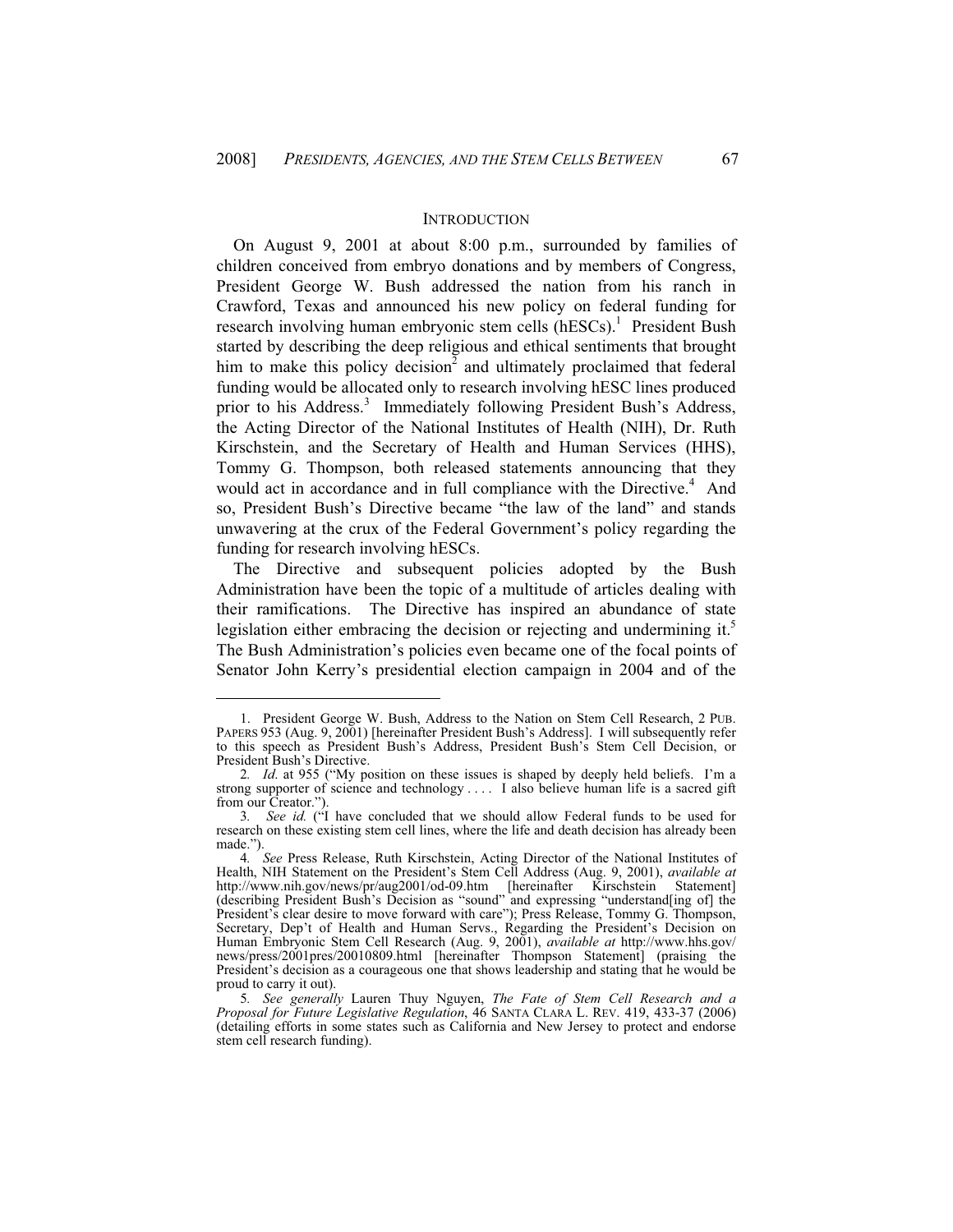Democratic Party's platform in the recent congressional elections.<sup>6</sup> Yet, with all that has been written and said about President Bush's Directive and the policies implementing it, the focus was always on the economical, ethical, scientific, and social implications and justifications; quite astonishingly, their legality seems to have never been questioned or analyzed.<sup>7</sup> This Article seeks to fill this void by answering the question whether President Bush's Directive and the Administration's policy on funding for research involving hESCs is legal.

Part I of this Article provides the scientific background necessary for understanding President Bush's Directive and surveys the regulatory history of research involving embryos and hESCs in the United States. Part II then examines and evaluates the validity of President Bush's Directive and of the ensuing actions taken by the NIH, arguing that they were illegal and not legally sustainable. Part III then discusses the possible legal challenges that may be raised with respect to the Directive and the NIH's actions. This Article concludes with predictions about the future of the regulation of research involving hESCs.

# I. HUMAN EMBRYONIC STEM CELLS–SCIENTIFIC AND REGULATORY BACKGROUND

# *A. Human Embryonic Stem Cells and Their Uses in Medicine and Science*

Prior to delving into the legal discussion, it may be helpful to review what embryonic stem cells are, their scientific purpose and medical potential, and why they incite such a bitter ethical debate.

Stem cells in general (rather than embryonic stem cells) are living cells that are unspecialized; namely, they have not (yet) undergone a process called "differentiation," which turns them into cells that fulfill a specific

<sup>6</sup>*. See, e.g.*, Charlie Savage, *Stem Cell Issue Opens Campaign Divide*, BOSTON GLOBE, Aug. 8, 2004, at A1; Dan Vergano, *Stem-Cell Debate Another Division Between Bush, Kerry*, USA TODAY, Oct. 26, 2004, *available at* http://www.usatoday.com/news/ politicselections/nation/issues/2004-10-26-stem-cell-research\_x.htm.

 <sup>7.</sup> A number of articles have dealt with the issue of the legality of President Bush's Directive indirectly by analyzing it alongside similar administrative and presidential actions. *See, e.g.*, Tara L. Branum, *President or King? The Use and Abuse of Executive Orders in Modern-Day America*, 28 J. LEGIS. 1, 45-47 (2002) (classifying President Bush's Directive as improper because it did not leave the issue for Congress to decide); Christopher S. Yoo, Steven G. Calabresi & Anthony J. Colangelo, *The Unitary Executive in the Modern Era, 1945-2004*, 90 IOWA L. REV. 601, 725-26 (2005) (praising President Bush's Directive for what the authors view as being exemplary of his leadership and strong principled pro-life stance). However, President Bush's Directive itself was never the focus of an in-depth legal analysis as it is in this Article.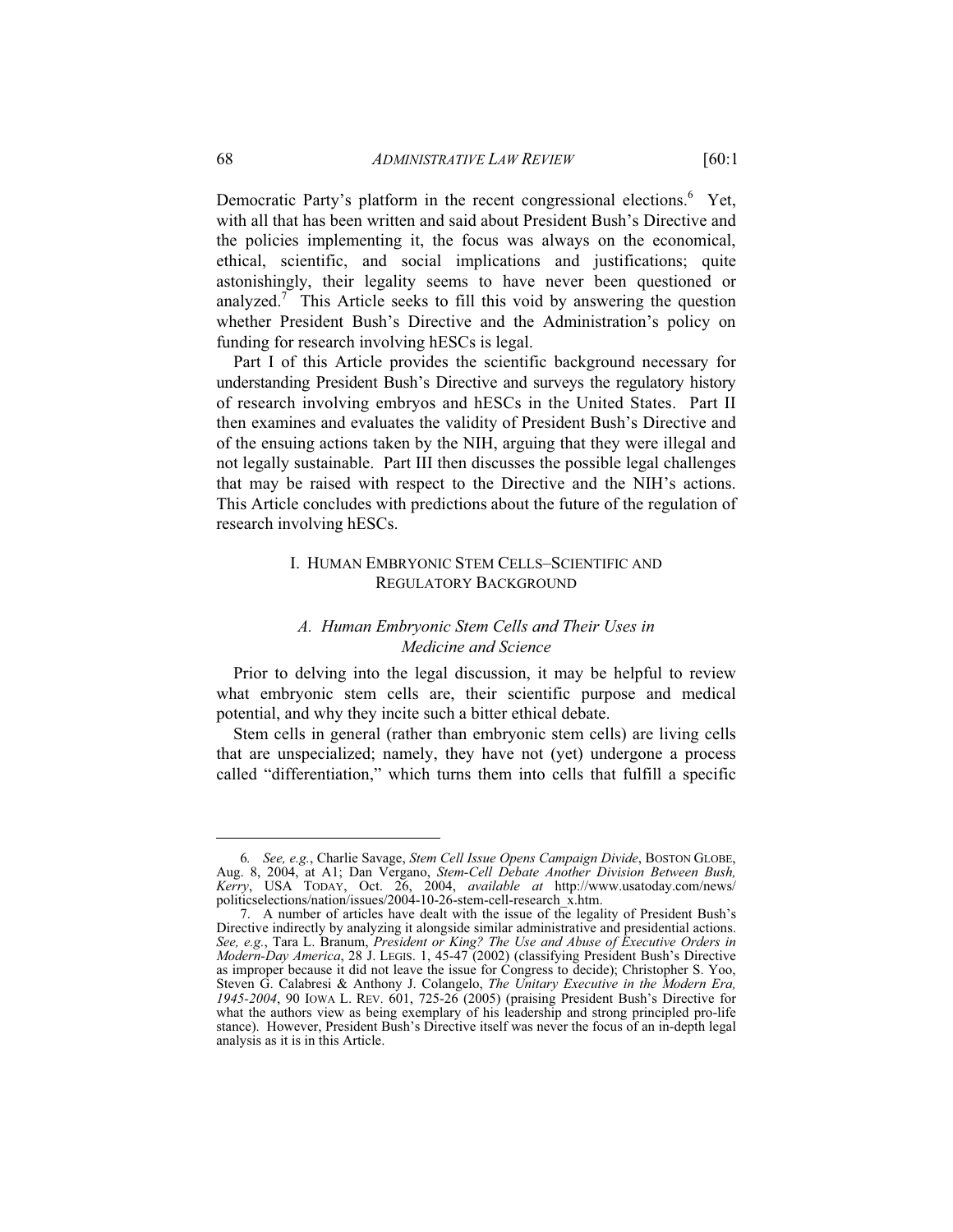function within the body (e.g., red blood cells, heart-muscle cells). $8$  Under certain conditions, they may undergo differentiation into specialized cell types that are able to fulfill specific bodily functions.<sup>9</sup> Finally, unlike most of the other cells in our body, stem cells may continue to divide (proliferate) over extended periods of time without "committing" themselves to a certain specialized cell type or function—they may remain in a "stem cell state."<sup>10</sup>

Because of these characteristics, stem cells are a potentially unlimited source of specialized cells for research and for transplantation therapies meant to "replenish" injured tissues that need specific kinds of cells. Some of these therapies, like bone marrow transplantation, $11$  already exist, while others are currently being researched.<sup>12</sup> Furthermore, because of their special qualities, stem cells may also have other beneficial uses—in research meant to develop methods of prevention and treatment of birth defects; in creation of models, which would make drug development processes faster and cheaper; $^{13}$  and in gene therapy.<sup>14</sup>

Stem cells may be subdivided into three classes. The first type of stem cells, with the most differentiation potential, is "totipotent stem cells," which make up an early embryo, and which are a potential source of any

-

 12. Some of the uses for stem cells, which are currently in the research and development stage, include using stem cells as a source of pancreatic cells for treatment of diabetes, using dopamine-secreting cells for the treatment of Parkinson's disease, and so forth. *See generally id.* at 13-34; David M. Panchision, *Repairing the Nervous System with Stem Cells*, *in* REGENERATIVE MEDICINE, *supra* note 11, at 35-44 (discussing how stem cells could be used to treat nervous system disorders); Thomas P. Zwaka, *Use of Genetically Modified Stem Cells in Experimental Gene Therapies*, *in* REGENERATIVE MEDICINE, *supra* note 11, at 45-52 (illustrating how stem cells can be used in gene therapies for persons with cystic fibrosis and severe combined immunodeficiency).

13*.* Junying Yu & James A. Thomson*, Embryonic Stem Cells*, *in* REGENERATIVE MEDICINE, *supra* note 11, at 3 (illustrating how stem cells can help to identify drug targets as well as prevent and treat birth defects). For further information on the uses of human embryonic stem cells (hESCs), see *id.* at 4, 8.

14*. See, e.g.*, NIH, *Use of Genetically Modified Stem Cells in Experimental Gene Therapies*, *in* STEM CELLS: SCIENTIFIC PROGRESS AND FUTURE RESEARCH DIRECTIONS 99-105 (2001), *available at* http://stemcells.nih.gov/staticresources/info/scireport/PDFs/ chapter11.pdf (discussing the benefits of embryonic stem cells in gene therapy).

<sup>8</sup>*.* National Institutes of Health (NIH), Stem Cell Basics, I.A., What are stem cells and why are they important?, http://stemcells.nih.gov/info/basics/basics1.asp (last visited Oct. 21, 2007) [hereinafter Stem Cell Basics]; NIH, Stem Cell Basics, II., What are the unique properties of all stem cells?, http://stemcells.nih.gov/info/basics/basics2.asp (last visited Oct. 21, 2007) [hereinafter Unique Properties of Stem Cells].

 <sup>9.</sup> Stem Cell Basics, *supra* note 8; Unique Properties of Stem Cells, *supra* note 8.

 <sup>10.</sup> Stem Cell Basics, *supra* note 8; Unique Properties of Stem Cells, *supra* note 8.

 <sup>11.</sup> Bone marrow transplantations are essentially stem cell transplantations where patients lacking the capability of replenishing their own blood cells receive hematopoietic stem cells (blood stem cells), which are meant to proliferate and differentiate to replenish the blood cells they need. For further discussion of bone marrow transplantation and other, more modern techniques for acquiring hematopoietic stem cells, see Jos Domen, Amy Wagers & Irving L. Weissman, *Bone Marrow (Hematopoietic) Stem Cells*, *in* NIH REGENERATIVE MEDICINE REPORT 13, 14, 22 (2006), *available at* http://stemcells.nih.gov/ info/scireport/2006report.htm [hereinafter REGENERATIVE MEDICINE].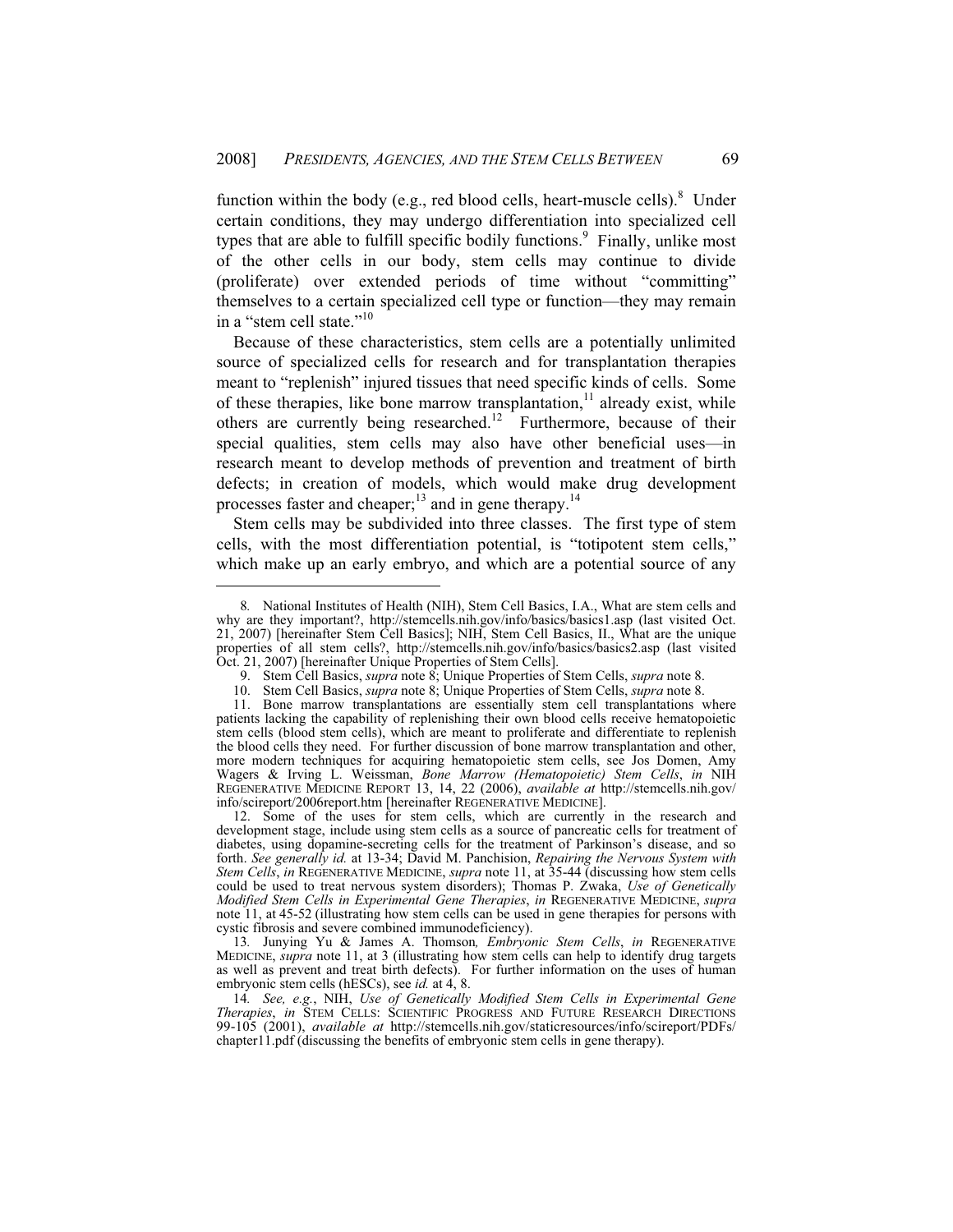cell type in an organism's body.<sup>15</sup> The second type of stem cells, with slightly less differentiation potential, is "pluripotent stem cells," also known as embryonic stem cells  $(ESCs)$ .<sup>16</sup> These cells may be a source of all of the different kinds of cells that make up an organism's body, save early totipotent embryonic cells.<sup>17</sup> Lastly, there are "multipotent stem cells," which have differentiated further than pluripotent stem cells.<sup>18</sup> Within this group of multipotent stem cells are "adult stem cells," which serve as a source of replenishment of cells in the bodies of adult organisms.<sup>19</sup>

A general agreement has emerged among leading scientists in the area of stem cell research that research involving pluripotent stem cells holds numerous advantages over research involving adult stem cells.<sup>20</sup> Among the reasons for this agreement is the fact that pluripotent stem cells are more readily available $^{21}$  than adult stem cells (which are rare), difficult to extract from the tissues in which they reside, and extremely hard to proliferate while keeping undifferentiated.<sup>22</sup> Another reason is that  $ESCs'$ low level of commitment makes them potentially more versatile than other, more "committed" stem cells—they may differentiate into more types of specialized cells.<sup>23</sup>

<sup>15</sup>*. See* NIH, Stem Cell Information, Frequently Asked Questions, http://stemcells.nih. gov/info/faqs.asp (last visited Oct. 21, 2007) [hereinafter NIH FAQs] (categorizing stem cells into three classes).

<sup>16</sup>*. Id.* It is noteworthy that according to recent scientific publications, a group of scientists managed to create hESC lines from totipotent cells rather than from pluripotent cells. *See* Irina Klimanskaya et al., *Human Embryonic Stem Cell Lines Derived from Single Blastomeres*, NATURE, Nov. 23, 2006, at 481.

 <sup>17.</sup> NIH FAQs, *supra* note 15.

<sup>18</sup>*. Id.*

<sup>19</sup>*. See* NIH, Stem Cell Basics, IV., What are adult stem cells?, http://stemcells.nih.gov/ info/basics/basics4.asp (last visited Oct. 21, 2007) (describing the differences between adult stem cells and embryonic stem cells).

<sup>20</sup>*. See* NIH Statement Before the Senate Appropriations Subcomm. on Labor, Health and Human Services, Education and Related Agencies (Apr. 26, 2000), *available at* http://stemcells.nih.gov/policy/statements/state.asp [hereinafter NIH Statement] (noting that human pluripotent stem cells hold promise for advances in the prevention, treatment, and diagnosis of many diseases).

 <sup>21.</sup> Currently, in the United States there are about 400,000 unused frozen embryos from which embryonic stem cells may be extracted, which, if remain unused for a prolonged period of time, will be disposed of. *See* Junying Yu & James Thomson, *Embryonic Stem Cells*, *in* REGENERATIVE MEDICINE, *supra* note 11, at 1, 3.

<sup>22</sup>*. See* NIH Statement, *supra* note 20; NIH FAQs, *supra* note 15; NIH, Stem Cell Basics, V., What are the similarities and differences between embryonic and adult stem cells?, http://stemcells.nih.gov/info/basics/basics5.asp (last visited Oct. 21, 2007) [hereinafter Embryonic and Adult Stem Cells].

 <sup>23.</sup> NIH Statement, *supra* note 20; NIH FAQs, *supra* note 15; Embryonic and Adult Stem Cells, *supra* note 22.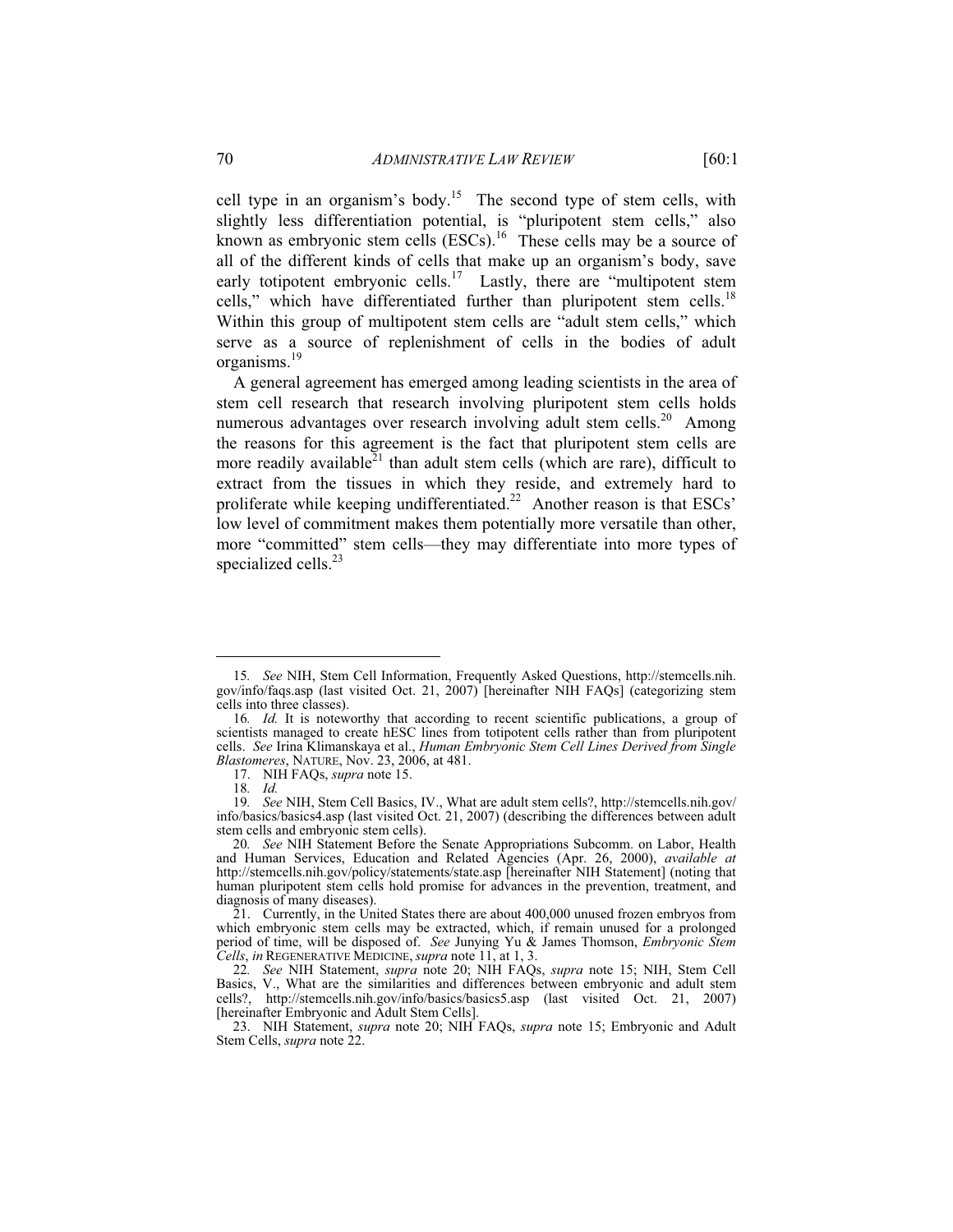To be able to utilize ESCs, researchers have to extract these cells from very early embryos and turn them into cell lines<sup>24</sup>—a process that destroys the embryos. $25$  This practice, when applied in human embryos, encounters strong opposition on two main grounds. The first is an ethical ground according to which human embryos have a "special moral status" as "early humans," and thus the practice of destroying such embryos for research purposes constitutes a denial of the respect they are entitled to as an early form of human life. The second ground for opposition is established upon the religious premise that embryos are endowed with God-given life, and that destroying them in the research process constitutes killing. Despite this opposition, since the derivation of the first hESCs in  $1998<sup>26</sup>$  over 120 hESC lines have been created worldwide. $27$ 

### *B. The Regulation of Embryo Research Prior to 1998*

Though hESCs were first derived only in 1998, in order to fully understand the regulation of research involving  $hESCs$ <sup>28</sup> it is necessary to revisit some constituting events in the regulation of human embryo research, which directly led to and shaped the regulation of research involving hESCs.

 <sup>24.</sup> A cell line is essentially a culture of identical cells that have been transformed in a way that allows them to proliferate in culture indefinitely and that have been kept in that state (of continuous proliferation) for a prolonged period of time. In other words, it is an "immortal" cell culture that will keep on proliferating for as long as it is provided with proper nourishment. This is as opposed to "normal" cells, which proliferate only a limited number of times. For further information on the method of creating ESC lines, see the National Institutes of Health, Stem Cell Basics, III., What are embryonic stem cells?, http://stemcells.nih.gov/info/basics/basics3.asp (last visited Oct. 21, 2007). Another method of obtaining pluripotent stem cells is by creating embryos solely for research purposes from egg and sperm donations. *Id.*

 <sup>25.</sup> It is worth noting that some scientists have recently published claims that they have developed methods for creating hESC lines without destroying embryos. *See* Klimanskaya et al., *supra* note 16, at 481; Xin Zhang et al., *Derivation of Human Embryonic Stem Cells from Developing and Arrested Embryos*, STEM CELLS, Sept. 21, 2006, *available at* http://www.StemCells.com/cgi/content/full/24/12/2669; Constance Holden, *Stem Cells Without the Fuss?*, SCIENCENOW, June 6, 2007; Elizabeth Finkel, *Researchers Derive Stem Cells from Monkeys*, SCIENCENOW, June 19, 2007; Rick Weiss, *Lab Cites Stem Cell Advance: Method of Harvest Could Leave Embryos Undamaged*, WASH. POST, Jan. 11, 2008, at A4. Yet, these publications have encountered skepticism by both proponents and opponents of research involving hESCs. *See, e.g.*, Alison Abbott, *"Ethical" Stem Cell Paper Under Attack*, NATURE, Sept. 7, 2006, at 12; Nicholas Wade, *In New Method for Stem Cells, Viable Embryos*, N.Y. TIMES, Aug. 24, 2006, at A2; Constance Holden, *Life From Arrested Development?*, SCIENCENOW, Sept. 22, 2006; *Scientists Create Stem Cell Line from Already Dead Embryo*, ASSOCIATED PRESS, Sept. 22, 2006.

<sup>26</sup>*. See infra* note 68.

 <sup>27.</sup> Yu & Thomson, *supra* note 21, at 6.

 <sup>28.</sup> I distinguish between hESC research, which is the research *of* hESCs, and research involving hESCs, which is any research that makes use of hESCs even for purposes that do not include learning about the hESCs themselves. Since President Bush's Directive affects both kinds, I will use the latter more inclusive term—research involving hESCs throughout this Article.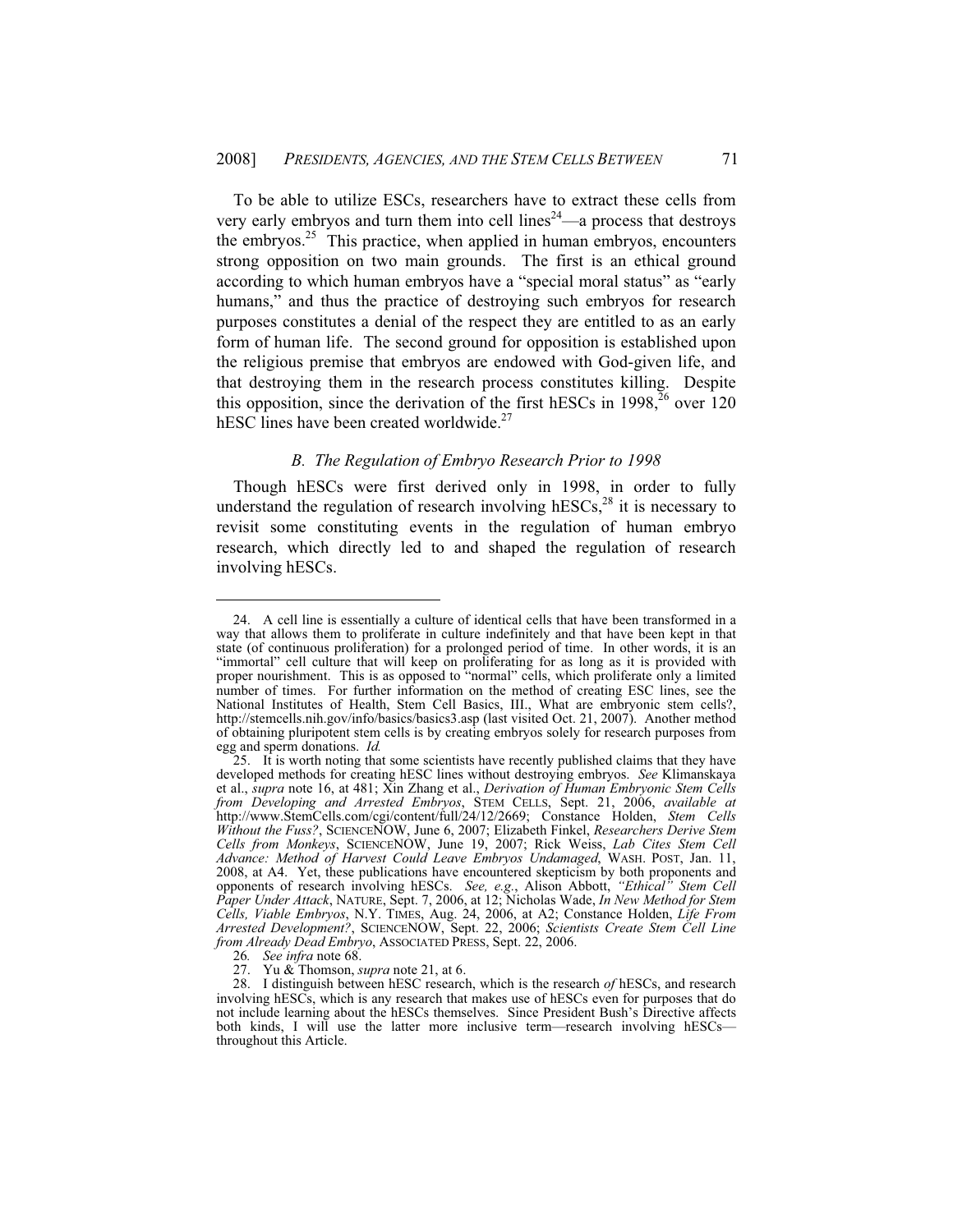Throughout the 1980s, HHS did not allocate federal funding for research involving human embryos.<sup>29</sup> This was because under HHS regulations, funding of such research required the pre-approval of an Ethics Advisory Board (EAB).<sup>30</sup> But since the mandate of the last EAB lapsed in  $1980^{31}$ and no new EAB was appointed in its stead, the HHS practically imposed a de facto moratorium on federal embryo research, $32$  which lasted until Congress passed the NIH Revitalization Act (NIHRA) in 1993.<sup>33</sup>

The change in the federal research policy regarding human embryos brought about by the NIHRA can be traced back to a set of events, seemingly unrelated to the aforementioned de facto moratorium, about six years prior to the passing of the NIHRA. In October 1987, the NIH received a request by some of its own investigators to approve a research protocol involving an experimental implantation of human fetal cells taken from aborted human embryos into the brain of a Parkinson's patient.<sup>34</sup> Because of the "broad scientific and ethical implications surrounding this area of research,"35 although there was no existing regulatory barrier posed before such research at that time, the Director of the NIH voluntarily decided to request the approval of the Assistant Secretary for Health (ASH) to support this study.<sup>36</sup> On March 22, 1988, the Assistant Secretary announced that he was withholding approval of the project and placed a temporary moratorium on the federal support of research involving fetal tissue transplantation pending further consideration "of the relevant ethical, legal, and scientific issues by an outside group of experts<sup>37</sup> that "would"

<sup>29</sup>*. See* THE PRESIDENT'S COUNCIL ON BIOETHICS, MONITORING STEM CELL RESEARCH 23 (2004), *available at* http://www.bioethics.gov/reports/stemcell/pcbe\_final\_version\_ monitoring\_stem\_cell\_research.pdf [hereinafter PRESIDENT'S COUNCIL REPORT] (explaining that members of Congress became concerned about the potential use of aborted fetuses following *Roe v. Wade*).

 <sup>30. 40</sup> Fed. Reg. 33,526, 33,529 (Aug. 8, 1975); *see also* 1 NAT'L BIOETHICS ADVISORY COMM'N, ETHICAL ISSUES IN HUMAN STEM CELL RESEARCH 34 (1999), *available at* http://bioethics.georgetown.edu/nbac/stemcell.pdf [hereinafter NBAC REPORT] (describing the Ethics Advisory Board's recommendations with respect to research involving human embryos).

 <sup>31.</sup> NBAC REPORT*, id.* at 34.

<sup>32</sup>*. Id.*

 <sup>33.</sup> National Institutes of Health Revitalization Act of 1993, Pub. L. No. 103-43, 107 Stat. 122 (1993).

 <sup>34.</sup> NAT'L INSTS. OF HEALTH, REPORT OF THE ADVISORY COMMITTEE TO THE DIRECTOR: HUMAN FETAL TISSUE TRANSPLANTATION RESEARCH 1 (1988) [hereinafter HUMAN FETAL TISSUE REPORT].

<sup>35</sup>*. Id*.

<sup>36</sup>*. Id.*; *see also* NAT'L INSTS. OF HEALTH, THERAPEUTIC HUMAN FETAL TISSUE TRANSPLANTATION RESEARCH ACTIVITIES FUNDED BY THE NATIONAL INSTITUTES OF HEALTH IN FY 1998: REPORT TO CONGRESS PART III (1999), *available at* http://ospp.od.nih.gov/ policy/fetal.asp [hereinafter REPORT TO CONGRESS] (stating that the ASH advised the NIH that it was withholding approval of the project pending consideration of the issues from the Human Fetal Tissue Transplantation Research Panel (HFTTRP)).

 <sup>37.</sup> REPORT TO CONGRESS, *supra* note 36.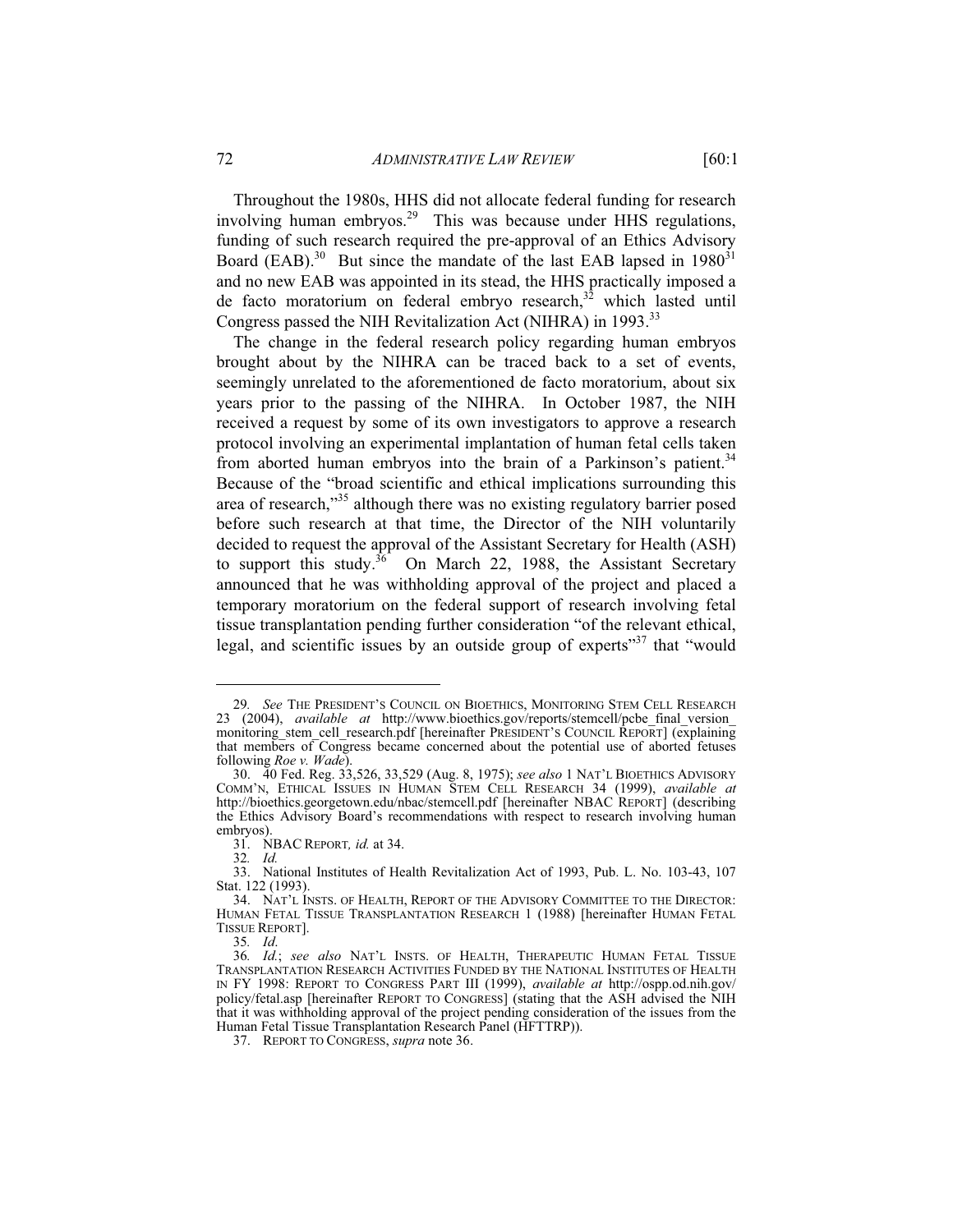examine comprehensively the use of human fetal tissue from induced abortions for transplantation" and advise "whether this kind of research should be performed, and if so, under what circumstances."<sup>38</sup> Pursuant to these instructions, the NIH formed the Human Fetal Tissue Transplantation Research Panel (HFTTRP) to the Advisory Committee to the Director (ACD).<sup>39</sup> The HFTTRP held numerous meetings and, in December 1988, submitted its report to the  $ACD<sup>40</sup>$ . The HFTTRP found the use of tissue from induced abortions in therapeutic transplantation research to be "acceptable public policy" and proposed guidelines to assure that such research would be conducted in an ethical manner. $41$  The ACD unanimously accepted the recommendations<sup>42</sup> and passed them on to the Director of the NIH, who also accepted them and recommended to the Secretary to lift the moratorium.<sup>43</sup> Interestingly, in November 1989, Secretary Louis Sullivan decided to reject these recommendations and continue the moratorium on federal funding for transplantation research involving human fetal tissue indefinitely.<sup>44</sup>

However, Secretary Sullivan's moratorium did not go unchecked by Congress. Outraged by the Secretary's actions,  $45$  in a clear and rare expression of discontent with the administrative handling of legislatively delegated powers and of legislative intent to promote human embryo research, Congress passed the NIHRA in 1993. $46$  The NIHRA explicitly abolished Secretary Sullivan's moratorium,<sup>47</sup> rescinded the requirement for an EAB's approval of research applications involving embryo research,<sup>48</sup>

43. S. REP. NO 103-2, at 13.

-

45. S. REP. NO 103-2, at 13.

47*. Id.* § 113, 107 Stat. at 132.

 <sup>38.</sup> Human Fetal Tissue Transplantation Research Panel; Advisory Committee to the Director; Meeting, 53 Fed. Reg. 24,500 (June 29, 1988).

<sup>39</sup>*. Id.* The Advisory Committee to the Director of the NIH was formed in 1966 to "assist the Office of the Director, NIH, in the making of major plans and policies, especially those related to the allocation of NIH funds and resources." Advisory Committee to the Director, Charter of the ACD, http://www.nih.gov/about/director/acd/index.htm (last visited Dec. 2, 2007).

 <sup>40.</sup> HUMAN FETAL TISSUE REPORT, *supra* note 34, at 2.

<sup>41</sup>*. Id.* at 4-5; *see also* S. REP. NO. 103-2, at 13 (1993) (describing the HFTTRP and its recommendations).

 <sup>42.</sup> HUMAN FETAL TISSUE REPORT, *supra* note 34, at 4-5.

<sup>44</sup>*. Id.* Congress lifted this moratorium in 1993 in the National Institutes of Health Revitalization Act (NIHRA). *See* Michael Specter, *Fetal-Tissue Research Ban Formally Extended; Moral and Ethical Problems Said To Outweigh Possible Benefits*, WASH. POST, Nov. 3, 1989, at A5.

 <sup>46.</sup> National Institutes of Health Revitalization Act of 1993, Pub. L. No. 103-43, 107 Stat. 122 (1993).

<sup>48</sup>*. See* S. REP. NO 103-2, at 12-15. Congress actually turned the HHS's de facto moratorium on research involving embryos "upside down" so that the default would no longer be that grant applications for research involving embryos could not be accepted unless ethically approved, but rather that such research proposals were eligible for funding unless an independent Ethics Advisory Board explicitly recommended otherwise. For further discussion, see *infra* Part II.B.1.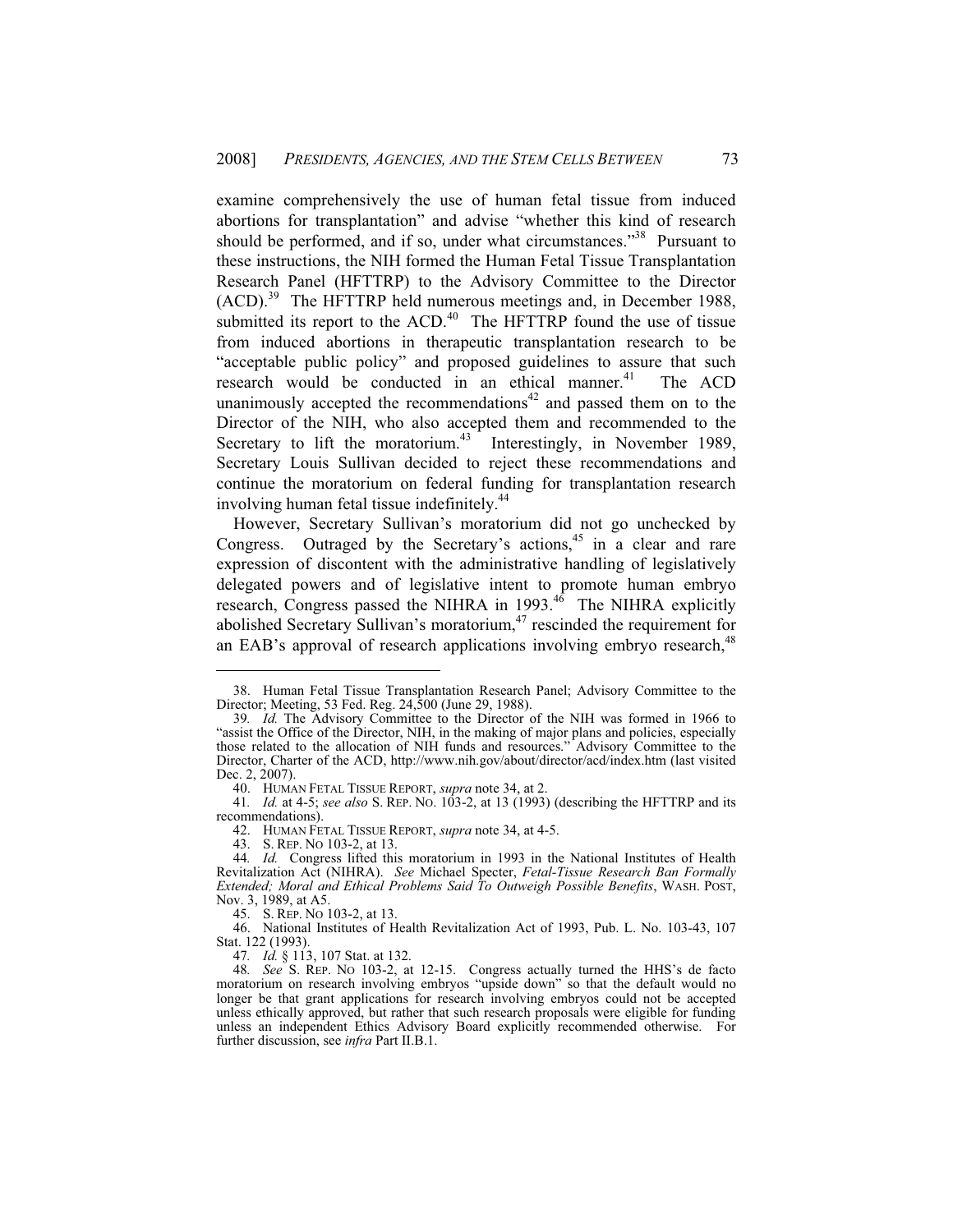and imposed restrictions on the HHS's ability to withhold funds for research on ethical grounds so that such a withholding could not take place without the recommendation of an independent EAB.<sup>49</sup>

Following the enactment of the NIHRA, the NIH began to receive applications for funding of research involving human embryos.<sup>50</sup> The Secretary of HHS at that time, Donna Shalala, aware of the bioethical issues stemming from such research, decided to establish an EAB in accordance with the NIHRA, and instructed the NIH to proceed accordingly.<sup>51</sup> The NIH, acting under these instructions and in accordance with the requirements of the NIHRA, $52$  formed the Human Embryo Research Panel. The Panel's mandate was to "consider various areas of research involving the ex-utero preimplantation human embryo<sup>53</sup> and to provide advice as to those areas that (1) [were] acceptable for Federal funding, (2) warrant additional review, and (3) [were] unacceptable for Federal support."<sup>54</sup> In September 1994, after seven months of work, the Human Embryo Research Panel published its final report and recommendations regarding research involving human embryos.<sup>55</sup> First, the Panel concluded that in principle, and pending the fulfillment of some preliminary requirements, there were numerous types of research involving preimplanted human embryos that were ethically permissible.<sup>56</sup> Most importantly, the Panel determined that creation of human embryos solely for research purposes was permissible if such research could not otherwise be conducted and when "a compelling case can be made that [the research] is necessary for the validity of a study that is potentially of outstanding scientific and therapeutic value."<sup>57</sup> The report also specifically held that research aimed at the development of human embryonic stem cells should

-

57*. Id.* at xii.

 <sup>49.</sup> National Institutes of Health Revitalization Act of 1993 § 101, 107 Stat. at 126. For further discussion of the NIHRA and its requirements, see *infra* Part II.B.1.

<sup>50</sup>*. See* Doe v. Shalala, 862 F. Supp. 1421, 1424-25 (D. Md. 1994) ("With the passage of the Revitalization Act, NIH in fact received a number of applications seeking financial support of research. . . .").

<sup>51</sup>*. Id*.

 <sup>52. 42</sup> U.S.C. § 289a-1(b)(5) (2000).

 <sup>53.</sup> The Human Embryo Research Panel used the term "ex-utero preimplantted embryo" to describe human embryos that were the result of IVF treatments, which yielded more embryos than the women treated actually cared to have implanted in them and which were therefore kept frozen. *See* 1THE NATIONAL INSTITUTES OF HEALTH, REPORT OF THE HUMAN EMBRYO RESEARCH PANEL, at ix (1994).

 <sup>54.</sup> *Id.*

<sup>55</sup>*. Id.* at x-xx.

<sup>56</sup>*. Id.* at x-xi, xvii. These preliminary requirements included conditions such as: that the research on the human embryo could not be otherwise accomplished by using alternative means (e.g., experimentation with animals), that strict informed consent requirements had been met, that only the minimum number of embryos possible for the purposes of the research would be used, that the embryos used would not be older than fourteen days, and so forth.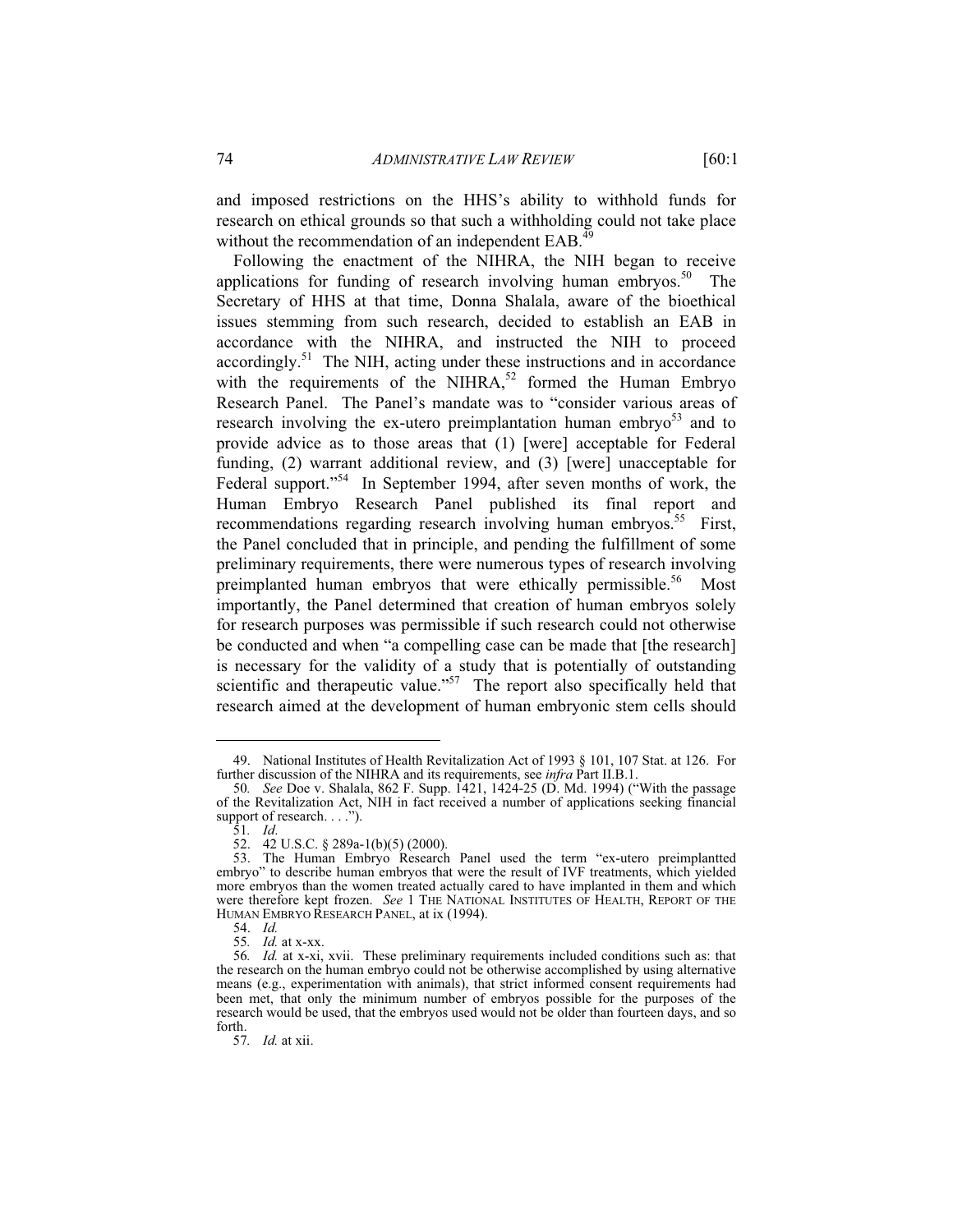be permitted, subject to the conditions that the source of the embryos used for the creation of the hESCs would be surplus embryos produced for infertility treatments or clinical research and that the progenitors consented.58 On December 1, 1994, the NIH's ACD unanimously accepted the Panel's Report,<sup>59</sup> but on the very next day, President Clinton released a terse statement (President Clinton's Embryo Decision) instructing the NIH not to allocate funds for supporting the creation of embryos for research purposes.<sup>60</sup> Thus, President Clinton's Embryo Decision negated one of the Panel's most controversial recommendations, namely the creation of embryos exclusively for research purposes. Nevertheless, his Decision did not prohibit research involving surplus embryos left from in-vitro fertilization (IVF) treatments, and so the NIH proceeded to develop guidelines for funding research using embryos not created solely for research purposes.<sup>61</sup> However, on January 26, 1996, before the NIH was

 $\overline{a}$ 

The Director of the National Institutes of Health has received a report regarding federal funding of research on human embryos. The subject raises profound ethical and moral questions as well as issues concerning the appropriate allocation of Federal funds. I appreciate the work of the committees that have considered this complex issue, and I understand that advances in vitro fertilization research and other areas could derive from such work. However, I do not believe that Federal funds should be used to support the creation of human embryos for research purposes, and I have directed that NIH not allocate any resources for such research. In order to ensure that advice on complex bioethical issues that affect our society can continue to be developed, we are planning to move forward with the establishment of a National Bioethics Advisory Commission over the next year.

*Id.* President Clinton's Embryo Decision was not backed or followed by any officiating action such as issuing an executive order and was never published in the Federal Register, but rather only in the Weekly Compilation of Presidential Documents. *See id.* at 2459-60*.* For further discussion of President Clinton's Embryo Decision and its legal status, see *infra* Part III.A. Interestingly, President Clinton repeated the practice of instructing executive agencies not to fund certain kinds of research that he perceived as bioethically problematic at least once more in a statement released to the media and titled "memorandum," where he explicitly directed "that no Federal funds will be used for human cloning." *See* President William J. Clinton, Memorandum on the Prohibition on Federal Funding for Cloning of Human Beings, 33 WEEKLY COMP. PRES. DOC. 281 (Mar. 4, 1997) [hereinafter President Clinton's Cloning Decision].

Ironically, as I will later show, President Bush's Directive seems to have been the spitting image of President Clinton's Embryo Decision.

61*. See* IRENE STITH-COLEMAN, CRS REPORT FOR CONGRESS: HUMAN EMBRYO RESEARCH 2 (1998), *available at* http://www.law.umaryland.edu/marshall/crsreports/ crsdocuments/95-910\_STM.pdf (stating that after the President's December 1994 Order, the agency proceeded with plans to develop guidelines to support research using spare embryos); *see also* NBAC REPORT, *supra* note 30, at 34.

<sup>58</sup>*. Id.* at xvii. In addition, the Panel recommended *not* to support numerous kinds of research that were deemed to pose "serious ethical concerns," including research involving human cloning, research of embryos beyond the stage of the closure of the neural tube, pre-implantation diagnosis for the purpose of sex selection, development of humannonhuman chimeras, cross species fertilization, and more. *See id.* at xix-xx.

<sup>59</sup>*.* NBAC REPORT *supra* note 30, at 34.

<sup>60</sup>*. See* William J. Clinton, Statement on Federal Funding of Research on Human Embryos, 30 WEEKLY COMP. PRES. DOC. 2459, 2459-60 (Dec. 2, 1994) [hereinafter President Clinton's Embryo Decision]. President Clinton's Embryo Decision only noted the following: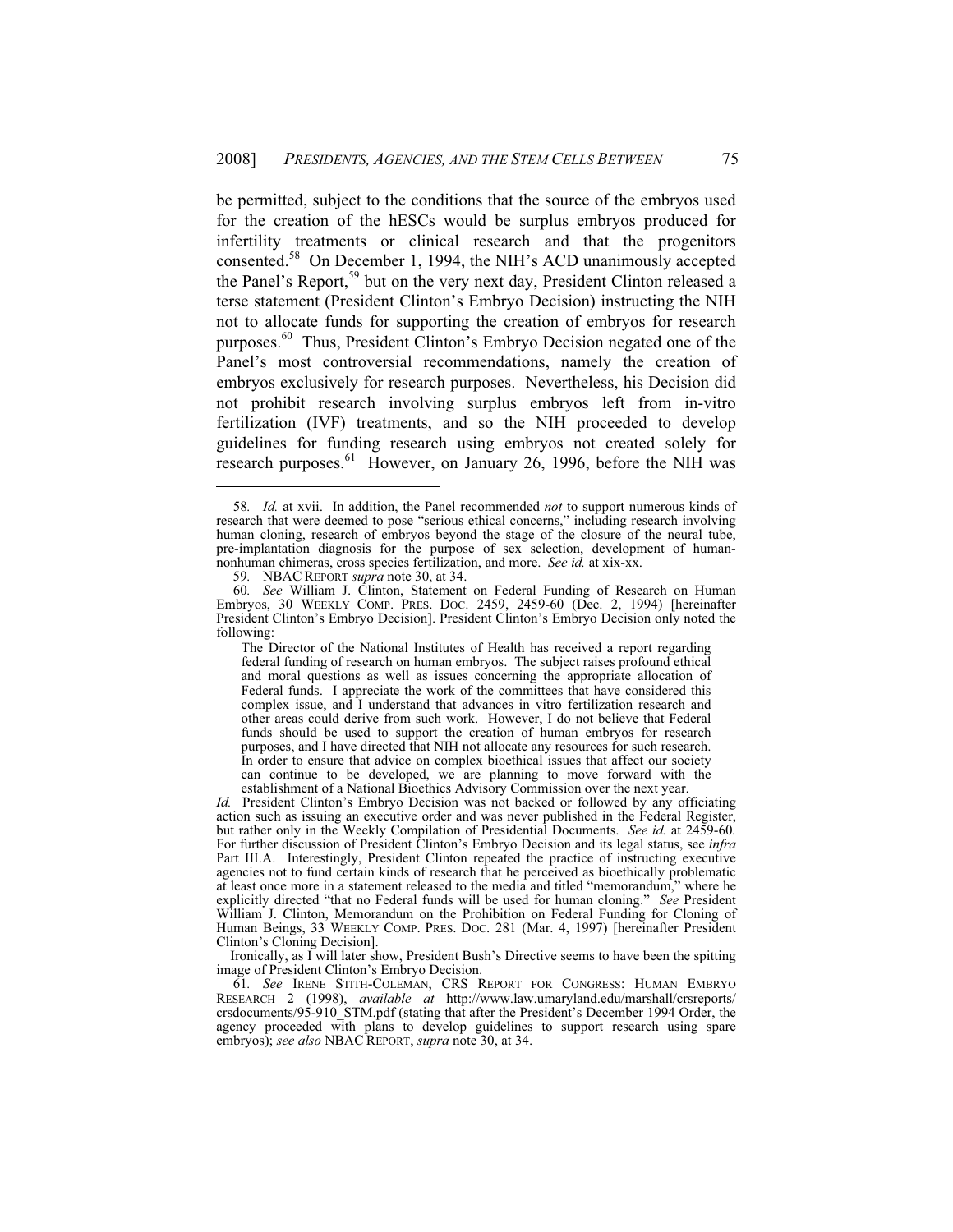able to approve any application for funding embryo research, $62$  Congress passed the Dickey Amendment, which amended the 1996 Departments of Labor, Health and Human Services, and Education and Related Agencies Appropriations  $Act<sub>1</sub><sup>63</sup>$  cutting the NIH's efforts short.

The Dickey Amendment prohibited federal funding for research involving "the creation of a human embryo or embryos for research purposes"64 and any research in which "a human embryo or embryos are destroyed, discarded, or knowingly subjected to risk of injury or death" greater than a measure allowed by the regulations governing research on fetuses in utero.65 Congress has passed similar clauses in the respective appropriations bill every year since,  $66$  thus rendering research involving the creation, harming, or destruction of human embryos ineligible for federal funding. And since the creation of hESC lines inevitably involves the

<sup>62</sup>*. See* PRESIDENT'S COUNCIL REPORT, *supra* note 29, at 25 (noting mildly that Congress "did not endorse this course of action").

<sup>63</sup>*.* The Balanced Budget Downpayment Act, I, Pub. L. No. 104-99, § 128(2), 110 Stat. 26, 34 (1996).

<sup>64</sup>*. Id.* The Dickey Amendment, which was named after former Representative Jay Dickey who originally sponsored it, reiterated President Clinton's Embryo Decision from 1994 and provided it with legislative backing. For further discussion of this point, see *infra* Part III.A.

<sup>65</sup>*.* The Balanced Budget Downpayment Act, I, § 128(2), 110 Stat. at 34. The full language of the Amendment includes:

None of the funds made available [in this Act] may be used for—

<sup>(1)</sup> the creation of a human embryo or embryos for research purposes; or

<sup>(2)</sup> research in which a human embryo or embryos are destroyed, discarded, or knowingly subjected to risk of injury or death greater than that allowed for research on fetuses in utero under 45 CFR 46.208(a)(2) and 42 U.S.C. 289g(b) [of the Public Health Service Act].

For purposes of this section, the phrase "human embryo or embryos" shall include any organism, not protected as a human subject under 45 CFR 46 as of the date of the enactment of this Act, that is derived by fertilization, parthenogenesis, cloning, or any other means from one or more human gametes.

*Id.*

<sup>66</sup>*. See, e.g.*, Omnibus Consolidated Appropriations Act, Pub. L. No. 104-208, § 512, 110 Stat. 3009-270 (1996); Departments of Labor, Health and Human Services, and Education, and Related Agencies Appropriations Act, Pub. L. No. 105-78, § 513, 111 Stat. 1467, 1517 (1997); Omnibus Consolidated and Emergency Supplemental Appropriations Act, Pub. L. No. 105-277, § 511, 112 Stat. 2681-386 (1998); Consolidated Appropriations Act, Pub. L. No. 106-113, § 510, 113 Stat. 1501A-275 (1999); Consolidated Appropriations Act–FY 2001, Pub. L. No. 106-554, § 510, 114 Stat. 2763A-71 (2000); Departments of Labor, Health and Human Services, and Education, and Related Agencies Appropriations Act, Pub. L. No. 107-116, § 510, 115 Stat. 2177, 2219 (2002); Consolidated Appropriations Resolution, Pub. L. No. 108-7, § 510, 117 Stat. 11 (2003); Consolidated Appropriations Act, 2004, Pub. L. No. 108-199, § 510, 118 Stat. 3277 (2004); Consolidated Appropriations Act, 2005, Pub. L. No. 108-447, § 509, 118 Stat. 2809-3163 (2004); Departments of Labor, Health and Human Services, and Education, and Related Agencies Appropriations Act, Pub. L. No. 109-149, § 509, 119 Stat. 2833-80 (2005).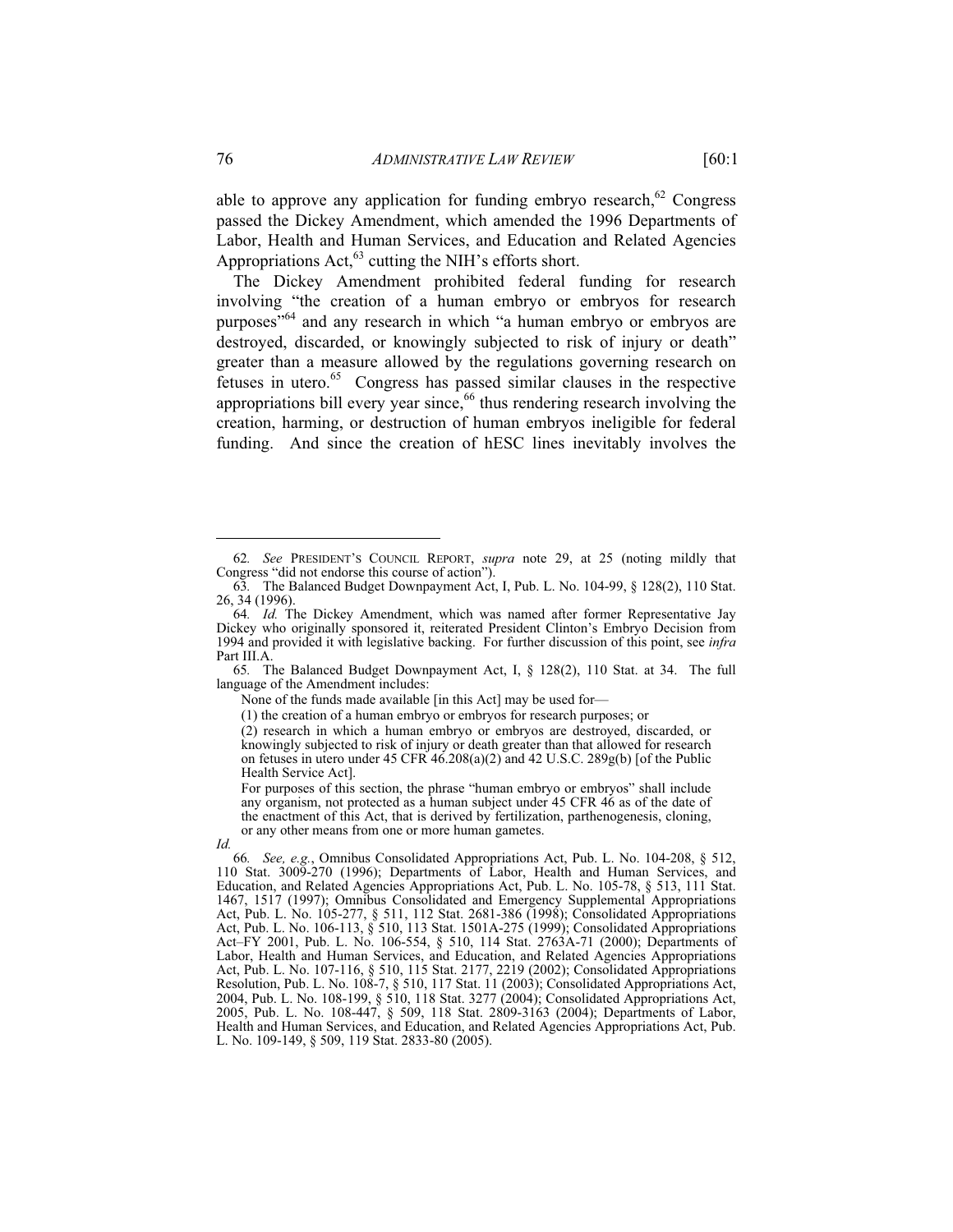destruction of a human blastocyst, $67$  the Dickey Amendment has rendered research involving the creation of such hESC lines similarly ineligible for federal funding.<sup>68</sup>

# *C. Federal Regulation of Stem Cell Research Between Two Presidents—1998 to the Present*

The news about the creation of the first hESC line in late 1998 brought about an abundance of regulatory activity aimed at evaluating the moral and legal status of such cells. In November 1998, President Clinton asked his National Bioethics Advisory Commission (NBAC) to "undertake a thorough review of the issues associated with human stem cell research, balancing all ethical and medical considerations."69 In the meantime, it was unclear whether the Dickey Amendment, which excluded the *creation* of hESC lines with federal funding—because such creation inevitably involves the destruction of embryos—also meant that the federal government could not partake in research involving such hESC lines that already existed, and which were created without federal funding.<sup>70</sup> To answer this question, the Director of the NIH, Dr. Harold Varmus, approached the General Counsel of HHS, Harriet Rabb, and asked for her opinion regarding the legality of federal funding for research involving hESC lines that were created without federal support.<sup>71</sup> On January 15, 1999, in a legal opinion sent to Dr. Varmus, Harriet Rabb opined that the wording of the Dickey Amendment did not prevent the NIH from funding research involving already-created hESC lines because such hESCs—once extracted from an embryo—did not meet the definition of a human embryo, and hence did not fall under the Amendment's prohibition on the funding

<sup>67</sup>*. See infra* Part I.A and text accompanying note 25.

 <sup>68.</sup> Congress, however, did not prohibit such research from taking place altogether; it was (and still is) possible for private entities to conduct such research. Hence, when a group of scientists led by Dr. James Thomson from the University of Wisconsin finally managed to create hESC lines from embryos donated by couples undergoing IVF treatments, they did so without federal funding. *See* James A. Thomson et al., *Embryonic Stem Cell Lines Derived from Human Blastocysts*, SCIENCE, Nov. 6, 1998, at 1145-47; *see also* Statement of Harold Varmus, M.D., Director, NIH, Department of Health and Human Services, Before the Senate Appropriations Subcomm. on Labor, Health and Human Services, Education and Related Agencies (Dec. 2, 1998), *available at* http://stemcells.nih.gov/policy/statements/ 120298.asp [hereinafter Statement of Harold Varmus] ("Federal funds were not used in either of the experiments that you will hear about today.").

 <sup>69.</sup> Letter from President William J. Clinton to Dr. Harold Shapiro, Chair of the National Bioethics Advisory Commission (Nov. 14, 1998), *reprinted in* NBAC REPORT, *supra* note 30, at 88.

<sup>70</sup>*. See* PRESIDENT'S COUNCIL REPORT, *supra* note 29, at 27 (describing this confusion).

 <sup>71.</sup> Statement of Harold Varmus, *supra* note 68.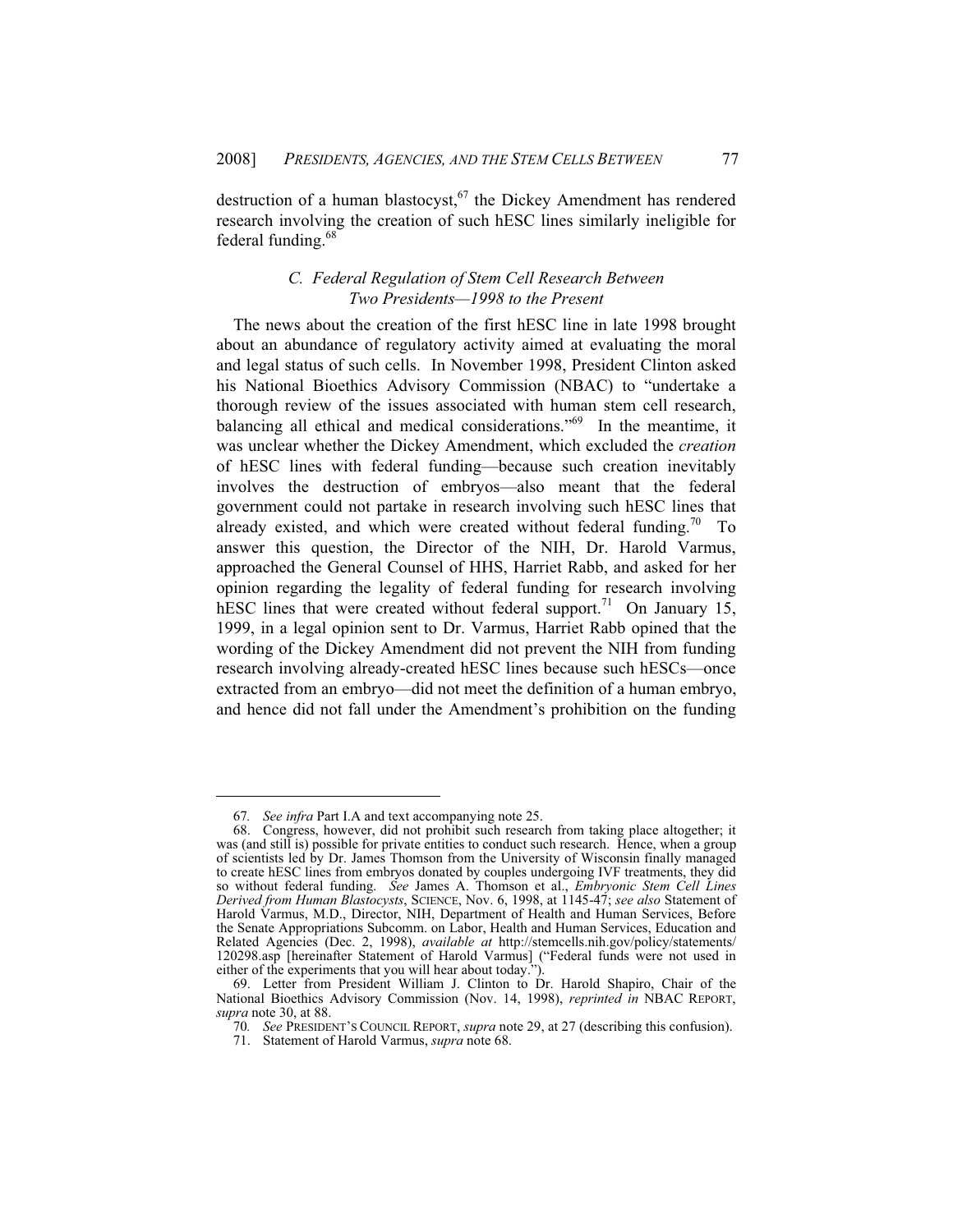of the destruction of human embryos.<sup>72</sup> In other words, the Rabb Opinion held that federal funding could be granted for research involving hESCs, so long as the destruction of the embryos that led to the creation of the hESC lines had not been federally funded.<sup>73</sup> Pursuant to the Rabb Opinion, the NIH assigned a Working Group to develop guidelines and oversight mechanisms for research involving human stem cells, and announced a withholding of funds for such research<sup>74</sup> until the Working Group developed such guidelines.<sup>75</sup>

In September 1999, the NBAC at last published the report requested by President Clinton almost one year earlier.<sup>76</sup> The underlying premise of the NBAC Report was that "although the human embryo and fetus deserve respect as forms of human life, the scientific and clinical benefits of stem cell research should not be foregone."<sup>77</sup> In its report, the NBAC recommended, first and foremost, that federal legislation and regulation be changed so as to allow funding for the use and derivation of hESCs from embryos remaining unused after infertility treatments (namely, not embryos created solely for research purposes).78 The NBAC further recommended that any donation of such embryos must fulfill numerous requirements, including obtaining informed consent from the embryos' donors, approaching potential donors only once they had already decided to discard their excess frozen embryos, informing the donors that their embryos would be destroyed, and regulating the entire area of research through "appropriate regulations that include public oversight and review."<sup>79</sup>

<sup>72</sup>*. See* Memorandum from Harriet S. Rabb, General Counsel of the Department of Health and Human Services, to Harold Varmus, M.D., Director, NIH, on Federal Funding for Research Involving Human Pluripotent Stem Cells (Jan. 15, 1999), http://www. georgetown.edu/research/nrcbl/documents/rabbmemo.pdf [hereinafter Rabb Opinion]. According to the Rabb Opinion, hESCs are not subject to the definition of an "embryo" under the Dickey Amendment because an embryo is defined under the Amendment as an "organism" whereas scientific and medically accepted definitions of "organism," namely an individual constituted to carry out all life functions, do not cover hESCs.

<sup>73</sup>*. Id*. It is noteworthy that even though the Rabb Opinion was accepted as legally valid and as "stay[ing] within the letter of the law," it was nonetheless criticized for "contradict[ing] both the spirit of the law and the principle that underlies it." *See* PRESIDENT'S COUNCIL REPORT, *supra* note 29, at 27; O. Carter Snead, *The Pedagogical Significance of the Bush Stem Cell Policy: A Window into Bioethical Regulation in the United States*, 5 YALE J. HEALTH POL'Y L. & ETHICS 491, 494 (2005).

 <sup>74.</sup> The source of the NIH Director's authority to announce this (yet another) moratorium on human embryonic research is not clear, especially in light of the provisions of the NIHRA, which explicitly require a prior EAB recommendation to impose such a moratorium. *See* 42 U.S.C. §§ 289a-1(b)(1), (3) (2000).

 <sup>75.</sup> Statement of Harold Varmus, *supra* note 68.

 <sup>76.</sup> NBAC REPORT, *supra* note 30.

<sup>77</sup>*. Id*. at xi.

<sup>78</sup>*. Id*. at iii-iv.

<sup>79</sup>*. Id*. at iv-ix.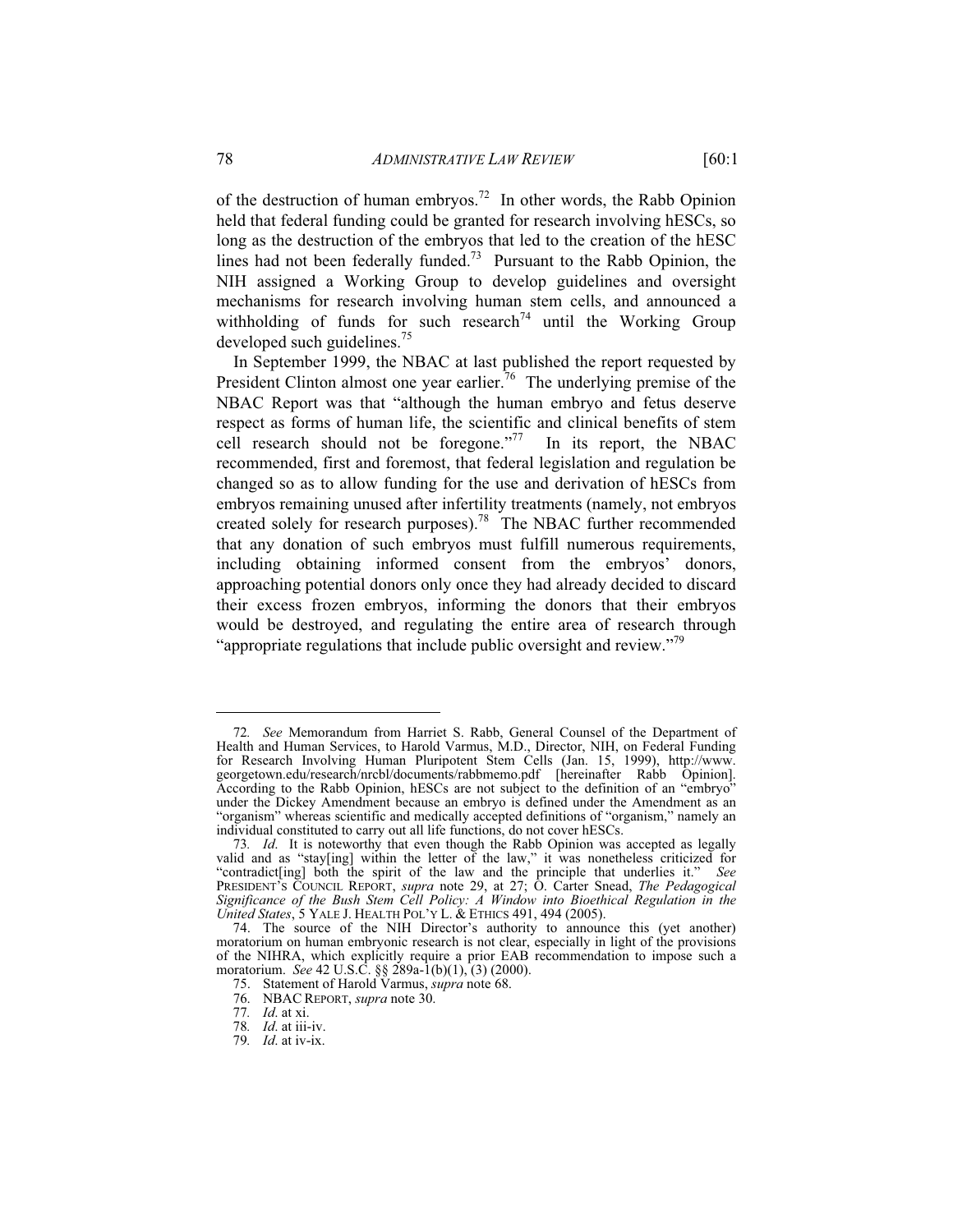Pursuant to the publication of the NBAC Report, and having considered its recommendations,<sup>80</sup> the NIH Working Group that was appointed in early 199981 finished developing its guidelines for ensuring that NIH-funded hESC research "is conducted in an ethical and legal manner."<sup>82</sup> In December 1999, the NIH published these proposed guidelines, calling for comments from the public (Proposed Guidelines).<sup>83</sup> The Proposed Guidelines followed the recommendations of the NBAC Report and allowed federal funding for research utilizing hESCs if: (1) the hESCs were derived from surplus embryos that were originally created for infertility treatments; (2) the decision to donate excess embryos was clearly separate from the decision to create the embryos; and (3) the decision to donate was made at the time the donors decided to dispose of the embryos.<sup>84</sup> The Proposed Guidelines also outlined areas of research involving hESCs that were ineligible for NIH funding, including the derivation of hESCs from human embryos and research on hESCs that were derived from embryos created for research purposes (thus explicitly applying the Dickey

 <sup>80.</sup> Press Release, National Institutes of Health, NIH Publishes Draft Guidelines for Stem Cell Research (Dec. 1, 1999), http://www.nih.gov/news/pr/dec99/od-01.htm (last visited Dec. 2, 2007).

<sup>81</sup>*. See* NIH, NIH Fact Sheet on Human Pluripotent Stem Cell Research Guidelines (Jan. 2001), http://stemcells.nih.gov/news/newsarchives/stemfactsheet.asp (last visited Dec. 2, 2007) [hereinafter NIH Fact Sheet] ("In April 1999, the NIH convened a working group of the Advisory Committee to the Director.").

 <sup>82.</sup> National Institutes of Health, Draft National Institutes of Health Guidelines for Research Involving Human Pluripotent Stem Cells (December 1999), 64 Fed. Reg. 67,576, 67,576 (Dec. 2, 1999) [hereinafter Proposed Guidelines].

<sup>83</sup>*. Id.* It is worth noting that since the Proposed Guidelines involved "a matter relating to ... public property, loans, grants, benefits, or contracts," the NIH was presumably exempt from following the notice and comment requirements of the Administrative Procedure Act in promulgating them. *See* Administrative Procedure Act (APA), 5 U.S.C. § 553(a)(2) (2000). However, the NIH, like all other HHS agencies, has been subject since 1971 to a direction by the Secretary of the Department of Health, Education, and Welfare (HEW) to "utilize the public participation procedures of the APA, 5 U.S.C.  $\S$  553" regardless of the exemption. *See* Statement of Policy: Public Participation in Rule Making, 36 Fed. Reg. 2,532, 2,532 (Feb. 5, 1971). As a result of this voluntary election to abide by the notice and comment requirements of  $\S$  553, courts have held the HHS to strict compliance with these requirements. *See, e.g.*, Mt. Diablo Hosp. Dist. v. Bowen, 860 F.2d 951, 956-57 n.6 (9th Cir. 1988) ("In 1971 . . . the Secretary waived the public benefits exception . . . . Rules promulgated by the Secretary after 1971 are therefore subject to the normal section 553 requirements."); Cubanski v. Heckler, 781 F.2d 1421, 1428 (9th Cir. 1986) ("The Secretary voluntarily waived the APA 'benefits' exception in 1971 . . . . The [HHS] thereby imposed upon itself procedural requirements 'not required by law'.... The Secretary's waiver has a binding effect independent of the APA."); Buschmann v. Schweiker, 676 F.2d 352, 356 n.4 (9th Cir. 1982); Humana of S.C., Inc. v. Califano, 590 F.2d 1070, 1084 (D.C. Cir. 1978) ("[T]he Secretary in 1971 elected to waive the exemption and to submit to the normal requirements of the [APA], and regulations promulgated since that time are subject to mandatory rulemaking procedures.") (citation omitted). For discussion of the NIH's compliance with the APA's requirements in repealing the Guidelines, see *infra* Part II.C.

<sup>84</sup>*.* Proposed Guidelines, 64 Fed. Reg. at 67,577. Other requirements set by the Draft Guidelines include strict and detailed informed consent requirements, privacy requirements and more. *Id*. at 67,577-78.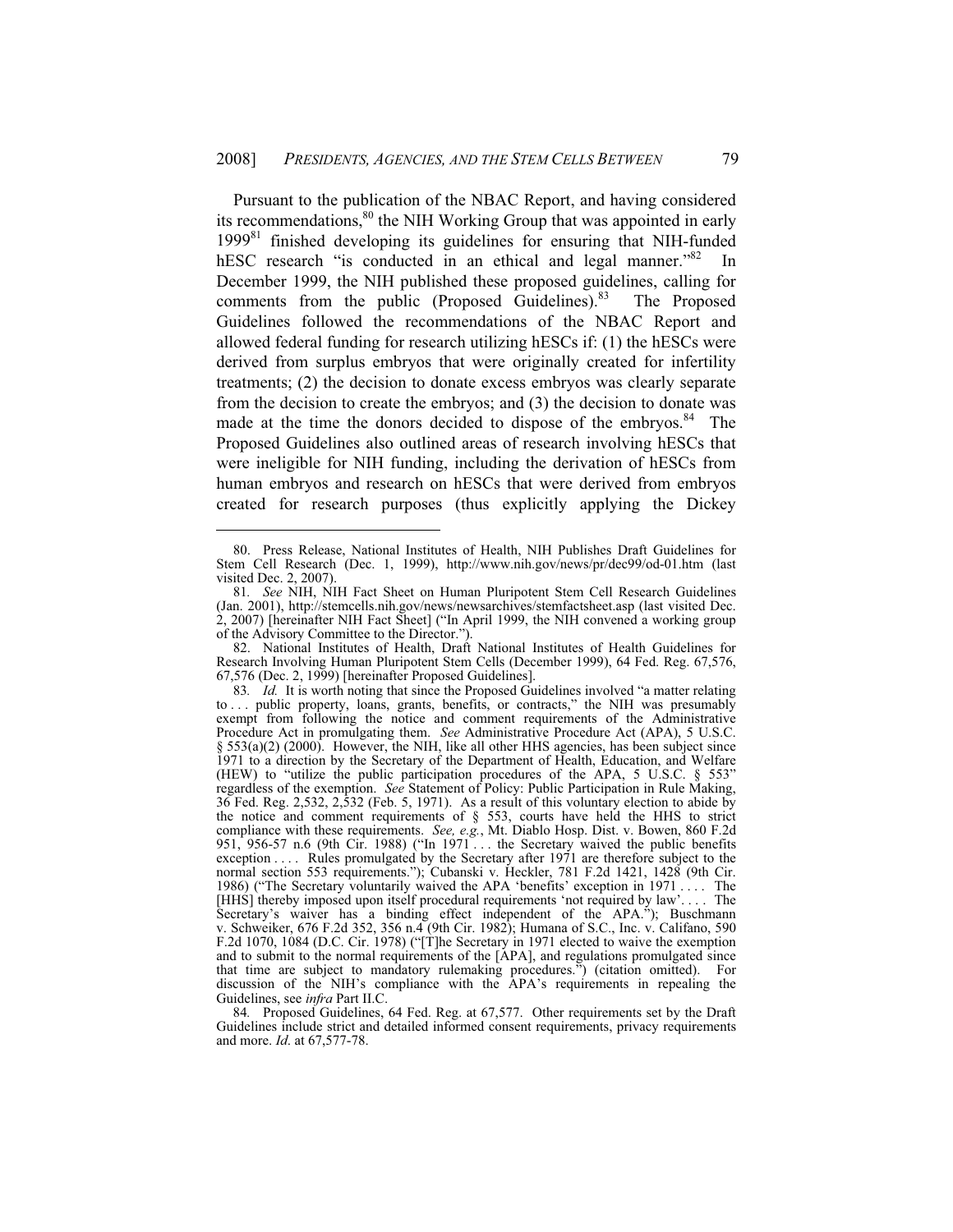Amendment to the context of research involving hESCs), humannonhuman research, and various kinds of cloning research.<sup>85</sup> In addition, as the NBAC recommended, the Proposed Guidelines suggested the creation of mechanisms to oversee research involving hESCs, including a Human Pluripotent Stem Cell Review Group (HPSCRG), which would review applications for research involving hESCs submitted to the NIH.<sup>86</sup>

On August 25, 2000, almost nine months after the publication of the Proposed Guidelines and extensive review of comments received on them, $87$  the NIH published the Guidelines for Research Using Human Pluripotent Stem Cells (Final Guidelines) in the Federal Register.<sup>88</sup> The Final Guidelines included all the main components of the Proposed Guidelines as mentioned above (including the areas of research ineligible for funding and the establishment of the HPSCRG) $89$  and lifted the moratorium on research using human pluripotent stem cells derived from human embryos that was announced by the Director of the NIH in January 1999. $90$  Yet, it took the NIH almost another seven months to appoint the HPSCRG and start receiving requests for funding for research in accordance with the Final Guidelines. $91$  In fact, the process of the regulation of funding for research involving hESCs was so slow, and lingered for so long, that even after more than two years following the initiation of the process by President Clinton and his Director of NIH, it was still not possible to receive federal funding for such research.

<sup>85</sup>*. Id*. at 67,579.

<sup>86</sup>*. Id*.

 <sup>87.</sup> During the comment period, "[t]he NIH received approximately 50,000 comments from members of Congress, patient advocacy groups, scientific societies, religious organizations, and private citizens." *See* National Institutes of Health Guidelines for Research Using Human Pluripotent Stem Cells, 65 Fed. Reg. 51,976, 51,976-79 (Aug. 25, 2000) [hereinafter Final Guidelines].

<sup>88</sup>*. Id.*; *see also* Press Release, National Institutes of Health, NIH Publishes Final Guidelines for Stem Cell Research (Aug. 23, 2000), http://www.nih.gov/news/pr/aug2000/ od-23.htm (last visited Dec. 2, 2007) (announcing the publication of the Final Guidelines).

<sup>89</sup>*.* Final Guidelines, 65 Fed. Reg. at 51,976-81.

<sup>90</sup>*. Id*. at 51,976. *See supra* notes 74-75 and accompanying text.

<sup>91</sup>*. See* NIH, Approval Process for the Documentation of Compliance with NIH Guidelines on the Use of Human Pluripotent Stem Cells in NIH Research Proposed for Support Under Grants and Cooperative Agreements, Notice OD-02-007 (Nov. 7, 2001), *available at* http://grants.nih.gov/grants/guide/notice-files/NOT-OD-01-003.html [hereinafter Notice OD-02-007] (stating that the first meeting of the Human Pluripotent Stem Cell Review Group (HPSCRG) would take place on March 15, 2001); NIH, Approval Process for the Documentation of Compliance with NIH Guidelines on the Use of Human Pluripotent Stem Cells in NIH Intramural Research (Jan. 16, 2001), *available at* http://stemcells.nih.gov/news/newsarchives/irpnotice\_011601.asp; NIH Fact Sheet, *supra* note 81 ("The NIH is in the process of finalizing the members of the HPSCRG in preparation for a March deadline for the receipt of requests for NIH funding for human pluripotent stem cell research.").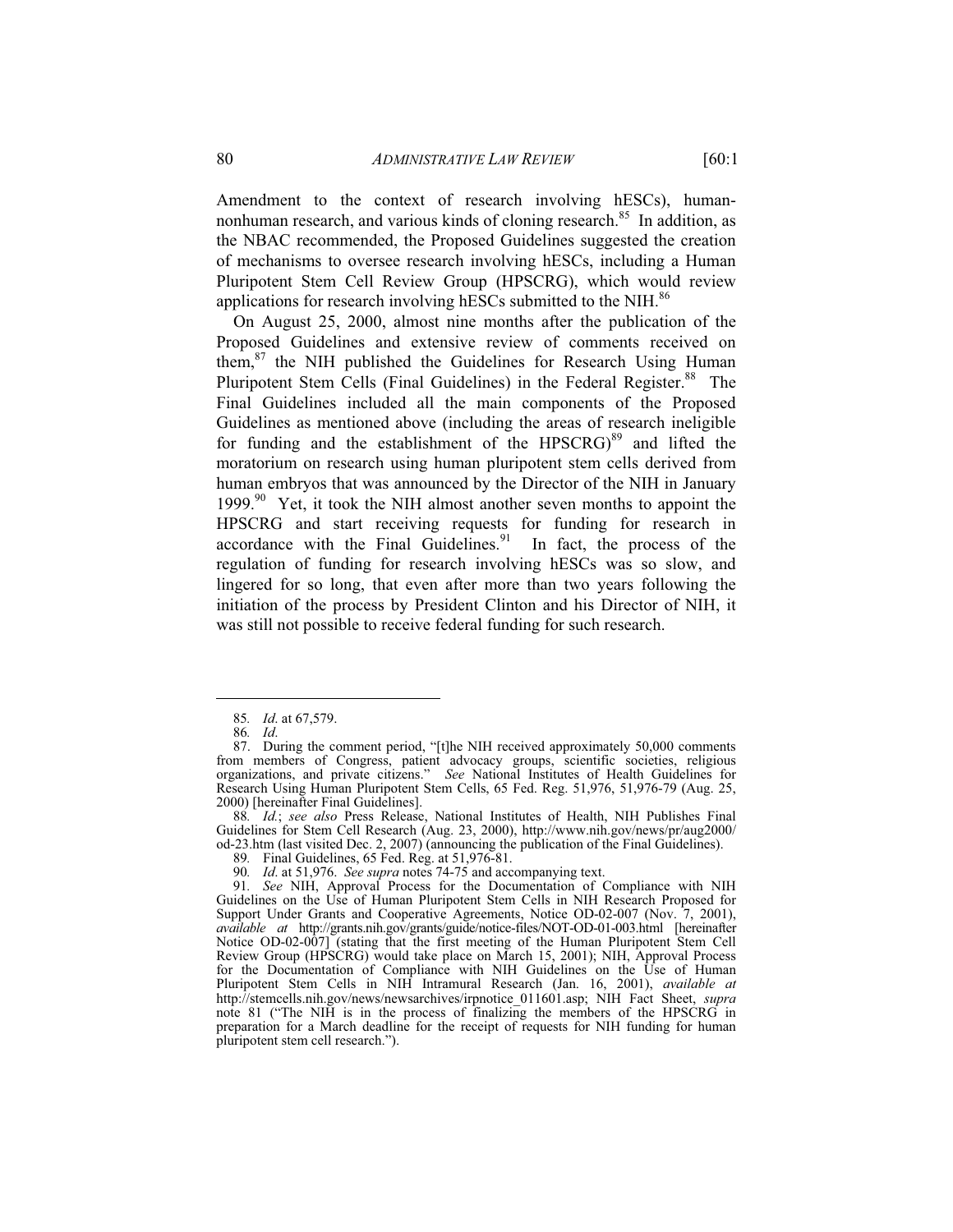In January 2001, close to the beginning of President Bush's presidency, the NIH was still dragging its feet regarding the appointment of the HPSCRG in preparation for the submission of research applications involving hESCs, which were due by March 15, 2001.<sup>92</sup> It soon became clear that the change in office was going to have a radical influence on the administration's policy regarding stem cell research. Almost as soon as President Bush took office, he charged his Secretary of HHS, Tommy Thompson, with conducting a review of the Final Guidelines and with putting the Guidelines "on hold" pending the results of that review.<sup>93</sup> In addition, in April 2001, HHS officials ordered the Acting Director of the NIH, Ruth Kirschstein, to indefinitely postpone a scheduled meeting of the newly appointed HPSCRG, which was supposed to review the first applications for research grants under the Final Guidelines,  $94$  thus de facto revoking the Final Guidelines.

Although the legality of this de facto revocation was highly questionable,<sup>95</sup> a district court order upheld and even bolstered the Bush Administration's actions.<sup>96</sup> On March 8, 2001, a group of plaintiffs consisting of religious groups and pro-life activists filed an action against the Government seeking an order and declaratory relief, which would determine that the Final Guidelines were unlawful and would enjoin the Government from applying them and from funding research involving

<sup>92</sup>*. See* Notice OD-02-007, *supra* note 91 (illustrating the schedule for receipt and review by the HPSCRG).

 <sup>93.</sup> PRESIDENT'S COUNCIL REPORT, *supra* note 29, at 28; Gretchen Vogel, *Stem Cell Review Setback*, SCIENCENOW, Apr. 16, 2001.

 <sup>94.</sup> Though such an order or instruction was never officially published, and though it was not known whether Secretary Thompson or President Bush gave this order, the HHS Spokesman, Bill Hall, admitted that such instruction was in fact given and explained that "the department felt that it makes the most sense to hold off until the guideline review that the department is doing is complete." *See* Rick Weiss, *Bush Administration Order Halts Stem Cell Meeting; NIH Planned Session to Review Fund Requests*, WASH. POST, Apr. 21, 2001, at A2; Nicholas Wade, *Grants for Stem Cell Work Are Delayed*, N.Y. TIMES, Apr. 24, 2001, at F6.

 <sup>95.</sup> According to federal case law "an agency decision which effectively suspends the implementation of important and duly promulgated standards . . . constitutes rulemaking subject to notice and comment requirements of 5 U.S.C. § 553." *See* Envtl. Def. Fund, Inc. v. Gorsuch, 713 F.2d 802, 816-17 (D.C. Cir. 1983); Envtl. Def. Fund, Inc. v. EPA, 716 F.2d 915, 920 (D.C. Cir. 1983) ("The suspension or delayed implementation of a final regulation normally constitutes substantive rulemaking under APA  $\hat{\S}$  553. Thus . . . [it is] subject to APA notice and comment provisions.") (citations omitted); Natural Res. Def. Council, Inc. v. EPA, 683 F.2d 752, 761-63 (3d Cir. 1982) ("[The] EPA's action in indefinitely postponing the effective date of the amendments . . . was subject to the APA's rulemaking requirements."). The Bush Administration's suspension of the Final Guidelines did not meet the notice and comment requirements of the APA. Thus, the suspension of the Final Guidelines was illegal. For further discussion of why the APA's notice and comment requirements apply to the Final Guidelines despite the exemption of matters involving grants or benefits from these requirements, see *supra* note 83.

 <sup>96.</sup> Nightlight Christian Adoptions v. Thompson, No. 1.01 CV 00502-RCL (D.D.C. May 4, 2001) (order staying lawsuit).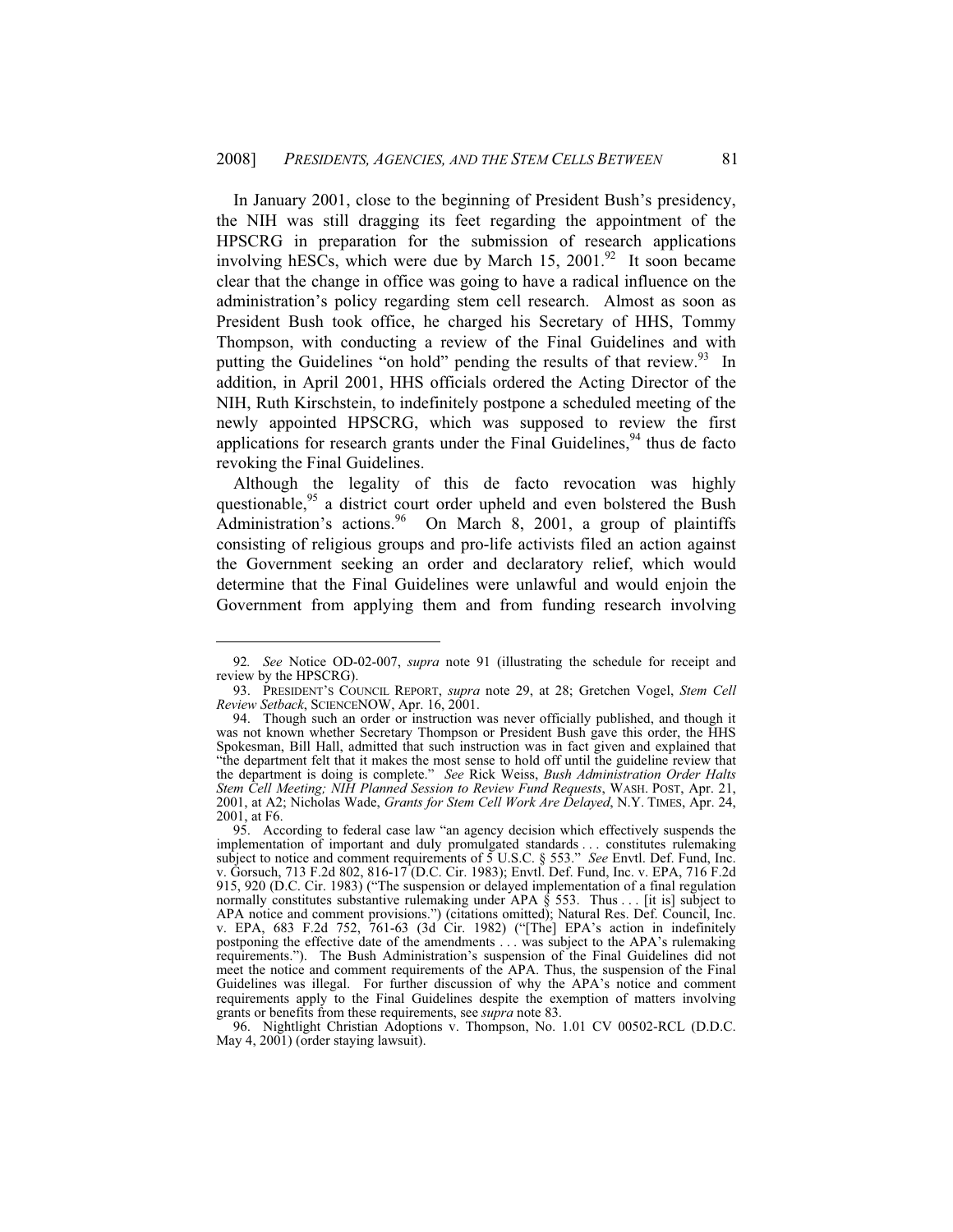$hESCs<sup>97</sup>$  Ironically, the Bush Administration was apparently only too happy to comply with the Plaintiffs' demands. The Administration quickly yielded to them and entered into a stipulation in which the Administration took it upon itself to avoid: (1) any funding of hESC research; (2) the approval of any application thereof; and (3) the convening of the HPSCRG, at least until the completion of its own review of the Final Guidelines, which was not subject to any timetable.<sup>98</sup> On May 4, 2001, Judge Lamberth of the District Court cemented the agreement between the parties by entering an order to stay the proceedings subject to the terms of the parties' stipulation.<sup>99</sup> Thus, the Judge gave his stamp of approval to the Bush Administration's illegal suspension of the Final Guidelines<sup>100</sup> and effectively sealed their indefinite suspension.<sup>101</sup> which continues until today.

During the following months, President Bush was engaged in the reexamination of the issue of research involving hESCs. He consulted with clergymen (including the late Pope John Paul II), religious groups, ethicists (including the bioethicists Daniel Callahan and Leon Kass, whom President Bush would later appoint to be the head of his Council on Bioethics), members of Congress, patient groups, and scientists (including a group of NIH scientists who told President Bush that more than sixty-five hESC lines existed at that time). $102$ 

 <sup>97.</sup> Complaint for Declaratory and Injunctive Relief at 2, Nightlight Christian Adoptions v. Thompson, No. 1.01 CV 00502-RCL (D.D.C. Mar. 8, 2001).

 <sup>98.</sup> Nightlight Christian Adoptions v. Thompson, No. 1.01 CV 00502-RCL (D.D.C. May 4, 2001) (order staying lawsuit).

<sup>99</sup>*. Id.*

<sup>100</sup>*. See supra* note 95.

<sup>101</sup>*. Id.*; *see also* Joseph Curl, *Judge Halts Stem Cell Research Pending HHS Review*, WASH. TIMES, May 11, 2001, at A3 (summarizing recent political and judicial efforts to curtail stem cell research). It is worth noting that shortly after the *Nightlight* decision, a group of scientists led by the creator of the first hESC lines, Dr. James Thomson, and three patients, including the late actor Christopher Reeve, filed another lawsuit in the same court asking the court to declare the Final Guidelines legal and instruct the government to apply them. *See* Complaint for Declaratory and Injunctive Relief, Thomson v. Thompson, No. 1:01-CV-00973-RCL (D.D.C. May 8, 2001)*; see also* Gretchen Vogel, *Researchers Sue to Study Stem Cells*, SCIENCENOW, May 22, 2001. On August 8, 2001, a day before President Bush's Statement, Judge Lamberth landed a final blow to the application of the Final Guidelines by staying this lawsuit "pending the decision by [the Government] whether to provide federal funding for human embryonic stem cell research." Thomson v. Thompson, No. 1:01-CV-00973-RCL (D.D.C. Aug. 8, 2001) (order staying lawsuit). Thus, Judge Lamberth's decision practically afforded the government unlimited time to review the Final Guidelines.

 <sup>102.</sup> Richard Lacayo, *How Bush Got There*, TIME, Aug. 12, 2001, at 17; Allessandra Stanley, *Bush Hears Pope Condemn Research in Human Embryos*, N.Y. TIMES, July 24, 2001, at A1. Apparently, the number of hESC lines, which scientists claimed already existed at that time made a crucial impact on the formulation of President Bush's Directive. *See* Lacayo, *supra*.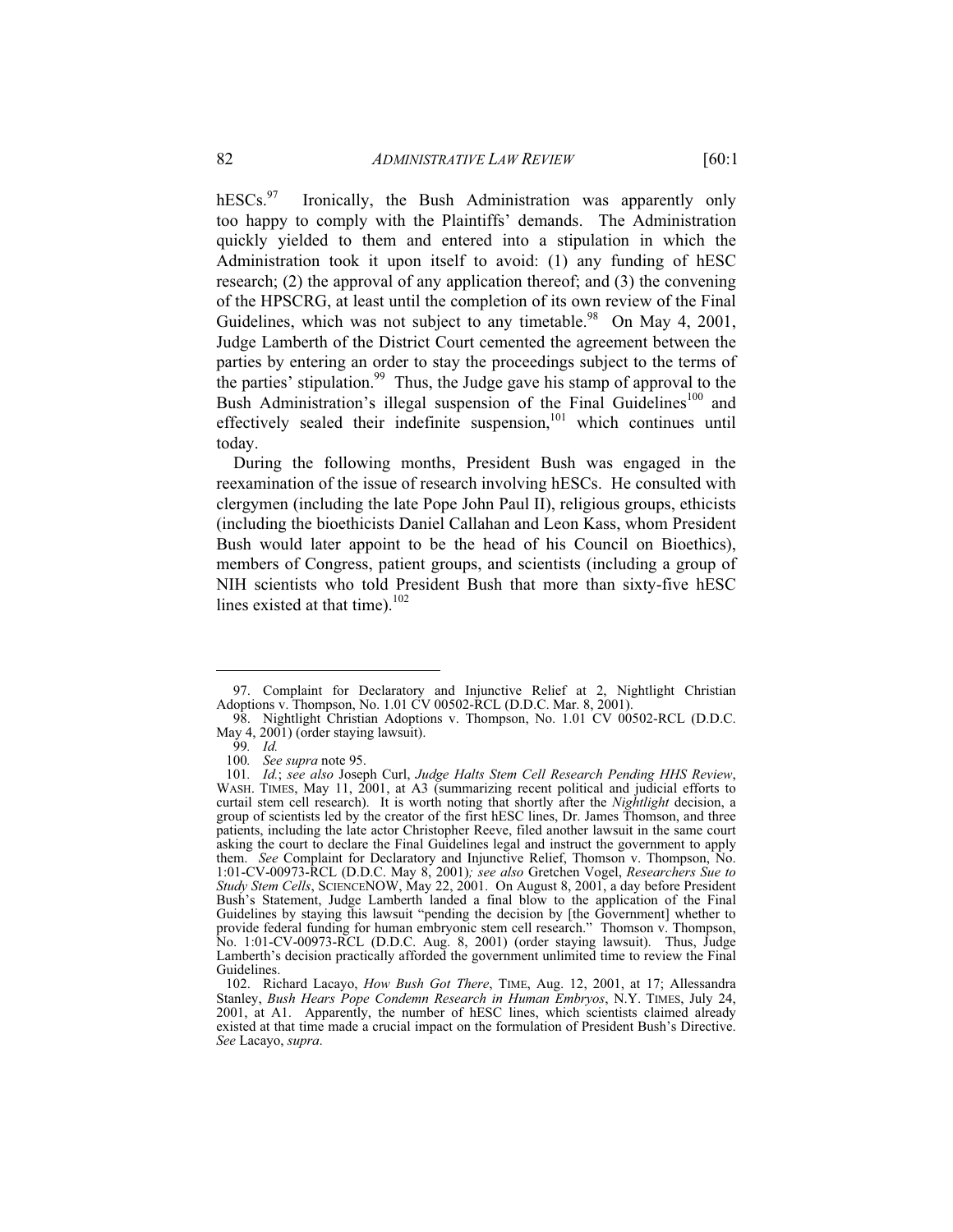At this point, with respect to the issue of federal funding for research involving hESCs, President Bush no longer made a distinction between his opinions and those of his Administration. Rather, he viewed the issue as *his own personal matter*, which was to be decided *solely and exclusively by him*. This position was well-reflected in some of President Bush's descriptions of the way he approached the issue of research involving hESCs and in the way he addressed it.<sup>103</sup> For example, President Bush repeatedly stressed that *he* personally, was the one considering the issue of research involving hESCs, that *he* was the one who encountered the dilemmas involved in this issue, and that *he* was taking *his* time making *his* decision.104 President Bush's posture in this respect was well-reflected in the language he used in his Address:

 *I've* asked those questions and others of scientists, scholars, bioethicists, religious leaders, doctors, researchers, Members of Congress, my Cabinet, and my friends. *I* have read heartfelt letters from many Americans. *I* have given this issue a great deal of thought, prayer, and considerable reflection. And *I* have found widespread disagreement.

. . . .

 *My* position on these issues is shaped by deeply held beliefs. *I'm* a strong supporter of science and technology . . . .

*I* also believe human life is a sacred gift from our Creator.

. . . .

*I* have concluded that we should allow Federal funds to be used for research on these existing stem cell lines . . . .

. . . *I* have made this decision with great care, and I pray it is the right one. 105

And so, when President Bush finally made *his* decision with respect to the funding of research involving hESCs, he chose to deliver it directly to *his* constituents in the first televised address he made since taking office.<sup>106</sup>

<sup>103</sup>*. See* Lacayo, *supra* note 102 ("For a while this year it seemed that George W. Bush buttonholed everybody he met to get his or her view on stem-cell research.").

 <sup>104.</sup> President Bush said: "I take this issue very seriously . . . . It's also an issue that has got serious moral implications, and our nation must think carefully before we proceed . . . . And, therefore, my process has been, frankly, unusually deliberative for my administration. I'm taking my time." Stanley, *supra* note 102. In another place, President Bush explained his Decision by saying that "[u]nder *my* policy, existing stem cell lines, to be used in publicly supported research, must be derived (1) with the informed consent of donors, (2) from excess embryos creates solely for reproductive purposes and (3) without any financial inducements to the donors." *See* George W. Bush, *Stem Cell Science and the Preservation of Life*, N.Y. TIMES, Aug. 12, 2001, at WK13 [hereinafter *President Bush's Op-Ed Piece*] (emphasis added).

 <sup>105.</sup> President Bush's Address, *supra* note 1, at 954-56 (emphasis added).

<sup>106</sup>*. Id.*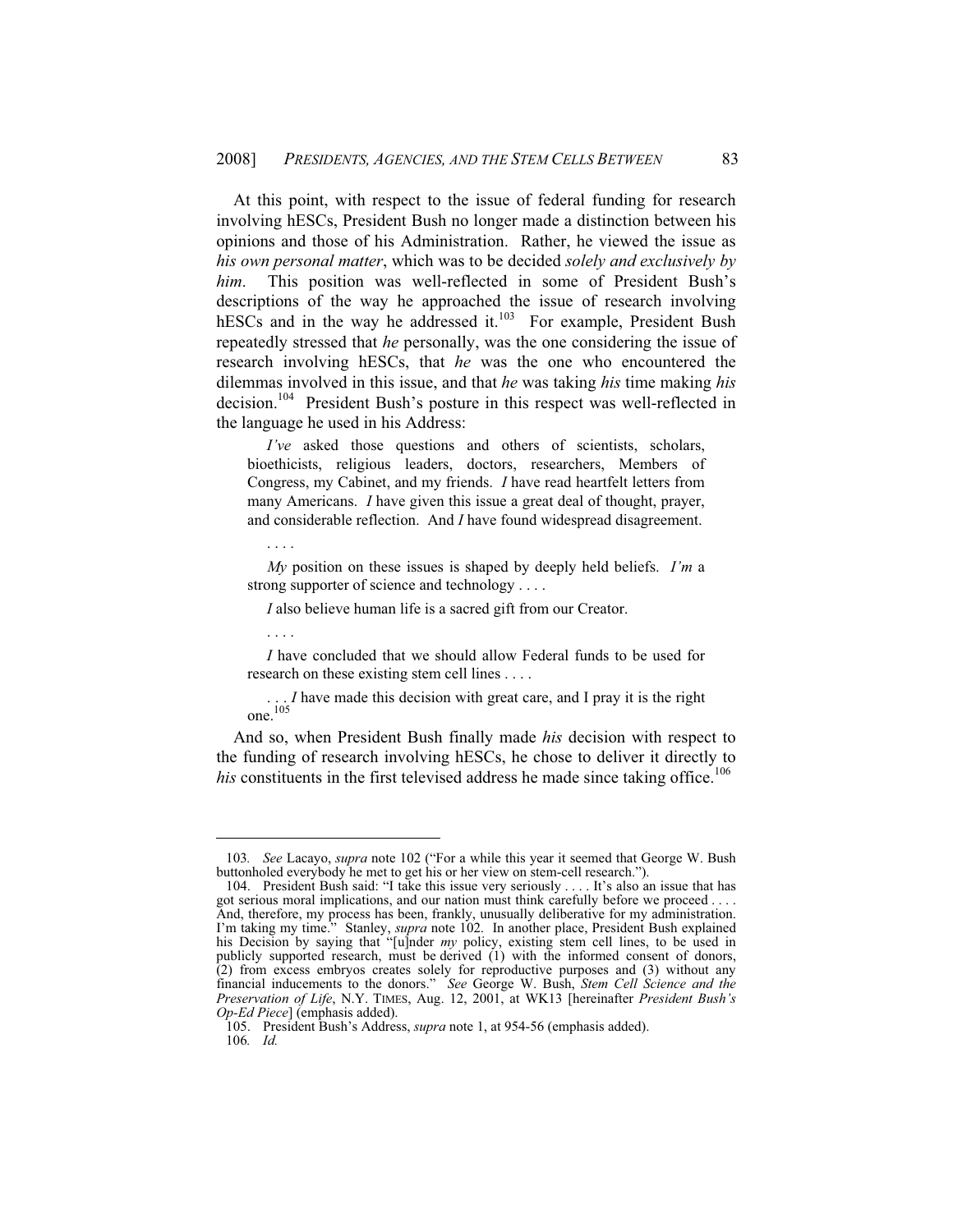On August 9, 2001, President Bush delivered his Stem Cell Decision, which allowed only for funding of research involving hESC lines that were: (1) created prior to his Address;<sup>107</sup> (2) made of excess embryos created strictly for reproductive purposes; (3) where the embryos were obtained with the informed consent of the donors; and (4) without any financial inducement to the donors.<sup>108</sup> In addition, President Bush's Directive forbade any funding of research involving the creation of human embryos solely for research purposes and the cloning of human embryos for any purpose. $109$ 

A curious fact about President Bush's Directive is that, unlike most presidential executive orders and directives, it was never published in the Federal Register and was only delivered as a televised Address (along with a Fact Sheet). Failing to publish the Directive seems even stranger in light of the fact that President Bush *did* sign an executive order establishing his new Council on Bioethics, which he also announced in his Address, <sup>110</sup> but refrained from doing the same with respect to the crux of his Address, namely the prohibition on funding for research involving hESCs created thereafter. $111$ 

 <sup>107.</sup> According to the NIH, "prior to his Address" means that the hESC derivation process should have been initiated prior to 9:00 p.m. EDT on August 9, 2001. *See* NIH Update on Existing Human Embryonic Stem Cells (Aug. 27, 2001), http://stemcells.nih.gov/ policy/statements/082701list.asp (last visited Dec. 2, 2007) [hereinafter NIH Update].

 <sup>108.</sup> President Bush's Address, *supra* note 1.

 <sup>109.</sup> The White House Fact Sheet: Embryonic Stem Cell Research (Aug. 9, 2001), http://whitehouse.gov/news/releases/2001/08/20010809-1.html (last visited Dec. 2, 2007) [hereinafter Fact Sheet]. It is interesting to note that in delivering his decision, President Bush refrained from directly referring to the kinds of research that may not receive federal funding, and used a rhetoric which only addressed the types of research he *would* allow his Administration to fund. The "forbidden" types of research were thus enumerated only in a "fact sheet," which was released concurrent with the Address and which strictly held that "[f]ederal funds will *only* be used for research on existing stem cell lines" and that "[n]o federal funds will be used for . . . the derivation or use of stem cell lines derived from newly destroyed embryos." *Id*. (emphasis added). The use of this language allowed President Bush's Administration and supporters to portray his Decision as actually *allowing funding* for stem cell research rather than withholding such funding. *See, e.g.*, Rick Weiss, *Promising More–and Less; Scientists See Growth in Field, Lament Limits*, WASH. POST, Aug. 10, 2001, at A1; President Council's Report, *supra* note 29, at 28; Testimony of Tommy G. Thompson, Secretary of Health and Human Services Before the Senate Health, Education, Labor and Pensions Comm. (Sept. 5, 2001), *available at* http://www.hhs.gov/ news/speech/2001/010905.html ("President Bush has opened the laboratory door. Now, let's get our best and brightest scientists into the lab so they can go to work."). However, it is important to note that it was in fact the Administration's actions prior to President Bush's Address that hindered the implementation of the Final Guidelines, which would have probably allowed for such funding much sooner.

 <sup>110.</sup> Exec. Order No. 13,237, 66 Fed. Reg. 59,851 (Nov. 28, 2001). The established Council, which was headed by Dr. Leon Kass and which was mostly manned by members holding a conservative viewpoint, later published its report on stem cell research, which retroactively, ethically endorsed President Bush's Directive. *See generally* PRESIDENT'S COUNCIL REPORT, *supra* note 29.

 <sup>111.</sup> For further discussion of this omission and its possible reasons, see *infra* Part II.A and note 283.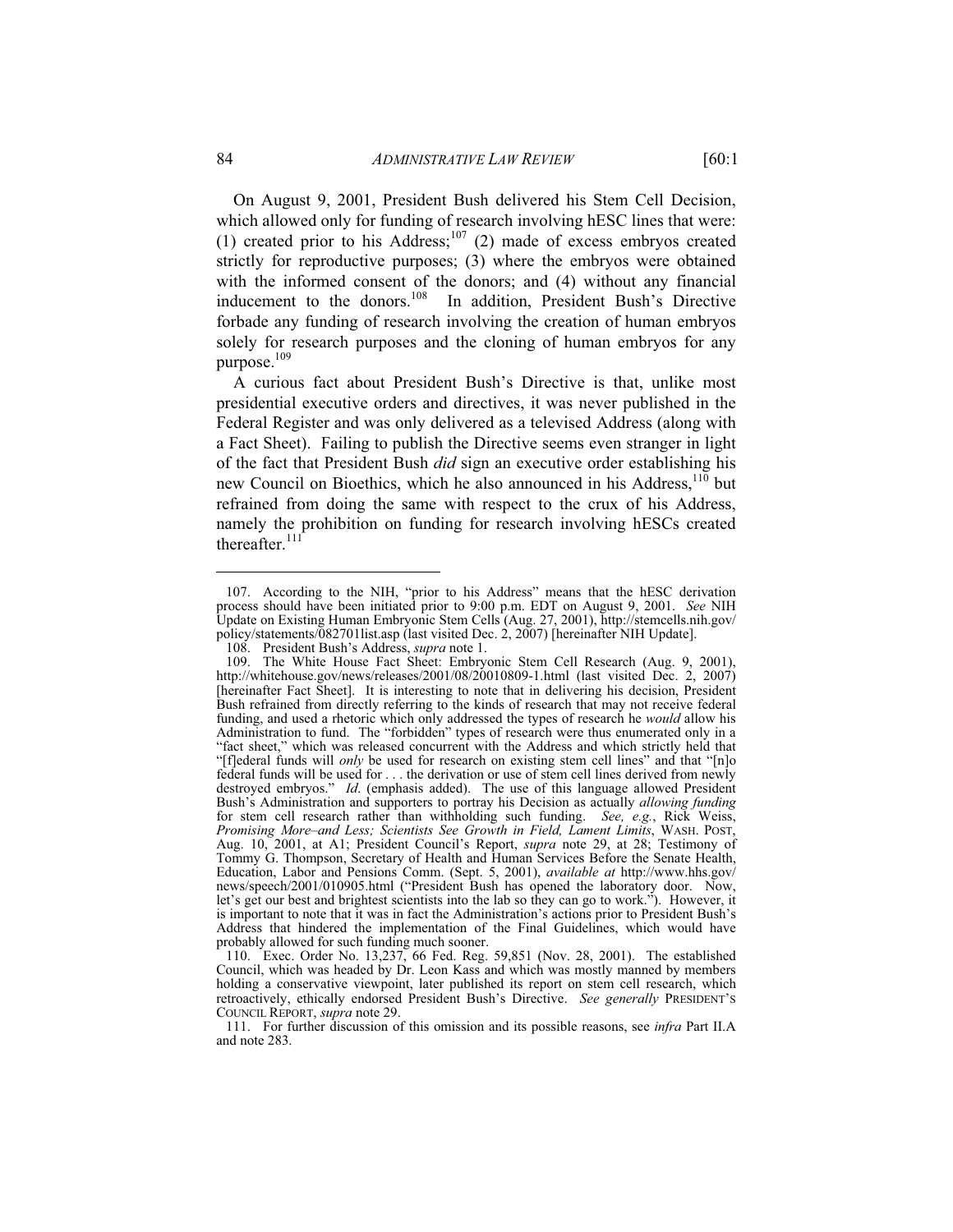Despite the fact that President Bush did not "formalize" his Directive and did not specifically instruct HHS and the NIH to follow his Stem Cell Decision, within hours of his Address, both Secretary Thompson and the Acting Director of the NIH, Ruth Kirschstein published their endorsement of President Bush's Directive,112 and thus sealed the fate of the portion of the Final Guidelines that dealt with hESCs.<sup>113</sup> Two weeks after President Bush's Address, the NIH announced that it was initializing a new process to enable funding of research involving hESCs in accordance with President Bush's Directive and a prohibition on its intramural investigators (in what was apparently yet another moratorium) to conduct research on any hESCs until the new procedures were in place.<sup>114</sup>

On November 7, 2001, the NIH officially announced that it was accepting grant applications for research involving hESC lines that complied with President Bush's Directive<sup>115</sup> and the creation of hESC registry, which included all of the hESC lines that met those requirements.116 Notably, around the time of President Bush's Address, there was some confusion and disagreement regarding the actual number of viable and available hESC lines that complied with President Bush's Directive.<sup>117</sup> To date, the NIH hESC registry includes sixty-seven lines, and only twenty-one are actually available for researchers who wish to apply for federal funding. $^{118}$ 

 <sup>112.</sup> Kirschstein Statement, *supra* note 4; Thompson Statement, *supra* note 4.

 <sup>113.</sup> Ironically, it was Ruth Kirschstein who only a year earlier, signed the publication of the Final Guidelines. For further discussion of Ruth Kischstein's actions, see *infra* Part II.C. 114. NIH Funding of Research Using Specified Existing Human Embryonic Stem Cells,

NOT-OD-01-058 (Aug. 23, 2001), *available at* http://grants.nih.gov/grants/guide/notice-files/ not-od-01-058.html, *superseded by* NOT-OD-01-059 (Aug. 27, 2001).

 <sup>115.</sup> Notice of Extended Receipt Date and Supplemental Information Guidance for Applications Requesting Funding that Proposes Research with Human Embryonic Stem Cells, NOT-OD-02-006 (Nov. 7, 2001), *available at* http://grants.nih.gov/grants/guide/ notice-files/not-od-02-006.html; Notice of Criteria for Federal Funding of Research on Existing Human Embryonic Stem Cells and Establishment of NIH Human Embryonic Stem Cell Registry, *available at* http://grants.nih.gov/grants/guide/notice-files/NOT-OD-02-005.html.

<sup>116</sup>*. See* NIH, NIH Human Embryonic Stem Cell Registry, http://stemcells.nih.gov/ research/registry (last visited Dec. 2, 2007) (listing the derivations of stem cells that are eligible for federal funding).

 <sup>117.</sup> While one NIH publication stated that there were sixty-four hESC lines, another mentioned seventy-eight, a third mentioned seventy-one, and so forth. *See* NIH Update, *supra* note 107 (sixty-four); Department of Health and Human Services, Fact Sheet– Embryonic Stem Cell Research (July 14, 2004), http://www.hhs.gov/news/press/2004pres/ 20040714b.html (seventy-eight); NIH, NIH's Role in Federal Policy–Stem Cell Research (Aug. 12, 2005), http://stemcells.nih.gov/policy/NIHFedPolicy.asp (seventy-one).

 <sup>118.</sup> Yu & Thomson, *supra* note 21, at 6. The discrepancy between the number of hESC lines in the registry and the number of such lines actually available results from various reasons. According to the NIH hESC registry, some of the hESCs never became cell lines due to halted growth or failure to remain undifferentiated. One line was withdrawn by its donor, others are "unavailable for shipping," and so forth. The number of hESC lines available for research is significantly smaller than the number of such lines President Bush was led to believe were available prior to reaching his Stem Cell Decision, which was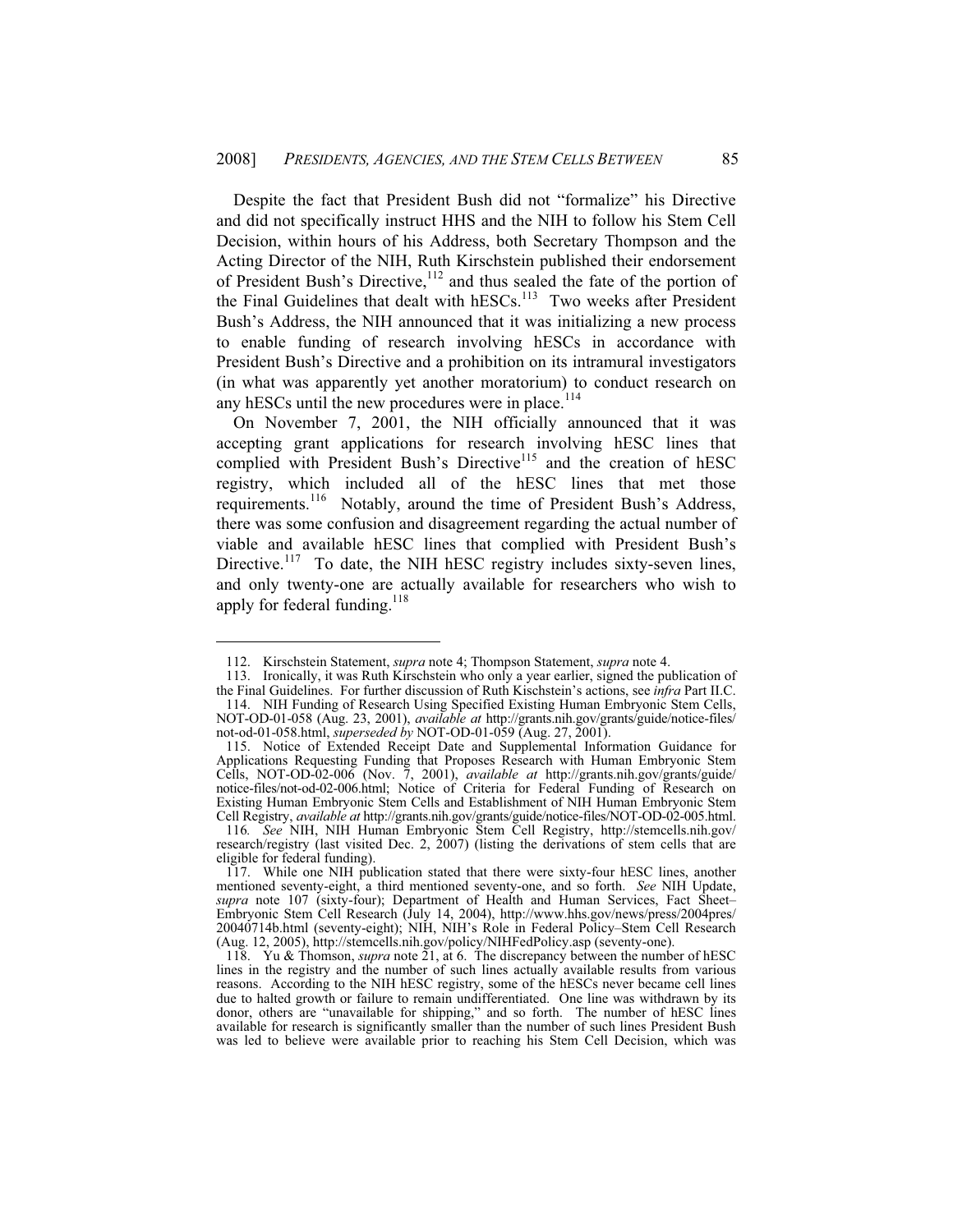On November 14, 2001, the NIH announced the demise of the parts of the Final Guidelines dealing with funding for research involving  $hESCs$ <sup>119</sup> The only reason mentioned by the NIH for the withdrawal of the Final Guidelines was that "[t]he President has determined the criteria that allow Federal funding for research using existing embryonic stem cell lines .... Thus, the NIH Guidelines as they relate to human pluripotent stem cells . . . are no longer needed."120 This last notice essentially gave the regulatory framework for research involving hESCs its final form as it exists today.

Since August 2001, Congress has tried to change the regulatory scheme of funding for research involving hESCs numerous times $121$  without much success.<sup>122</sup> Most notably, on July 18, 2006, the Senate passed the Stem Cell Research Enhancement Act of 2005.<sup>123</sup> This Act was supposed to add § 498D to the Public Health Service Act (PHSA), $^{124}$  which would have instructed the Secretary of HHS to start conducting and supporting research involving hESCs so long as the hESC lines involved in the research complied with the following "ethical requirements":

(1) The stem cells were derived from human embryos that have been donated from in vitro fertilization clinics, were created for the purposes of fertility treatment, and were in excess of the clinical need of the individuals seeking such treatment.

(2) Prior to the consideration of embryo donation and through consultation with the individuals seeking fertility treatment, it was determined that the embryos would never be implanted in a woman and would otherwise be discarded.

actually even smaller at the time he gave his Address—only one or two in the spring of 2002! *See President Bush's Op-Ed Piece*, *supra* note 104; NIH FAQs, *supra* note 15.

 <sup>119.</sup> National Institutes of Health Guidelines for Research Using Human Pluripotent Stem Cells, 66 Fed. Reg. 57,107 (Nov. 14, 2001).

 <sup>120.</sup> Notice of Withdrawal of NIH Guidelines for Research Using Pluripotent Stem Cells, NOT-OD-02-007 (Nov. 7, 2001), *available at* http://grants.nih.gov/grants/guide/ notice-files/not-od-02-007.html.

<sup>121</sup>*. E.g.*, Stem Cell Replenishment Act of 2005, H.R. 162, 109th Cong. (2005); Human Cloning Ban and Stem Cell Research Protection Act of 2003, S. 303, 108th Cong. (2003); Science of Stem Cell Research Act, H.R. 4011, 107th Cong. (2002); Stem Cell Research Act of 2001, H.R. 2059, 107th Cong. (2001); Stem Cell Research for Patient Benefit Act of 2001, H.R. 2747, 107th Cong. (2001) (sought to codify the Final Guidelines); New Century Health Advantage Act, H.R. 2838, 107th Cong. (2001) (sought to require the NIH to conduct human embryonic stem cell research and repeal the Dickey Amendment).

 <sup>122.</sup> None of Congress's bills or acts, save two, were ever voted into law, and the only bills that were actually voted for by both Houses were vetoed by President Bush. *See infra* notes 126-31.

 <sup>123.</sup> Stem Cell Research Enhancement Act of 2005, H.R. 810, 109th Cong (2006).

 <sup>124.</sup> Public Health Service Act, ch. 373, 58 Stat. 682 (1944) (codified as amended at 42 U.S.C. §§ 201-300ii-4 (2000)).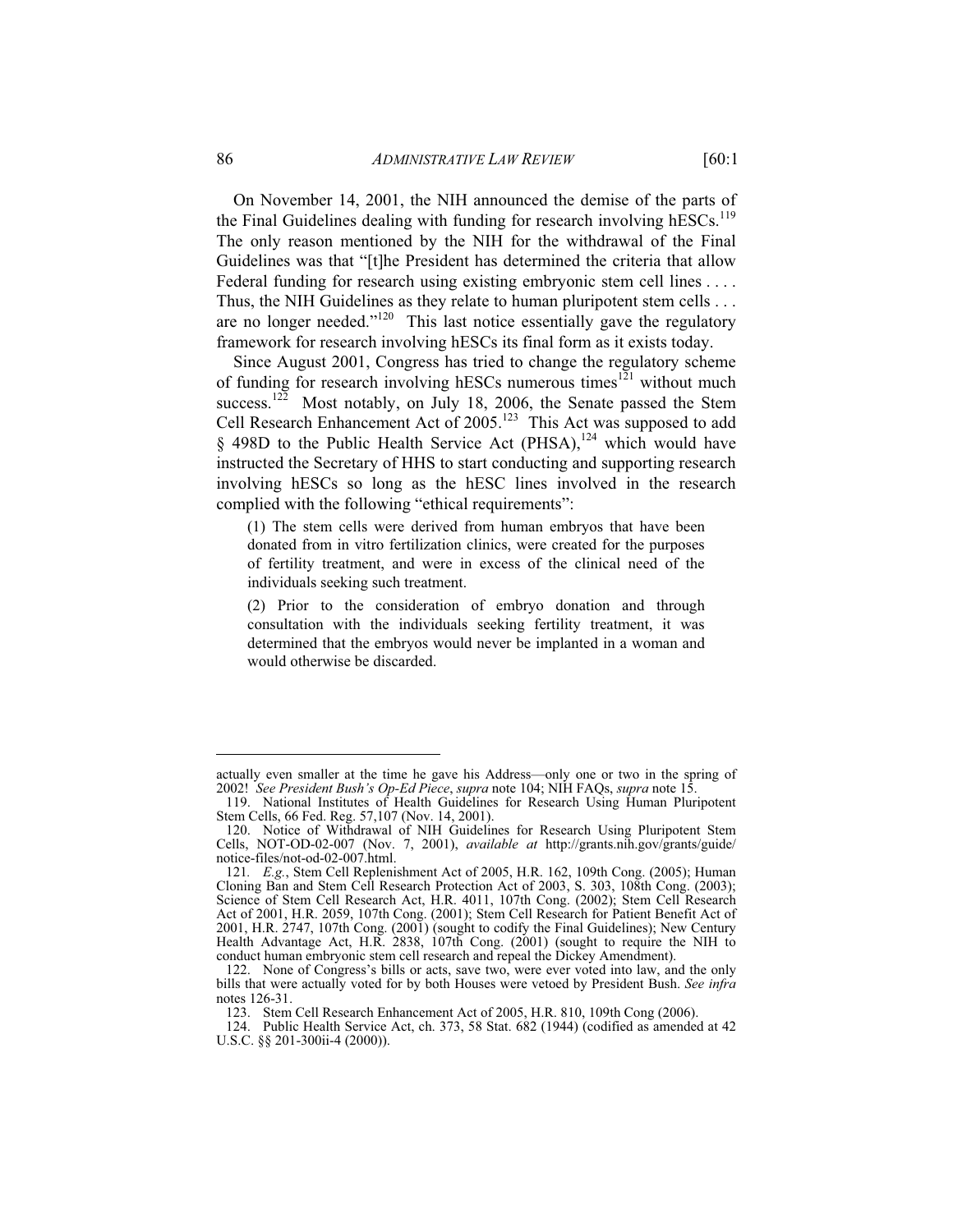(3) The individuals seeking fertility treatment donated the embryos with written informed consent and without receiving any financial or other inducements to make the donation.<sup>125</sup>

The passing of the Stem Cell Research Enhancement Act by a Republican Congress<sup>126</sup> expressed an unequivocal congressional discontent with the current regulatory scheme for funding research involving hESCs, which is based on the policy set by President Bush's Directive. Yet eventually, on July 19, 2006, President Bush vetoed the Stem Cell Research Enhancement Act.<sup>127</sup> Attempts to raise the two-thirds majority in the House failed and the Act was abandoned.<sup>128</sup> In 2007, the newly formed Democratic majority in Congress again passed the Stem Cell Research Enhancement  $\text{Act.}^{129}$  Once more, President Bush vetoed the Act<sup>130</sup> and there was no two-thirds majority in Congress to override the veto.<sup>131</sup> And so, since President Bush's Address in August 2001, and until today, the only federal funding available for research involving hESCs is for research that uses the twenty-one hESC lines that meet President Bush's Directive's criteria.

### II. LEGAL ANALYSIS OF PRESIDENT BUSH'S DIRECTIVE AND HIS ADMINISTRATION'S ENSUING POLICY

Having described the regulatory framework of research involving hESCs, it is now possible to begin its legal examination. The first step in analyzing President Bush's Directive and the NIH's ensuing actions is to identify the type of presidential directive it is and the ramifications of the Directive's form, if any, on its enforceability. Once the question of form is addressed, this Article will discuss the main substantive question of whether President Bush had the legal authority to give his Directive and

 <sup>125.</sup> These requirements are almost identical to those set in President Bush's Directive except for the fact that they do not restrict federal funding to hESC lines created prior to August 9, 2001, at 9:00 p.m. In this respect, the Human Stem Cell Research Enhancement Act of 2005 would have essentially enacted the Final Guidelines into law.

 <sup>126.</sup> Despite the fact that the first session of the 109th Congress was clearly Republican, the Stem Cell Research Enhancement Act of 2005 passed by a majority of 238-194 in the House of Representatives, and 63-37 in the Senate.

 <sup>127.</sup> Press Release, White House, Message to the House of Representatives, 2006 WL 2007324 (July 19, 2006).

 <sup>128.</sup> In a vote in the House of Representatives that same day, the supporters of the Act managed to raise a majority of 235 yeas against 193 nays.

 <sup>129.</sup> On January 11, 2007, the House of Representatives passed a bill identical to the Stem Cell Research Enhancement Act of 2005. *See* Stem Cell Research Enhancement Act of 2007, H.R. 3, 110th Cong. (2007). Three months later, on April 11, 2007, the bill passed in the Senate. *See* S. 5, 110th Cong. (2007).

 <sup>130.</sup> Press Release, White House, President Bush Discusses Stem Cell Veto and Executive Order, 2007 WLNR 11640195 (June 20, 2007).

<sup>131</sup>*. See* Sheryl Gay Stolberg, *Bush Vetoes Bill Removing Stem Cell Limits, Saying 'All Human Life is Sacred'*, N.Y. TIMES, June 21, 2007, at A21 ("Democrats concede they do not have enough votes for a veto override.").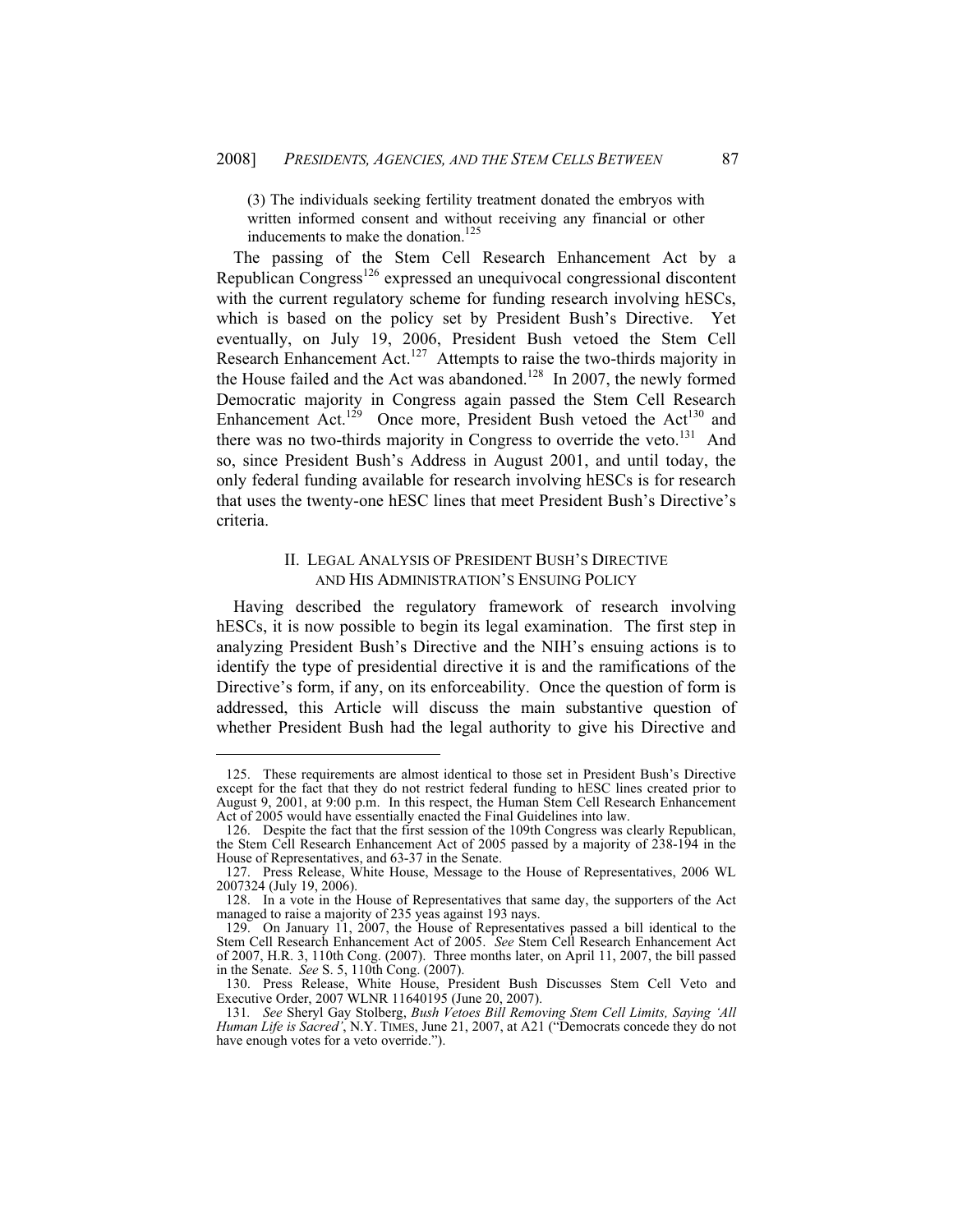require the NIH to comply, and—assuming he had such authority whether he used it appropriately. Finally, if the answer to the previous question is in the affirmative, in order to evaluate the legality of the current regulatory scheme of funding for research involving hESCs, it is necessary to determine whether the NIH's actions implementing President Bush's Directive were in accord with the NIH's own authorities, duties, and responsibilities under the law.

# *A. Classification of President Bush's Directive's Form and Evaluation of Its Validity from a Procedural Standpoint*

It is said that presidential directives are the "most elusive in [their] capacity to be legally analyzed and constrained."<sup>132</sup> There are over twenty types of such ill-defined presidential directive instruments including, but not limited to: executive orders, proclamations, presidential memoranda, and signing statements.<sup>133</sup> In addition, neither the Constitution nor any statute or case law defines exactly what presidential directives are, how to distinguish among their different kinds, $134$  how the President may use them and to what end, what procedural requirements must be fulfilled in using them in general and each of them in particular, and what is the permissible scope of their substance.<sup>135</sup> The only exceptions are those presidential directives categorized as executive orders and proclamations, which are subject to the Federal Register Act<sup>136</sup> and to Executive Order No.  $11,030$ <sup>137</sup> Therefore, so long as their directives bear forms other than "executive

 <sup>132.</sup> PETER L. STRAUSS, TODD D. RAKOFF & CYNTHIA R. FARINA, ADMINISTRATIVE LAW: CASES AND COMMENTS 193 (10th ed. 2003).

<sup>133</sup>*. See* Harold C. Relyea, *Congressional Research Service Report for Congress: Presidential Directives: Background and Overview* (2005), *available at* http://www.fas.org/ irp/crs/98-611.pdf (providing an overview of the different kinds of directives used by presidents in the twentieth century).

<sup>134</sup>*. See* Todd F. Gaziano, *The Use and Abuse of Executive Orders and Other Presidential Directives*, 5 TEX. REV. L. & POL. 267, 282, 290-91 (2001) (discussing the difficulties in discerning between different presidential directives); *see also* COMMITTEE ON GOVERNMENT OPERATIONS, 85TH CONG., EXECUTIVE ORDERS AND PROCLAMATIONS: A STUDY OF A USE OF PRESIDENTIAL POWERS 1 (1957) [hereinafter CONGRESSIONAL STUDY OF EXECUTIVE POWER] ("There is no law or even Executive order which attempts to define the terms 'Executive order' or 'proclamation.'").

<sup>135</sup>*. See* Gaziano*, supra* note 134, at 282 (emphasizing the broad discretion presidents have in using directives).

 <sup>136.</sup> The Federal Register Act, ch. 417, 49 Stat. 500 (1935) (codified as amended at 44 U.S.C. §§ 1501-1511) (1964), requires that executive orders and proclamations generally be published in the Federal Register. *See* 44 U.S.C. § 1505(a).

 <sup>137.</sup> Exec. Order. No. 11,030, 27 Fed. Reg. 5847 (June 21, 1962). The Order requires, among other things, that executive orders and proclamations "contain a citation of the authority under which [they are] issued" and that they be submitted to the Attorney General who must approve their substance, form, and legality. *Id.*; *see also* Gaziano, *supra* note 134, at 292-93 (discussing procedures for issuing proclamations and executive orders).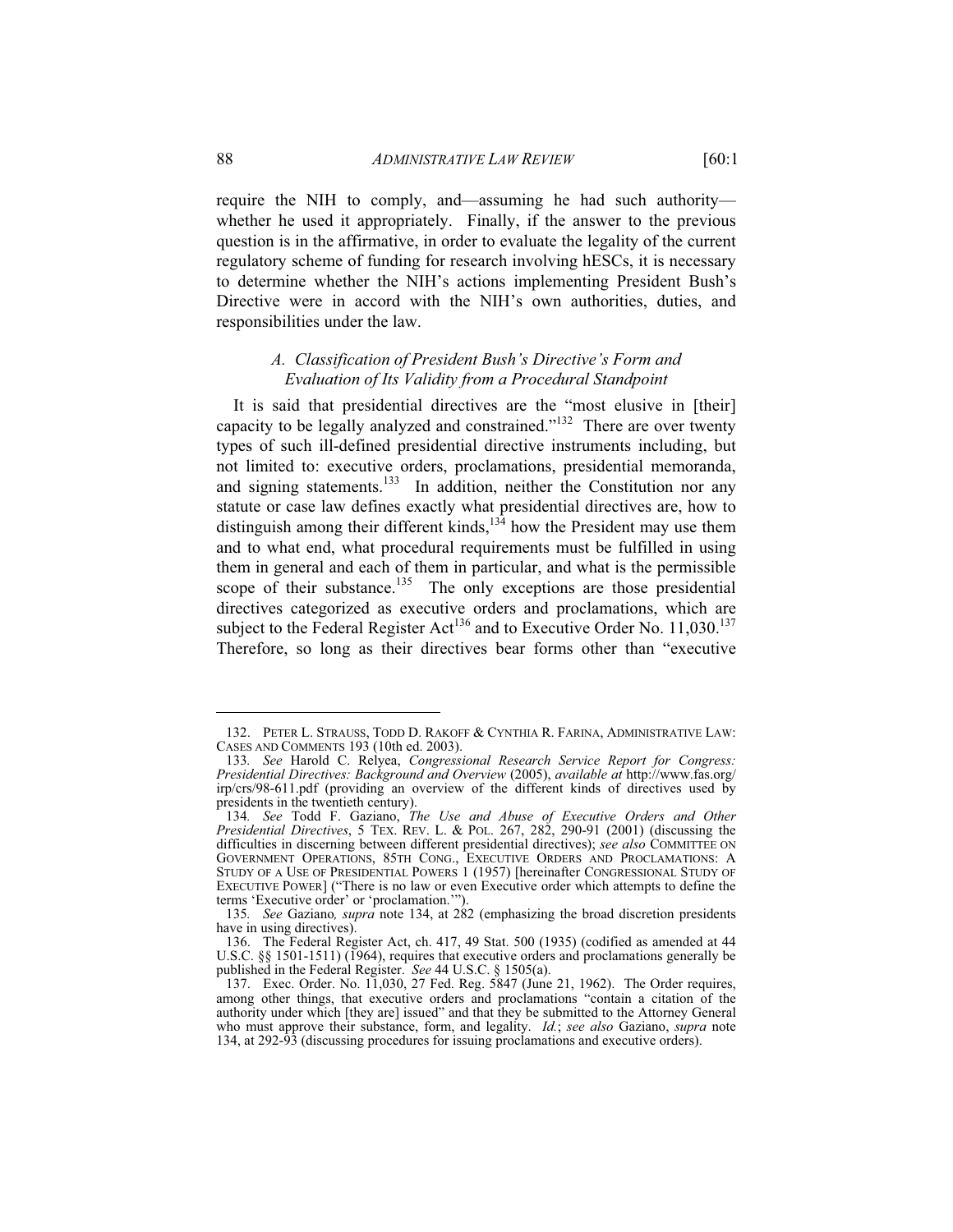orders" or "proclamations," presidents may tailor their directives in any way they want, giving them any title they want, and using them for any means they see fit, without having consequences on the enforceability of the directives from a formal standpoint.<sup>138</sup>

President Bush and his Administration, probably well aware of this situation, seem to have taken advantage of it in designing President Bush's Directive so as to ensure that its form would be impervious to judicial review.<sup>139</sup> First, the President delivered his Address orally, on television, and it was never published in the Federal Register.<sup>140</sup> The accompanying Fact Sheet was never published in any formal government publication.<sup>141</sup> Second, neither the Address nor the Fact Sheet bears the signature of the President, and the Address does not include any specific operational instructions directed at executive officers, but is merely a vague pronouncement of moral preferences.<sup>142</sup> Finally, the Address and Fact Sheet carry none of the conventional titles, which could have helped to classify them under one of the known forms of presidential directives (e.g., "executive order" or "memorandum"). $143$  Thus, President Bush's Directive does not seem to fall squarely under any of the known types of

 <sup>138.</sup> According to Gaziano, "a new President and a creative bureaucracy could come up with twenty-four new 'types' [of presidential directives] if they wished to do so." *See* Gaziano, *supra* note 134, at 291.

 <sup>139.</sup> Had the Administration chosen to issue the Directive in the more conventional form of an executive order, it would have been obliged to state its source of authority as well as to have its content approved by the Attorney General. *See supra* notes 136-37. As I will later show, the Bush Administration would have been hard pressed to do either of these things. *See infra* Part II.B. And so, it is prudent to assume that the Administration's omission to cement the Stem Cell Decision—which is one of President Bush's Administration's landmark policies—in such a duly issued executive order since August 2001 has not been the result of neglect, but rather of a deliberate effort by the Administration to avoid having to state the Directive's source of authority, which might cast its legal legitimacy in a questionable light.

 <sup>140.</sup> President Bush's Address was only published in the Weekly Compilation of Presidential Documents, and in the Public Papers of the Presidents of the United States. *See* President Bush's Address, *supra* note 1; President George W. Bush, Address to the Nation on Stem Cell Research, 37 WEEKLY COMP. PRES. DOC. 1151 (Aug. 9, 2001).

 <sup>141.</sup> The Fact Sheet seems to be available only through the White House Office of the Press Secretary. *See* Fact Sheet, *supra* note 109.

<sup>142</sup>*. Id.* The "operative" part of President Bush's Directive only surfaces in the accompanying Fact Sheet.

 <sup>143.</sup> The title of the written version of the Address is "President Discusses Stem Cell Research," and the title of the Fact Sheet is "Fact Sheet: Embryonic Stem Cell Research." According to Gaziano, the primary method of classification of presidential directives relies almost exclusively on the title they are given. *See* Gaziano, *supra* note 134, at 288-89; *see also* CONGRESSIONAL STUDY OF EXECUTIVE POWER, *supra* note 134, at 1; Branum, *supra* note 7, at 7.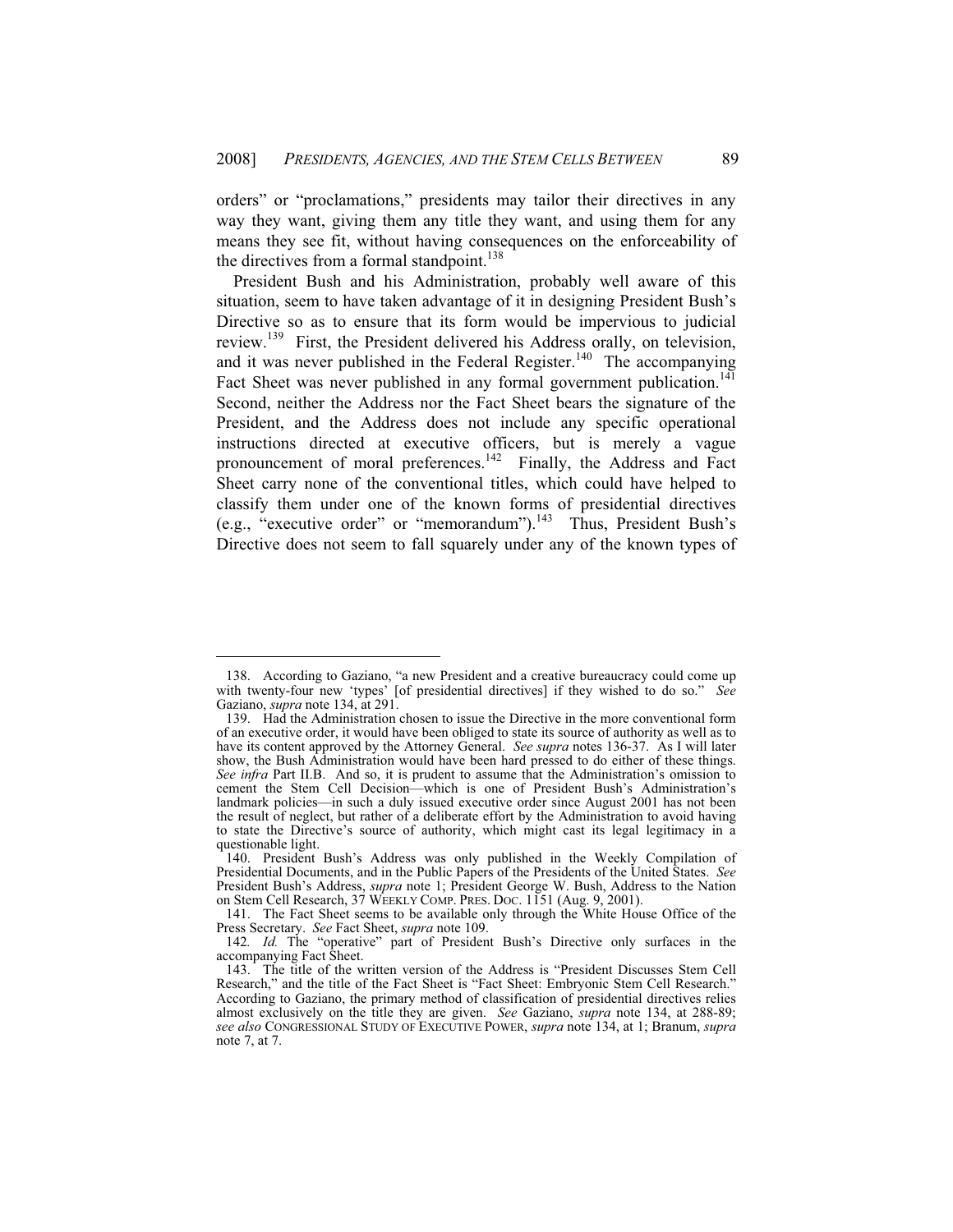presidential directives.<sup>144</sup> As a result, there are no formal or procedural requirements applicable to it, so it cannot suffer from any formal or procedural flaw, which might have affected its validity or enforceability.

# *B. Analysis and Evaluation of President Bush's Authority to Issue His Directive and Enforce It on the NIH*

Similar to the lack of regulation characterizing the formal and procedural aspects of presidential directives, there is very little law regulating the President's authority to issue such directives $145$  and how one can evaluate the legality of such directives. Except for the axiomatic premise that presidential acts must be based on a legal source of authority (or else the President would actually be acting as an autocrat),  $146$  the most important source of guidance on these issues is found in Justice Jackson's famous and highly influential opinion in the matter of *Youngstown Sheet & Tube Co. v. Sawyer*. 147 According to Justice Jackson, when evaluating the legitimacy of presidential actions, a court should weigh the actions' sources of statutory and constitutional authority, and assess their compatibility with congressional powers and legislation.<sup>148</sup> Justice Jackson describes three "tiers" of authority for presidential actions.<sup>149</sup> In the "first tier" are presidential actions taken "pursuant to an express or implied authorization

 <sup>144.</sup> President Bush's Address does bear some resemblance to a loosely defined, somewhat obscure, class of presidential directives mentioned by Relyea, called "Presidential Announcements" and defined as "oral presidential directives . . . captured in an announcement which records what the President has prescribed or instructed." *See* Relyea, *supra* note 133, at 12. Yet, Relyea adds that Presidential Announcements "often are recorded in the *Weekly Compilation of Presidential Documents* . . . . However, they do not appear in the *Federal Register* or in the *Public Papers of the Presidents of the United States*." *Id.* President Bush's Address, while not published in the Federal Register, *was* published in the Public Papers of the Presidents of the United States, and thus falls outside the definition of this type of presidential directive.

It is interesting to note that a similar conclusion could also be drawn with respect to President Clinton's 1993 Embryo Decision, which was titled "Statement on Federal Funding of Research on Human Embryos" and was never published in the Federal Register but rather only in the *Weekly Compilation of Presidential Documents* and in the *Public Papers of the Presidents of the United States*. *See supra* note 60; *see also* President William J. Clinton, Statement on Federal Funding of Research on Human Embryos, 2 PUB. PAPERS 2142 (Dec. 2, 1994). Hence, President Clinton's Embryo Decision may also be viewed as falling outside of any of the known types of presidential directives.

 <sup>145.</sup> Such authority is sometimes mentioned in particular statutes or may be construed as implied from powers constitutionally or statutorily granted to the President. *See* Gaziano, *supra* note 134, at 271-72, 276.

 <sup>146.</sup> Some analogize such a president, who makes unrestricted use of executive power, to a "regulatory policy czar" or even to a king. *See* Cynthia R. Farina, *The "Chief Executive" and the Quiet Constitutional Revolution*, 49 ADMIN. L. REV. 179, 181 (1997); Branum, *supra* note 7, at 1, 33.

 <sup>147. 343</sup> U.S. 579 (1952).

<sup>148</sup>*. Id.* at 635-38 ("Presidential powers are not fixed but fluctuate, depending upon their disjunction or conjunction with those of Congress.").

<sup>149</sup>*. Id.*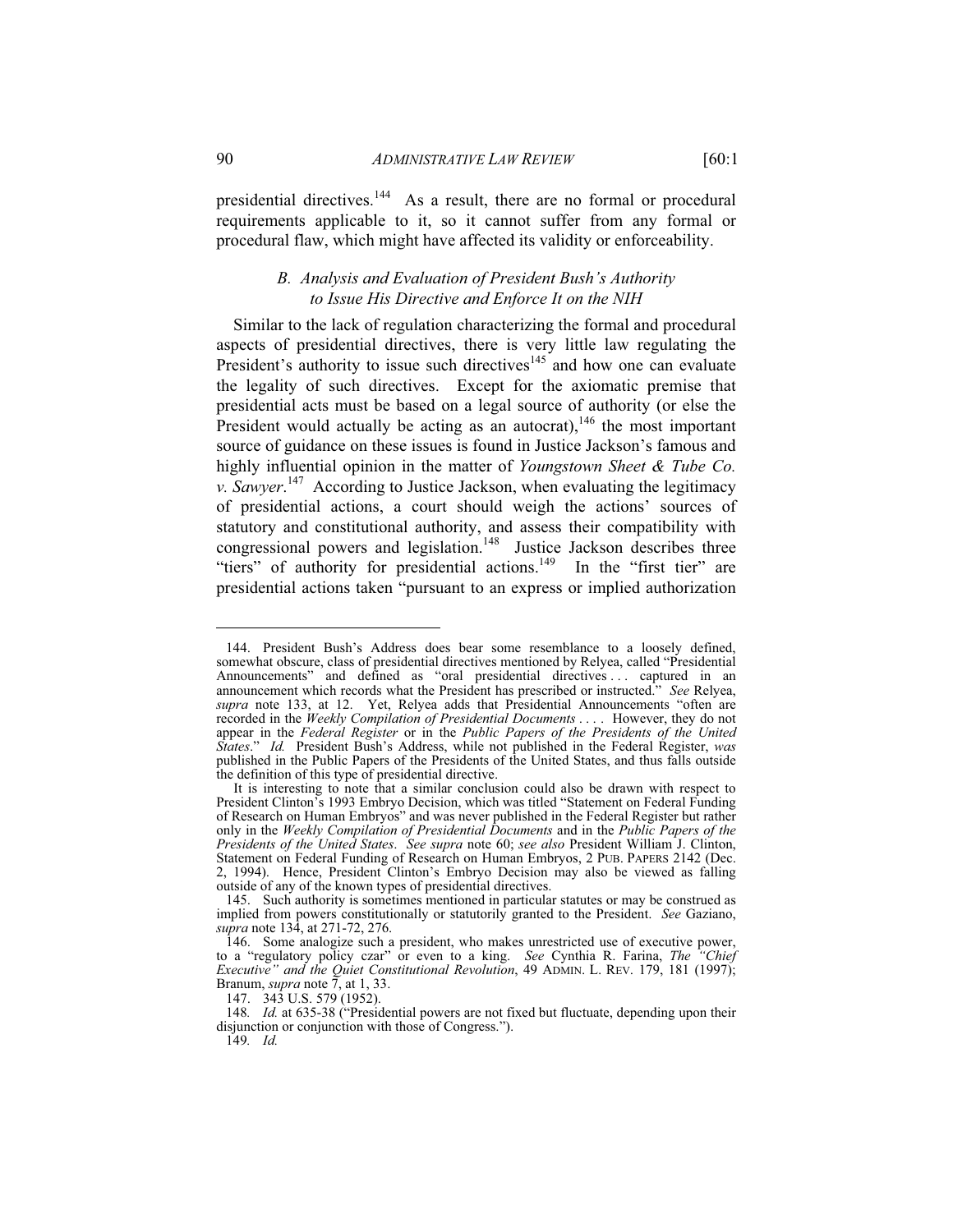of Congress," in which the President's authority "is at its maximum."<sup>150</sup> The "second tier" includes presidential actions taken "in absence of either a congressional grant or denial of authority."<sup>151</sup> Finally, the "third tier" includes presidential actions that are "incompatible with the expressed or implied will of Congress," in which the President's power "is at its lowest ebb."152 This Article begins its examination of the validity of President Bush's Directive with a survey of the law governing the area of funding for scientific research in general and research involving hESCs in particular. Then, this Article classifies President Bush's Directive and analyzes its validity under the appropriate "tier" offered in Justice Jackson's *Youngstown* opinion (*Youngstown* Analysis).

### *1. The Legal Framework of Federal Funding for Scientific Research*

Generally, the authority to fund biomedical research is granted to the Secretary of HHS, who acts through officers within NIH. The Public Health Service Act (PHSA) provides that "the Secretary is authorized to . . . make grants-in-aid to universities, hospitals, laboratories, and other public or private institutions, and to individuals for . . . research projects."<sup>153</sup> Section 405 of the PHSA authorizes the Secretary, acting through the Directors of the NIH's Research Institutes<sup>154</sup> to "encourage and support research, investigations, experiments, demonstrations, and studies in the health sciences." $15\overline{5}$  All funding decisions are subject to policies set by the Director of NIH, who is authorized to make such policies for the entire NIH.<sup>156</sup>

Several statutes expressly affect the funding of human embryo research.<sup>157</sup> The most important is the Dickey Amendment. According to the Amendment:

None of the funds made available in [HHS Appropriations Acts] may be used for . . . the creation of a human embryo or embryos for research purposes . . . or . . . research in which a human embryo or embryos are destroyed, discarded, or knowingly subjected to risk of injury or death greater than that allowed for research on fetuses in utero.<sup>158</sup>

<sup>150</sup>*. Id.* at 635.

<sup>151</sup>*. Id.* at 637.

<sup>152</sup>*. Id.*

 <sup>153. 42</sup> U.S.C. § 241(a)(3) (2000).

 <sup>154.</sup> The NIH itself is an assemblage of individual research institutes, each of which charged with a particular area of research. *See id.* § 281.

<sup>155.</sup> *Id.* §  $2\overline{8}4(b)(1)(A)$ .

<sup>156</sup>*. Id.* § 282(b)(1).

 <sup>157.</sup> For instance, the NIHRA determines that "[t]he Secretary may conduct or support research on the transplantation of human fetal tissue for therapeutic purposes." *See id.*  $$289g-1(a)(1).$ <br>158. The Ba

The Balanced Budget Downpayment Act, I, Pub. L. No. 104-99, § 128(2), 110 Stat. 26 (1996).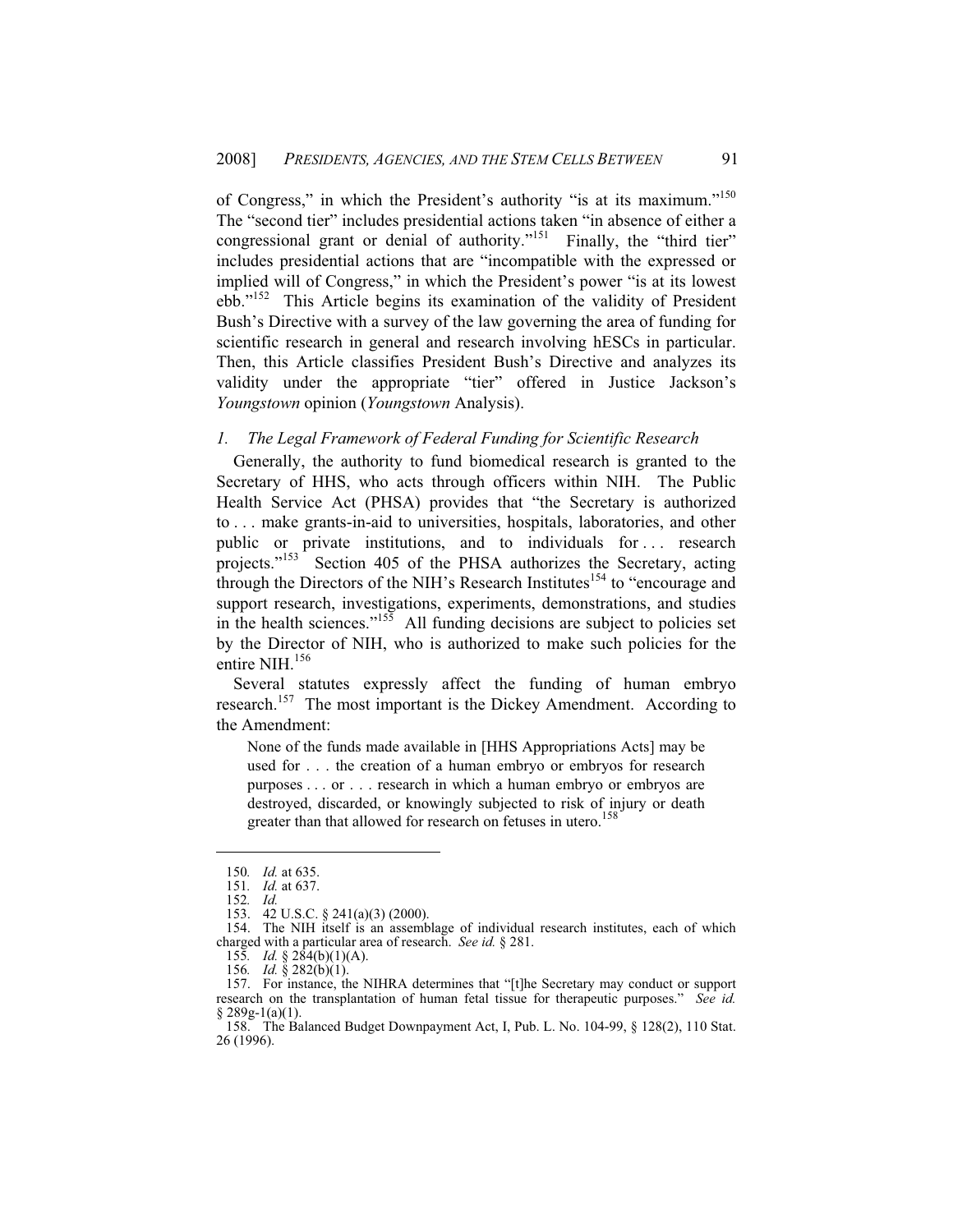In light of the Rabb Opinion, which found that the NIH could fund research involving already-created hESC lines because such research would not qualify as the destruction of human embryos under the Dickey Amendment, it is widely accepted that the Dickey Amendment does not prohibit the funding of research that indirectly involves the destruction of human embryos (e.g., research involving stem cell lines created from destroyed embryos).<sup>159</sup> When read alongside each other, the Dickey Amendment and the PHSA authorize the Directors of the NIH's Research Institutes to support and conduct research involving hESCs so long as the research does not involve the creation of hESC lines or pose substantial risk to human embryos.

Most importantly, all funding for research conducted and supported by the NIH, including research involving embryos and hESCs, is also subject to the general instruction of § 101 of the NIHRA:

(b) Ethical review of research

(1) Procedures regarding withholding of funds

If research has been recommended for approval . . . the Secretary [of HHS] may not withhold funds for the research because of ethical considerations unless—

(A) the Secretary convenes an advisory board in accordance with paragraph (5) to study such considerations; and

(B)(i) the majority of the advisory board recommends that, because of such considerations, the Secretary withhold funds for the research; or

(ii) the majority of such board recommends that the Secretary not withhold funds for the research because of such considerations, but the Secretary finds . . . that the recommendation is arbitrary and capricious.

(3) Applicability

The limitation established in paragraph (1) . . . shall apply without regard to whether the withholding of funds on such basis is characterized as a disapproval, a moratorium, a prohibition, or other characterization.

. . .

 $\overline{a}$ 

. . .

<sup>159</sup>*. See supra* note 72 and accompanying text. Interestingly, by allowing for funding for research involving hESC lines (even if very few) President Bush's Directive seems to have accepted this premise. This position is also reflected in President Bush's op-ed piece, in which he explicitly stated that "[f]ederal funding for research on existing stem cell lines will move forward." *See President Bush's Op-Ed Piece*, *supra* note 104.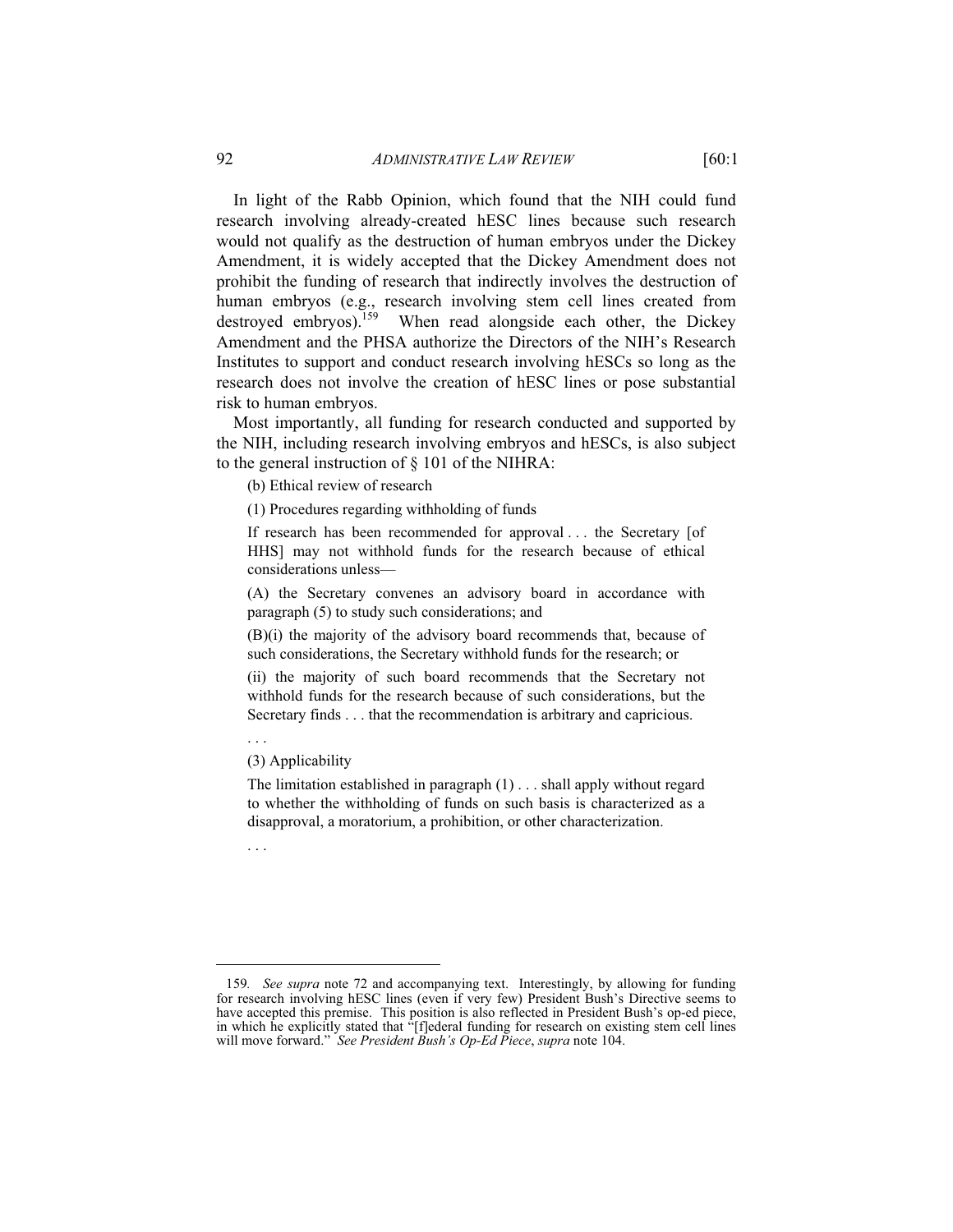(5) Ethics advisory boards

(A) Any advisory board convened for purposes of paragraph (1) shall be known as an ethics advisory board . . .

(B)(i) An ethics board shall advise, consult with, and make recommendations to the Secretary regarding the ethics of the project of biomedical or behavioral research with respect to which the board has been convened.

 $(ii)$ ... [T]he board shall submit to the Secretary ... a report describing the findings of the board regarding the project of research involved and making a recommendation under clause (i) of whether the Secretary should or should not withhold funds for the project. . .

(C) An ethics board shall be composed of no fewer than 14, and no more than 20, individuals who are not officers or employees of the United States. The Secretary shall make appointments to the board from among individuals with special qualifications and competence to provide advice and recommendations regarding ethical matters in biomedical and behavioral research. Of the members of the board—

(i) no fewer than 1 shall be an attorney;

(ii) no fewer than 1 shall be an ethicist;

(iii) no fewer than 1 shall be a practicing physician;

(iv) no fewer than 1 shall be a theologian; and

(v) no fewer than one-third, and no more than one-half, shall be scientists with substantial accomplishments in biomedical or behavioral research.<sup>160</sup>

The basis of this section was Congress's belief that "[c]ontinued progress in health research is seriously threatened by . . . administrative actions that undermine the peer review process at NIH and block research that holds promise for millions of Americans suffering from disease."<sup>161</sup> Accordingly, § 101 was "intended to prohibit unilateral actions that block research approved by the merit review system"<sup>162</sup> by forbidding "unreasonable prohibitions . . . imposed in an arbitrary manner on exceptional and promising research that have received approval by NIH's rigorous scientific, technical, and ethical review system"163 and to "restore the freedom of inquiry essential to the continued success of the country's biomedical research."<sup>164</sup>

 <sup>160. 42</sup> U.S.C. § 289a-1(b)(1)-(5).

 <sup>161.</sup> S. REP. NO. 103-2, at 13 (1993).

<sup>162</sup>*. Id*. at 15.

<sup>163</sup>*. Id.* at 13.

<sup>164</sup>*. Id.* at 15.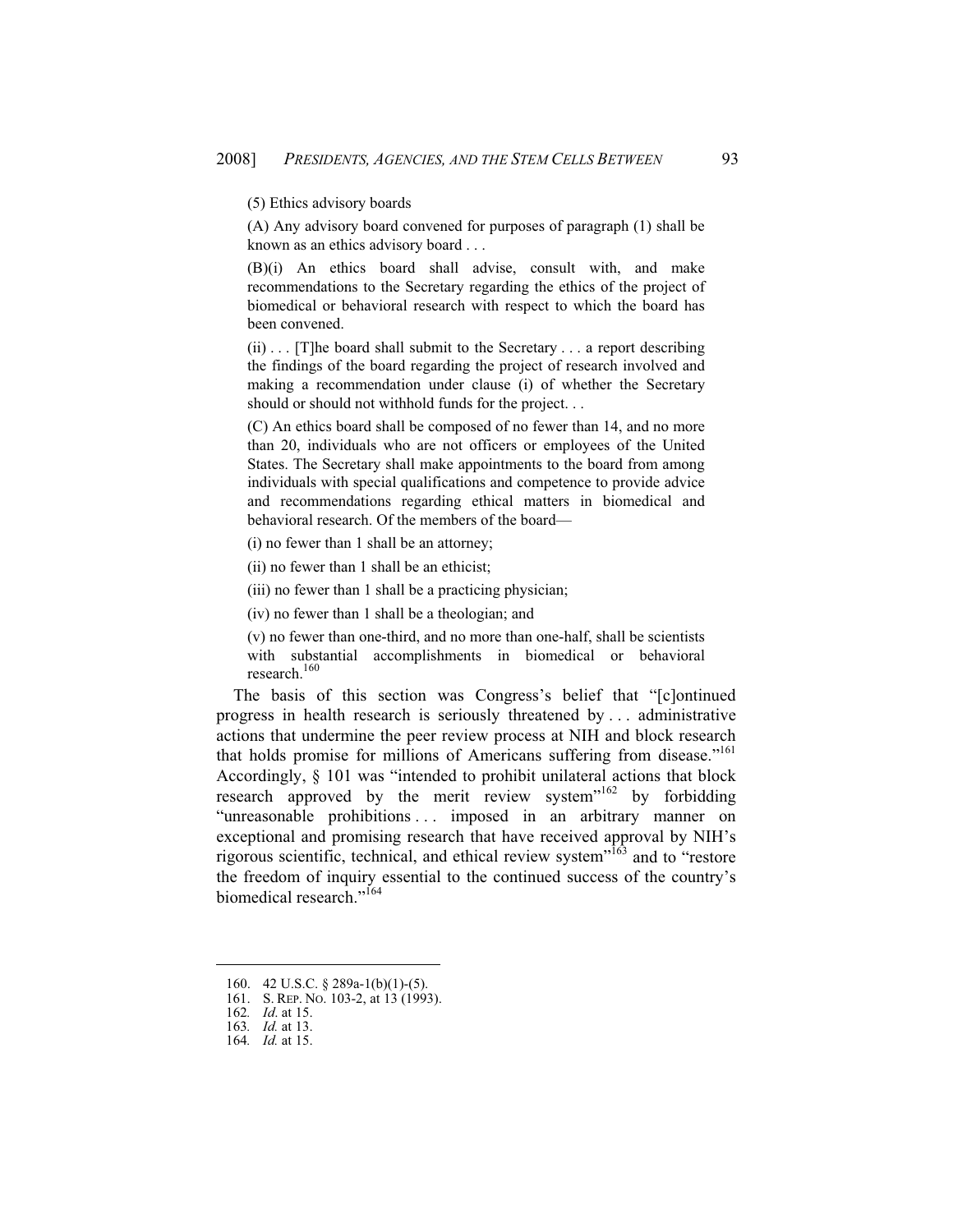To achieve these goals, § 101 establishes a "default" under which such funding for scientifically meritorious research should be granted unless it is duly withheld.<sup>165</sup> Furthermore, while the Secretary, acting through his subordinates, has authority to support and conduct research involving hESCs that meets the restrictions of the Dickey Amendment, § 101 takes away the Secretary's authority to withhold funding from scientifically meritorious research involving hESCs because of ethical considerations without first receiving a recommendation to do so from an independent, duly-appointed Ethics Advisory Board. With this conclusion in mind, it is now possible to turn to the *Youngstown* Analysis of President Bush's Directive.

# *2. Classification of President Bush's Directive Under Justice Jackson's Taxonomy*

The question is now: under which of the "tiers" described by Justice Jackson does President Bush's Directive fall? In order to fall under the "first tier," a presidential action should rely on express or implied statutory authority.<sup>166</sup> If this had been the case, we could have expected that President Bush's Address or the Fact Sheet would state the source of authority which they may have relied on,<sup>167</sup> yet neither of them does.<sup>168</sup> Therefore, we must determine whether President Bush's Directive could have relied on such an express or implied authorization in legislation.

A survey of congressional legislation reveals that no statute explicitly grants the President the authority to decide the permissible object or means of scientific research in general or for purposes of funding in particular.

<sup>165.</sup> *Id.* at 20 ("It is the committee's intent that ... all research proposals that are approved by the merit review system and are awarded funding, and for which there is no justifiable reason for withholding or withdrawing funding, should be funded."); *see also supra* note 48.

 <sup>166.</sup> *See* Youngstown Sheet & Tube Co. v. Sawyer, 343 U.S. 579, 635 (1952) (Jackson, J., concurring) (noting that in such cases, the President's power is at its maximum).

 <sup>167.</sup> According to Branum, presidential directives normally state the source of their authority (whether legal or constitutional). In the rare case that a presidential directive totally disregards the issue of its authority, courts tend to question the validity of the presidential directive. *See* Branum, *supra* note 7, at 67-68.

 <sup>168.</sup> Puzzlingly, no one has ever explicitly stated the source of President Bush's authority to give his Directive and enforce it upon the NIH. The only reference I was able to find to the possible source of President Bush's authority to give his Directive was by O. Carter Snead, the General Counsel of President Bush's own Council on Bioethics. In an article dedicated entirely to President Bush's Stem Cell Decision, Snead briefly mentioned that "the Bush policy demonstrates . . . a robust exercise of the *President's authority as head of the executive branch* to allocate the appropriated funding according to the Administration's priorities" (emphasis added). *See* Snead, *supra* note 73, at 498. Hence, according to Snead, the President's source of authority to give his Directive was simply his being the "head of the Executive Branch." As will be explained later in this section, this laconic explanation insinuates an "inherent" or "aggregate" constitutional presidential authority based on Article II of the Constitution. *See infra* Part II.B.3.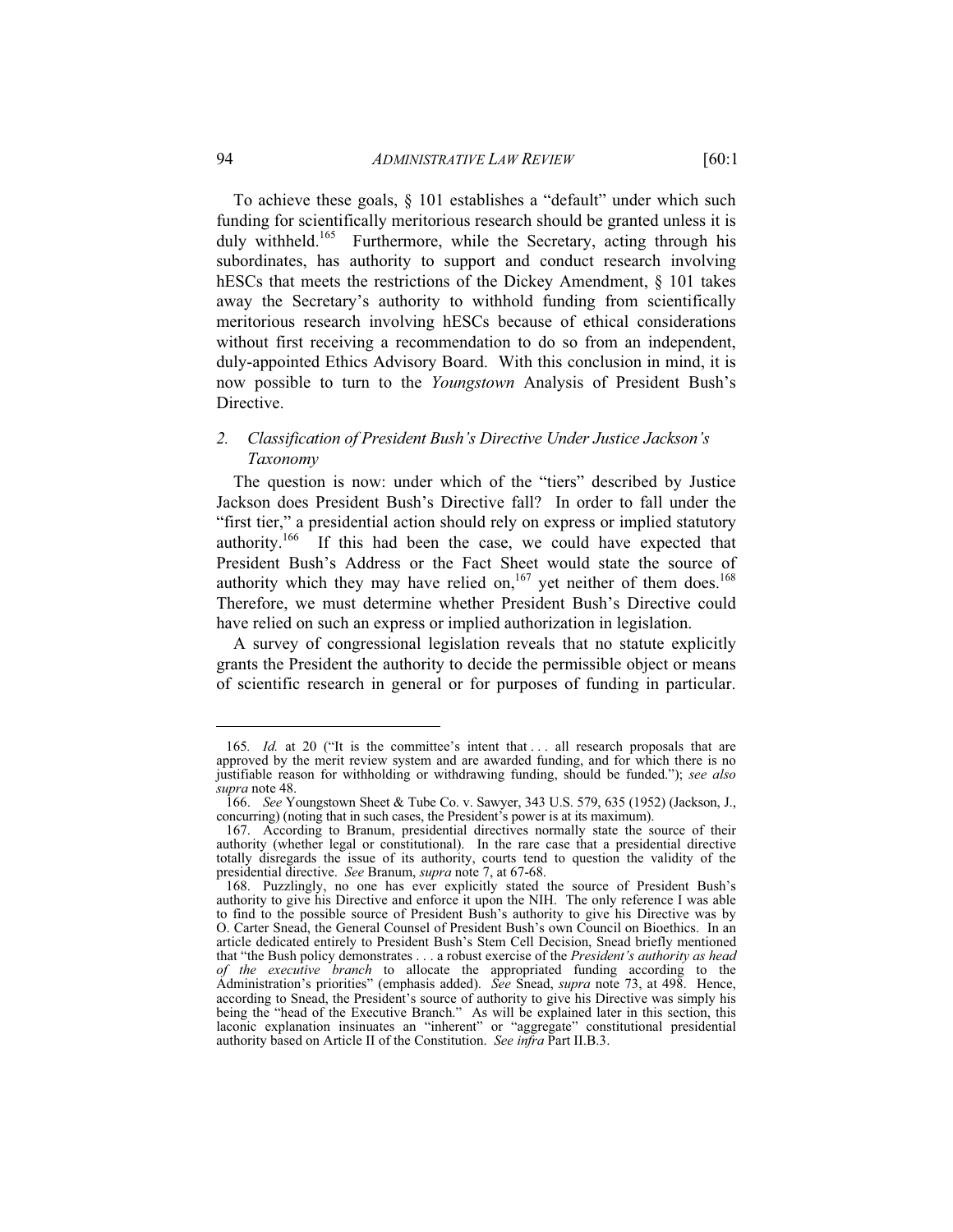Hence, the question becomes whether President Bush's Directive relied on implied statutory authority.

Examining the statutes that regulate HHS and NIH funding of scientific research<sup>169</sup> reaffirms that the legislative language, on its face, does not lend itself to a construction implying that the President has the authority to intervene in the regulation of the funding for any type of scientific research, either inside or outside the context of research involving hESCs. Nevertheless, some scholars argue that there is more to the concept of implied presidential statutory authority.

The issue of implied presidential statutory authority is part of a lively debate regarding the measure of the President's control over the way executive officers carry out their statutorily-granted discretionary authorities and the President's power to affect the policies and decisions they make. This dispute is part of the longstanding and hotly debated controversy over the "unitary executive."170 In this particular context, the debate revolves around the existence of a presidential takeover power whether the President has the power to set policies and make decisions for executive agencies by "taking over" the duties bestowed upon them in legislation.<sup>171</sup> One of the most prominent proponents of this "presidential" takeover power" stemming from an implied presidential statutory authority is Dean Elana Kagan. According to Dean Kagan, the President has (and should have) the power to direct executive agencies by setting their policies and making decisions for them.<sup>172</sup> Yet, unlike most proponents of the "unitary executive" theory, Dean Kagan does not find the source of the President's authority to take over the powers granted to agencies in the Constitution; rather, she reads legislation in a way that includes an implied presidential authority to take control of almost all of the legislative powers granted by Congress to particular agencies and executive officers.<sup>173</sup> Dean Kagan asserts that where a statute does not *explicitly exclude* the President

<sup>169</sup>*. See generally* 42 U.S.C. §§ 201-300ii-4 (2000).

 <sup>170.</sup> For opposing views on the issue of the "unitary executive" and presidential powers to exert control over administrative agencies, see generally Yoo et al., *supra* note 7; Martin S. Flaherty, *The Most Dangerous Branch*, 105 YALE L.J. 1725 (1996). *See also* Elana Kagan, *Presidential Administration*, 114 HARV. L. REV. 2245, 2272-81 (2001). This dispute will be further discussed later in this section. *See infra* Part II.B.3.

 <sup>171.</sup> For further discussion of this issue, see *infra* Part II.B.3.a.

<sup>172</sup>*. See* Kagan, *supra* note 170, at 2320, 2326-28 (noting that the President does not have authority to direct officials from independent agencies without the express grant of Congress).

<sup>173</sup>*. Id.* Kagan bases this construction of legislation on public policy reasons rather than on an historical reading of the Constitution. *See id*. at 2331-46.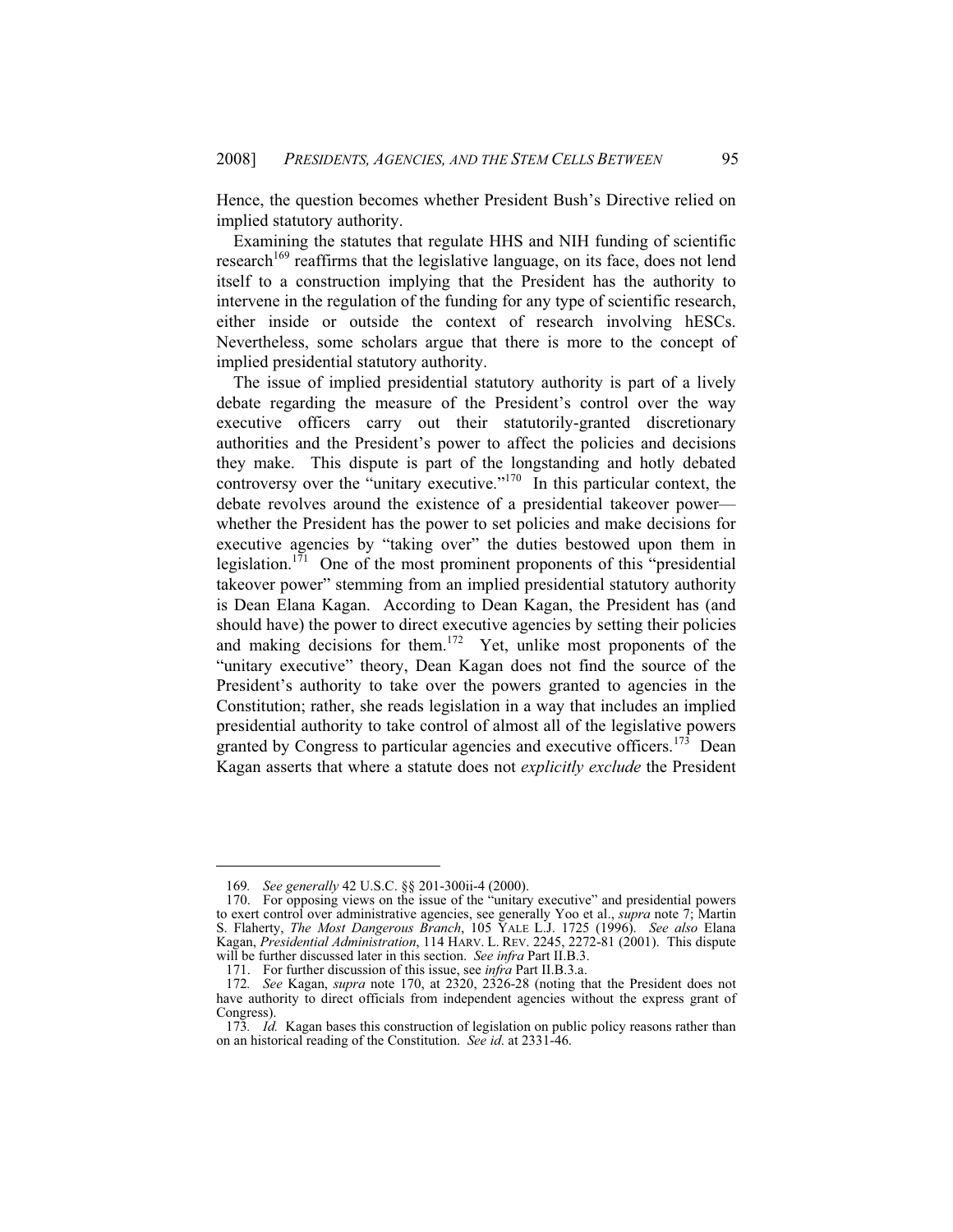from having the power to *possess* the discretionary authorities it grants to executive agencies, the statute should be construed to imply that the President has the power to use such authorities as his own. $174$ 

Under Kagan's Doctrine, President Bush had the power to take over all of the authorities granted to the HHS and the NIH with respect to the funding of scientific research, including hESC research. Thus, to the extent that the HHS and the NIH had the authority to make a policy decision prohibiting the allocation of funding to research involving hESCs created after August 9, 2001, Kagan's Doctrine would assert that President Bush had the same authority and could have relied on this power in issuing his Directive.

However, even if we accept Dean Kagan's argument—which some scholars vehemently do not<sup>175</sup>—President Bush's Directive could not have relied on this supposed implied statutory authority because NIHRA § 101 explicitly prevents HHS and the NIH from withholding funding for scientific research on ethical grounds without the prior recommendation of a duly appointed EAB.176 Even if we espouse Kagan's Doctrine and presume that President Bush had all of the powers Congress granted to HHS and the NIH, he could still not have had a power that Congress did not grant to these agencies. In other words, since HHS and the NIH lack the authority to make decisions regarding the funding of scientific research based on ethical grounds without the prior approval of an EAB, so does President Bush.

We can surmise that President Bush's Directive could not have relied on an express or implied statutory authority, and thus does not fall within the boundaries of the "first tier" described in *Youngstown*. In addition, in light of the legislation regulating the funding of biomedical research<sup>177</sup>—which indicates that Congress did not leave this area "an open field" for presidential action—we can determine that President Bush's Directive does

<sup>174</sup>*. Id.* at 2251. It is important to note that to date there seems to be no court decision implementing or even mentioning Dean Kagan's unitary executive theory (Kagan's Doctrine) or anything similar in analyzing presidential powers.

 <sup>175.</sup> Some of the most convincing arguments against Kagan's Doctrine's basis and rationales are made by Kevin Stack. *See* Kevin M. Stack, *The President's Statutory Powers to Administer the Laws*, 106 COLUM. L. REV. 263 (2006). One of Stack's main arguments is that, contrary to Dean Kagan's assertions, Congress's practice of granting, in a handful of cases, legislative authorities to the President in name indicates that when Congress intends to grant the President legislative powers it does so explicitly and hence that her inference that wherever Congress did not do so indicates the existence of presidential powers goes not only against interpretation principles but also against common sense. *See id.* at 268, 276-99. Stack makes a compelling case against Kagan's Doctrine. His arguments and examples put the thesis promoted by Dean Kagan in a new light and substantially undermine the statutory construction that lies at the base of Kagan's Doctrine.

<sup>176</sup>*. See* 42 U.S.C. § 289a-1(b) (2000); *see also supra* Part II.B.1.

<sup>177</sup>*. See supra* Part II.B.1.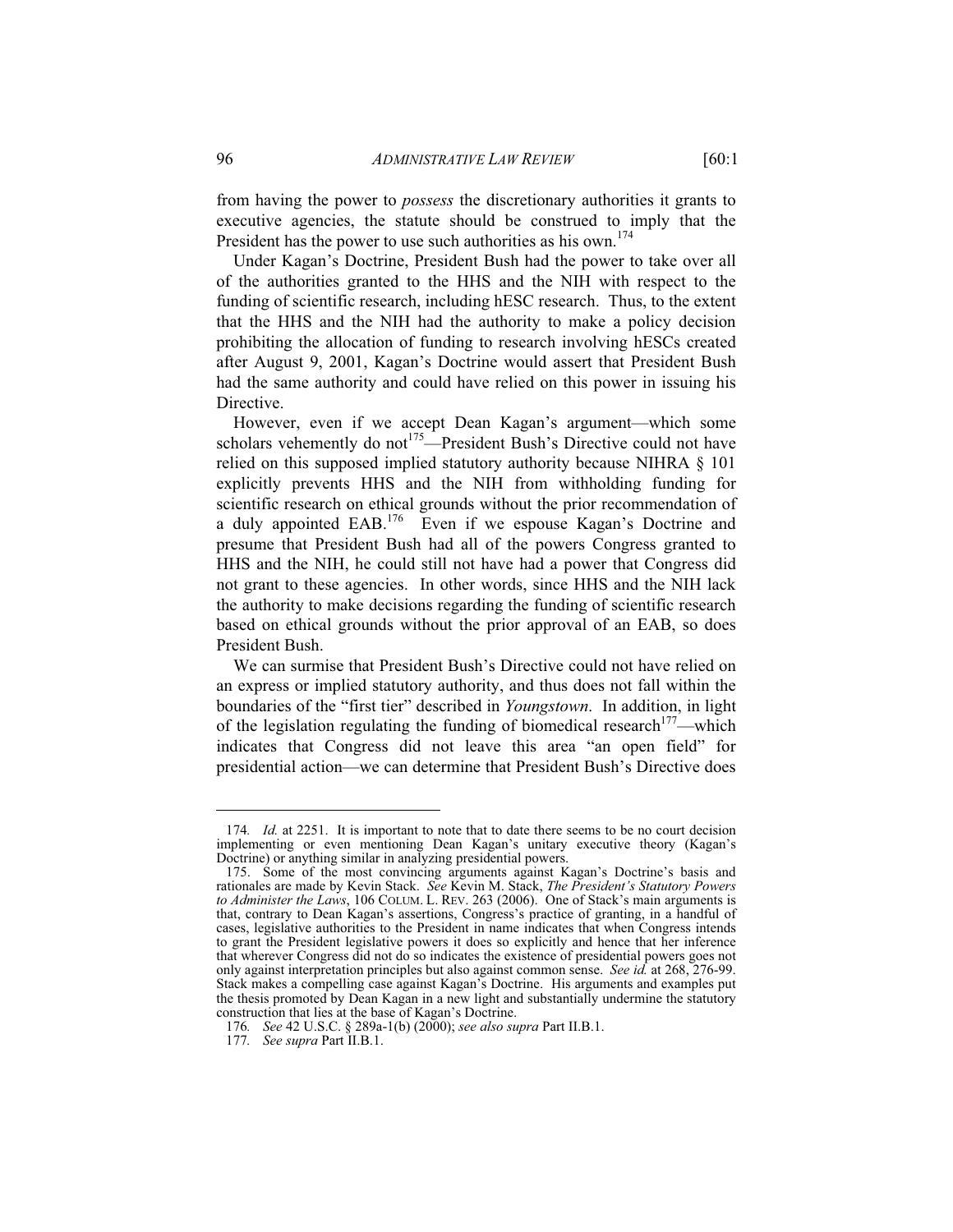not fall under Justice Jackson's "second tier," which applies to presidential acts in the absence of a congressional grant or denial of authority.<sup>178</sup>

Subsequently, and taking into consideration the language of NIHRA § 101—a language which explicitly seeks to *remove* from executive officers the power to make bioethical decisions with respect to the funding of research and requires them to have the bioethical issues properly deliberated in a highly visible public forum beforehand—President Bush's Directive seems to fall neatly under the definition of the "third tier" described in *Youngstown*. In giving his Directive, President Bush did exactly what Congress expressly sought to prohibit: in his capacity as the highest executive officer in the federal government, he made a decision to withhold funding for biomedical research involving hESCs. He did so based on his own moral and ethical beliefs, and without first receiving a recommendation to do so from an independent EAB, thus rendering his actions incompatible with § 101. Having reached this conclusion, this Article will now proceed to analyze the validity of President Bush's Directive under the premises of the "third tier."

# *3. Analysis of the Validity of President Bush's Directive as Presidential Action Incompatible with the Expressed Will of Congress*

According to Justice Jackson:

 When the President takes measures incompatible with the expressed or implied will of Congress, his power is at its lowest ebb, for then he can rely only upon his own constitutional powers minus any constitutional powers of Congress over the matter. Courts can sustain exclusive Presidential control in such a case only by disabling the Congress from acting upon the subject. Presidential claim to a power at once so conclusive and preclusive must be scrutinized with caution, for what is at stake is the equilibrium established by our constitutional system.<sup>179</sup>

Following this "roadmap" for judicial review of presidential actions, we will assess the validity of President Bush's Directive by weighing the possible constitutional powers, which may have granted him the authority to give his Directive despite NIHRA § 101.

Lacking express constitutional language granting the President the authority to decide on matters involving scientific research and its funding, President Bush's Directive's only other possible source of authority is

<sup>178</sup>*. See* Youngstown Sheet & Tube Co. v. Sawyer, 343 U.S. 579, 637, 639 (1952) (Jackson, J., concurring) (explaining that "in absence of either a congressional grant or denial of [presidential] authority," Congress and the President have concurrent authority, which requires a more flexible examination than under either the "first tier" or the "third tier").

<sup>179</sup>*. Id.* at 637-38.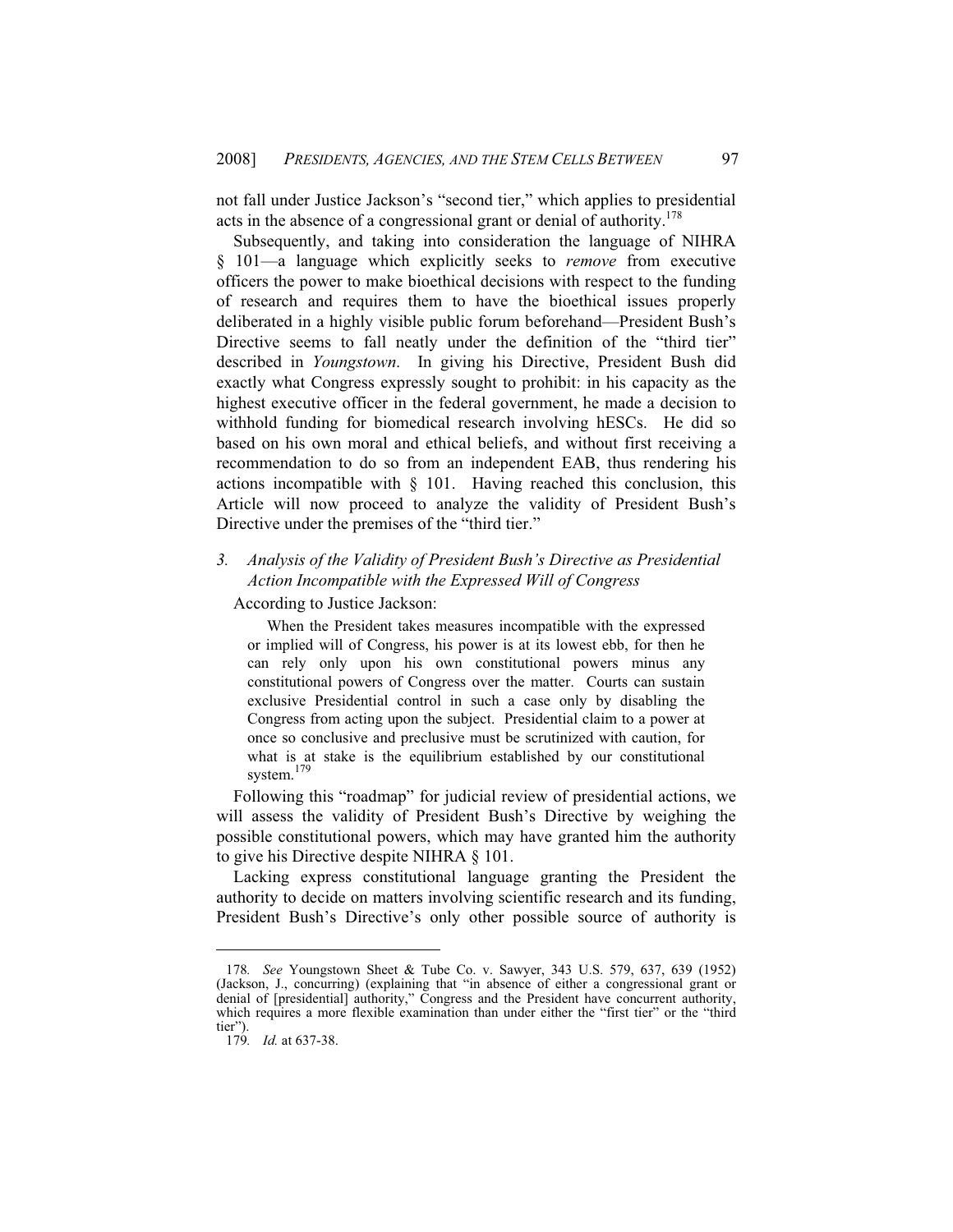inherent presidential authority under the "Vesting Clause."<sup>180</sup> In order to determine whether such inherent authority could have empowered President Bush to give his Directive, we need to answer the following two questions: (1) what is the measure of direction Presidents may exert over executive agencies and does the presidential power to direct executive agencies, which presumably stems from the President's inherent authority, include the authority to set policies for agencies as President Bush did in his Directive; and (2) could inherent authority have empowered President Bush to "override" and act in variance with NIHRA § 101.

### *a. Inherent Presidential Authority and Its Applicability to President Bush's Directive*

"Inherent" or "aggregate" authority, as it has been referred to, is a somewhat controversial source of presidential constitutional power. The central proposition of the claim of inherent presidential constitutional authority is that under the auspices of the Vesting Clause, $^{181}$  the President, as Chief Executive, is endowed with the power to direct the actions of executive agencies.

The controversy surrounding the existence of an inherent authority derives not only from its origin and undefined scope, $^{182}$  but mostly from the fact that the Supreme Court has never explicitly acknowledged the existence of such authority.<sup>183</sup> This may be attributed, at least in part, to the

 <sup>180.</sup> U.S. CONST. art. II, § 1, cl. 1 ("The executive Power shall be vested in a President of the United States of America.").

<sup>181</sup>*. Id.*

<sup>182</sup>*. See* PHILLIP J. COOPER, BY ORDER OF THE PRESIDENT: THE USE AND ABUSE OF EXECUTIVE DIRECT ACTION, 4-5 (2002) (discussing the origins of "inherent authority"). Similar and even stricter words may be found in Justice Jackson's concurring opinion in *Youngstown*:

Loose and irresponsible use of adjectives colors all non-legal and much legal discussion of presidential powers. "Inherent" powers, "implied" powers, "incidental" powers, "plenary" powers, "war" powers and "emergency" powers are used, often interchangeably and without fixed or ascertainable meanings.

The vagueness and generality of the clauses that set forth presidential powers afford a plausible basis for pressures within and without an administration for presidential action beyond that supported by those whose responsibility it is to defend his actions in court. . . . While it is not surprising that counsel should grasp support from such unadjudicated claims of power, a judge cannot accept selfserving press statements of the attorney for one of the interested parties as authority in answering a constitutional question . . . . But prudence has counseled that actual reliance on such nebulous claims stop short of provoking a judicial test.

*See Youngstown*, 343 U.S. at 646-47 (Jackson, J., concurring).

 <sup>183.</sup> The Supreme Court has referred to the concept of inherent presidential authority on numerous occasions, but the author is unaware of any case in which the Supreme Court has ever actually acknowledged the existence of an inherent authority in the President as a source of presidential power in a matter before the court. *See, e.g.*, Hamdi v. Rumsfeld, 542 U.S. 507, 516-17 (2004); *id.* at 552 (Souter J., concurring in part, dissenting in part, and concurring in the judgment); Loving v. United States, 517 U.S. 748, 773 (1996); *see also* Branum, *supra* note 7, at 68; George v. Ishimaru*,* 849 F. Supp. 68, 71-73 (D.D.C. 1994)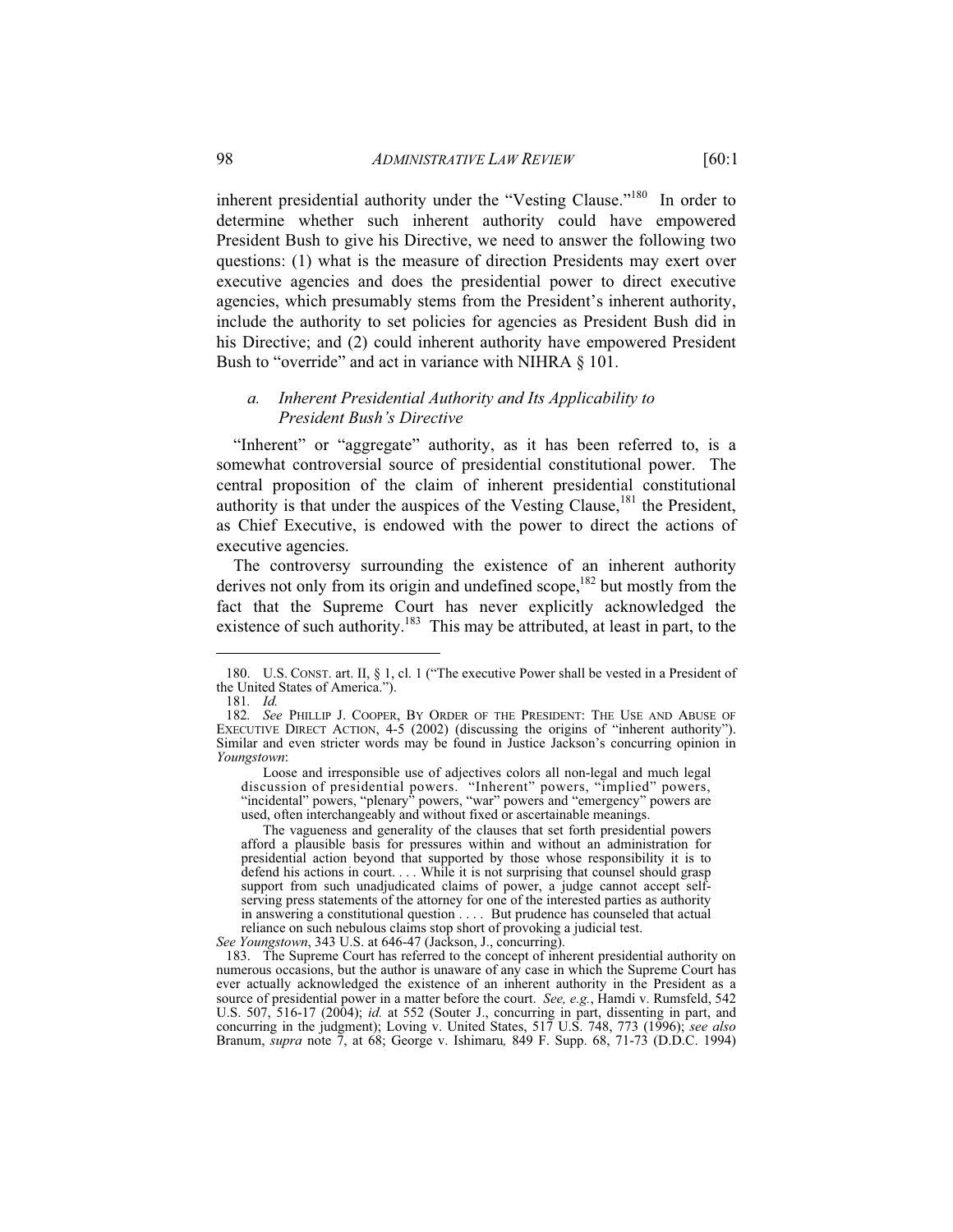fact that the language of inherent authority only surfaces when it is clear that the President does not have any other identifiable source of authority from which his acts may draw legitimacy.<sup>184</sup>

Nonetheless, in light of the frequent invocation of inherent authority arguments by the Government—especially by the Clinton and Bush Administrations<sup>185</sup>—and for the sake of completeness of the analysis of President Bush's Directive, this Article assumes that inherent authority is as valid a source of presidential power as these Administrations have held it out to be. Thus, this part of the analysis assumes that, hypothetically, President Bush could have established his Directive on his Article II power to direct administrative agencies' actions and policies.<sup>186</sup>

 $\overline{a}$ 

*See* Henry P. Monaghan, *The Protective Power of the Presidency*, 93 COLUM. L. REV. 1, 14 (1993).

 186. Despite my approach to the concept of "inherent authority" in this part of the Article, it is my opinion that "inherent authority" is a superfluous and sometimes even dangerous concept that the courts must not allow to exist as a valid source of presidential authority. In most cases in which the government raises "inherent authority" arguments, the use of this concept is misleading and mistaken and the government actually means to argue that the authority for the presidential action was implied from one of the President's express constitutional powers. (This type of mistake often occurs with relation to the President's powers under the "Commander in Chief" Clause.) Yet, in other cases, as described by Monaghan, the government has been invoking "inherent authority" to bolster arguments that the President had the power to take certain actions unsanctioned by any other express or implied constitutional or statutory authority. *See* Monaghan, *supra* note 184, at 24-32

<sup>(&</sup>quot;This court rejects the argument that the President has 'inherent' appointment authority under the Take Care Clause of Article II of the Constitution to appoint persons to positions like this one. . . . No court has ever recognized that the President has such inherent authority. . . . The important work of the Commission on Civil Rights should not be impeded by continuing to argue about "inherent" Presidential power which no court in the nation's history has ever recognized.").

 <sup>184.</sup> Henry Monaghan captured the essence of this phenomenon:

W]hen . . . no readily identifiable legislative warrant exists, and arguably the President is implementing presidential policy alone, a different constitutional vocabulary surfaces. The Vesting Clause, the Take Care Clause, the Presidential Oath to 'preserve, protect and defend the constitution of the United States,' and the Presidents 'inherent,' . . . or 'aggregate' powers are all invoked in defense of the President's conduct . . . . Each of these terms is simply a different formulation of the fundamental claim that the President's conduct is valid even though no statutory authority exists.

<sup>185</sup>*. See, e.g.*, Doolin Sec. Sav. Bank, F.S.B. v. Office of Thrift Supervision, 139 F.3d 203, 211 n.6 (D.C. Cir. 1998) (rejecting an inherent power argument made by the Clinton Administration); *Ishimaru*, 849 F. Supp. at 71-72 (rejecting the argument that the President has "inherent" appointment authority under Article II of the Constitution); *Hamdi*, 542 U.S. at 516-17 (avoiding the issue of inherent presidential authority by finding that Congress authorized the President to order the plaintiff's detention); ACLU v. NSA, 438 F. Supp. 2d 754, 780-81 (E.D. Mich. 2006) (holding that the President, as Commander in Chief, did not have inherent power to authorize the NSA to intercept international telephone and internet communications without a warrant)*; see also* Yoo et al., *supra* note 7, at 729-30 ("Support for the unitariness of the executive branch does not necessarily require supporting the broad claims of inherent executive authority advanced by the Bush Administration."); Kagan, *supra* note 170, at 2320-21 (addressing "President Clinton's repeated invocation of a vaguely defined 'executive authority' to direct administrative officials to adopt certain presidential policies"); Gaziano, *supra* note 134, at 281 ("Some of President Clinton's claims of implied and inherent authority were outrageous.").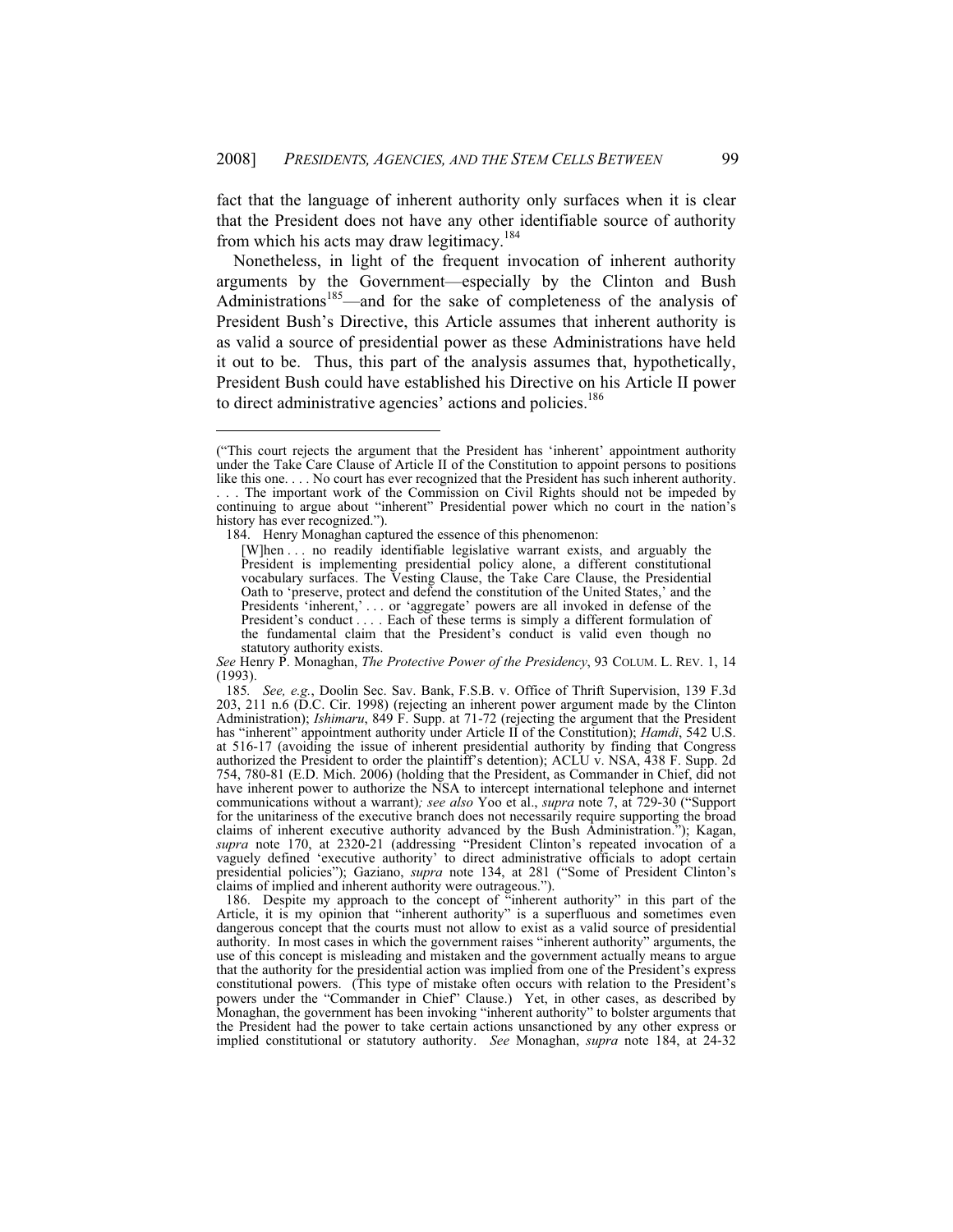However, President Bush's Directive did much more than merely provide direction to the NIH with respect to the funding of research involving hESCs: it set its policies for it. Can the President do that? Does the scope of the President's inherent authority include the ability to set policies for executive agencies? As mentioned above, a lively dispute persists with respect to the extent of control the President may exert over administrative agencies' actions and the measure of his ability to direct their policies.

# *i. The Unitary Executive Debate over the Presidential Power to Direct Executive Agencies*

Three schools of thought predominate the debate surrounding the President's power to control discretionary authorities granted to executive officers. The first school, which I will refer to as Constitutional Unitarianism, envisions the President as somewhat of a "super-executive" who may, under the Constitution, "take over" almost any responsibility assigned to any inferior officer,  $187$  including policymaking authorities, and act in their stead in his own capacity as President or, alternatively, nullify the actions of which he does not approve.<sup>188</sup> According to this school of thought, the "presidential takeover power" exists even when the authorizing statute explicitly grants a discretionary executive power to a particular officer.<sup>189</sup>

The main rationale of Constitutional Unitarianism is that the Vesting Clause grants "executive power" solely and exclusively to the President, who is the source of the executive power in the Government and who merely delegates it to entities and officers that Congress has charged with tasks, whereas these entities and officers are otherwise powerless to act

<sup>(</sup>critiquing this approach). I believe that accepting the government's inherent authority arguments in such cases may be dangerous since it would ratify the existence of presidential powers beyond those granted to the President by the Constitution or in legislation and thus beyond the checks and balances set forth in our constitutional scheme and the framework of the Separation of Powers Doctrine. This type of authority resembles the kind of power that an autocrat would have, not a President of a democracy. *See* Branum, *supra* note 7, at 33.

 <sup>187.</sup> The exception to this is quasi-judicial administrative functions, namely when an agency is required to make decisions which affect specific individuals in specific cases. *See* Myers v. United States, 272 U.S. 52, 135 (1926) (explaining that the President has no power to influence or control executive officers when they are acting in a quasi-judicial manner); Portland Audubon Soc'y v. Endangered Species Comm., 984 F.2d 1534, 1546-48 (9th Cir. 1993) (acknowledging that "when an agency performs a quasi-judicial ... function its independence must be protected" and that "[t]here is no presidential prerogative to influence quasi-judicial administrative agency proceeding").

<sup>188</sup>*. See* Yoo et al., *supra* note 7, at 607.

<sup>189</sup>*. See* Steven G. Calabresi & Saikrishna B. Prakash, *The President's Power to Execute the Laws*, 104 YALE L.J. 541, 595 (1994) ("Because the President alone has the constitutional power to execute federal law, it would seem to follow that, notwithstanding the text of any given statute, the President must be able to execute that statute.").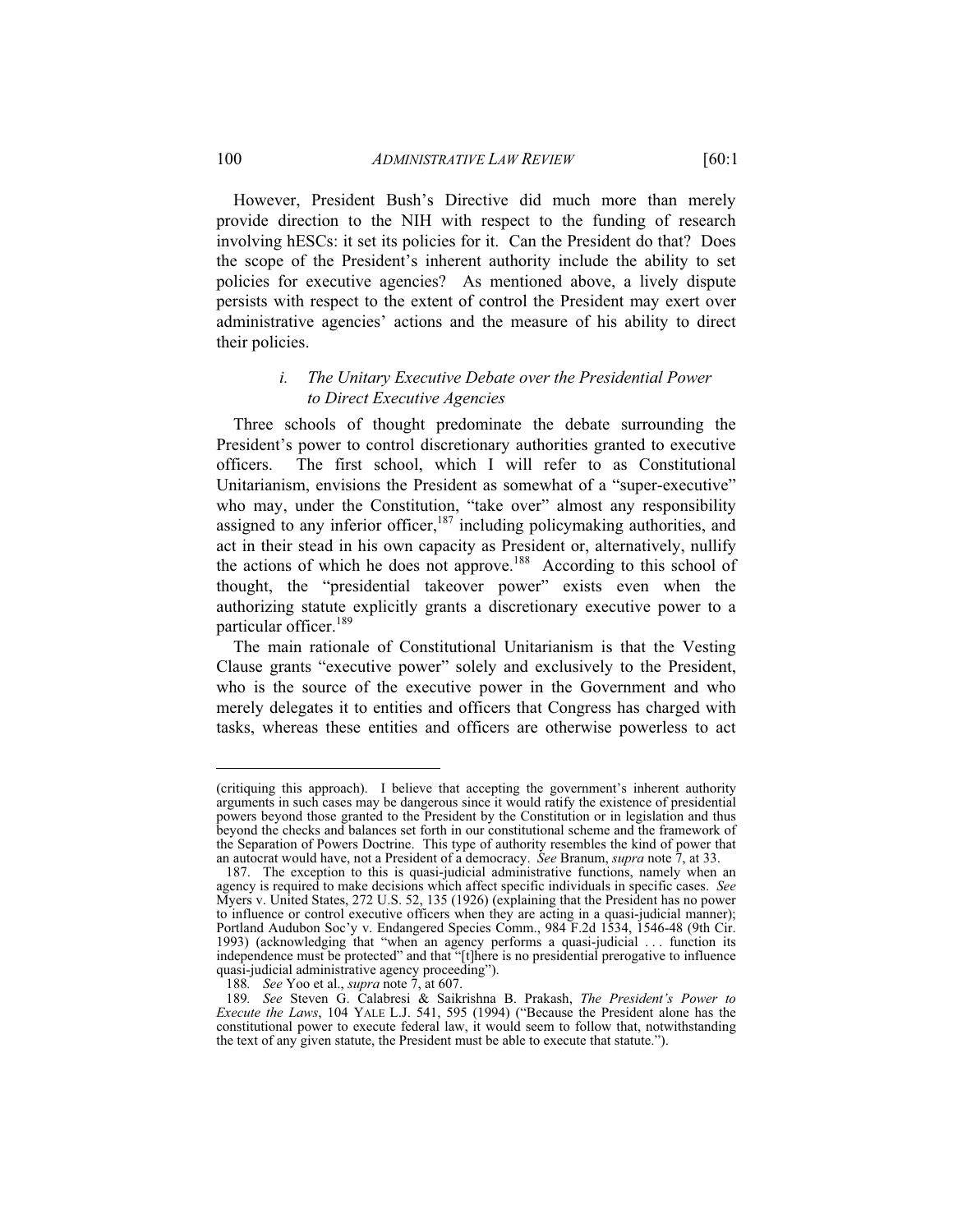unless and until such presidential delegation takes place.<sup>190</sup> Therefore, according to Constitutional Unitarians, Congress simply cannot grant executive power to any entity that is beyond the reach of the President,  $191$ who is vested with the residual power to do, essentially, "whatever remains to be done after the formal Article I lawmaking process is concluded."<sup>192</sup> Accordingly, under Constitutional Unitarianism, executive agencies are merely a means to "assist" the President in carrying out the duties of the Chief Executive.<sup>193</sup> Thus, under the Constitutional Unitarian theory, because President Bush himself was the source of the NIH's authorities, he had the authority to make funding decisions and set funding policies for the NIH, as he did in his Directive, as well as to nullify the NIH's previously promulgated Final Guidelines, which he did not approve of and which did not align with his Stem Cell Decision.

The second school of thought, which I will refer to as Non-Constitutional Unitarianism, believes, like Constitutional Unitarians, that the President has takeover powers as well as the power to nullify executive policies and actions. However, unlike Constitutional Unitarians who rely on originalisthistorical arguments, Non-Constitutional Unitarians argue that the President ought to have such Powers as a matter of public policy and desirable constitutional interpretation.<sup>194</sup> For the purposes of the analysis of President Bush's Directive, the Non-Constitutional Unitarian view is identical to that of the Constitutional Unitarian theory in the sense that it too would perceive President Bush's Directive as properly relying on a presidential authority to set and nullify policies for executive agencies.

Finally, the third school of thought, which I will call Moderate Unitarianism, consists of those who believe that the President's authorities to direct executive agencies do not and must not entail the power to set policies and make decisions for agencies and in their stead but merely allow the President to "stir them in the right direction" through various means.<sup>195</sup> Unlike the two previous schools of thought, Moderate Unitarians

<sup>190</sup>*. See id.* at 593 ("[T]he Executive Power Clause grants 'the executive Power' solely and exclusively to the President. . . . Until and unless the President delegates 'the executive Power' to . . . entities or officers, they are constitutionally disempowered from acting."). 191*. Id.*

 <sup>192.</sup> Farina, *supra* note 146, at 181 (emphasis omitted) (criticizing the Constitutional Unitarian approach).

 <sup>193.</sup> Constitutional Unitarians believe that although the President is the one who has the executive power, the President obviously cannot fulfill all the tasks imposed by Congress upon executive agencies alone and thus enlists the assistance of executive officers. *See* Calabresi & Prakash, *supra* note 189, at 593-94, 597-98.

<sup>194</sup>*. See* Kagan*, supra* note 170; *see also* Lawrence Lessig & Cass R. Sunstein, *The President and the Administration*, 94 COLUM. L. REV. 1 (1994) (basing their support of a unitary executive on constitutional interpretation).

<sup>195</sup>*. See* Farina, *supra* note 146 (condemning what she referred to as "the cult of the Chief Executive"); Peter L. Strauss, *Presidential Rulemaking*, 72 CHI.-KENT L. REV. 965, 968 (1997) [hereinafter Strauss, *Presidential Rulemaking*] (arguing that President Clinton's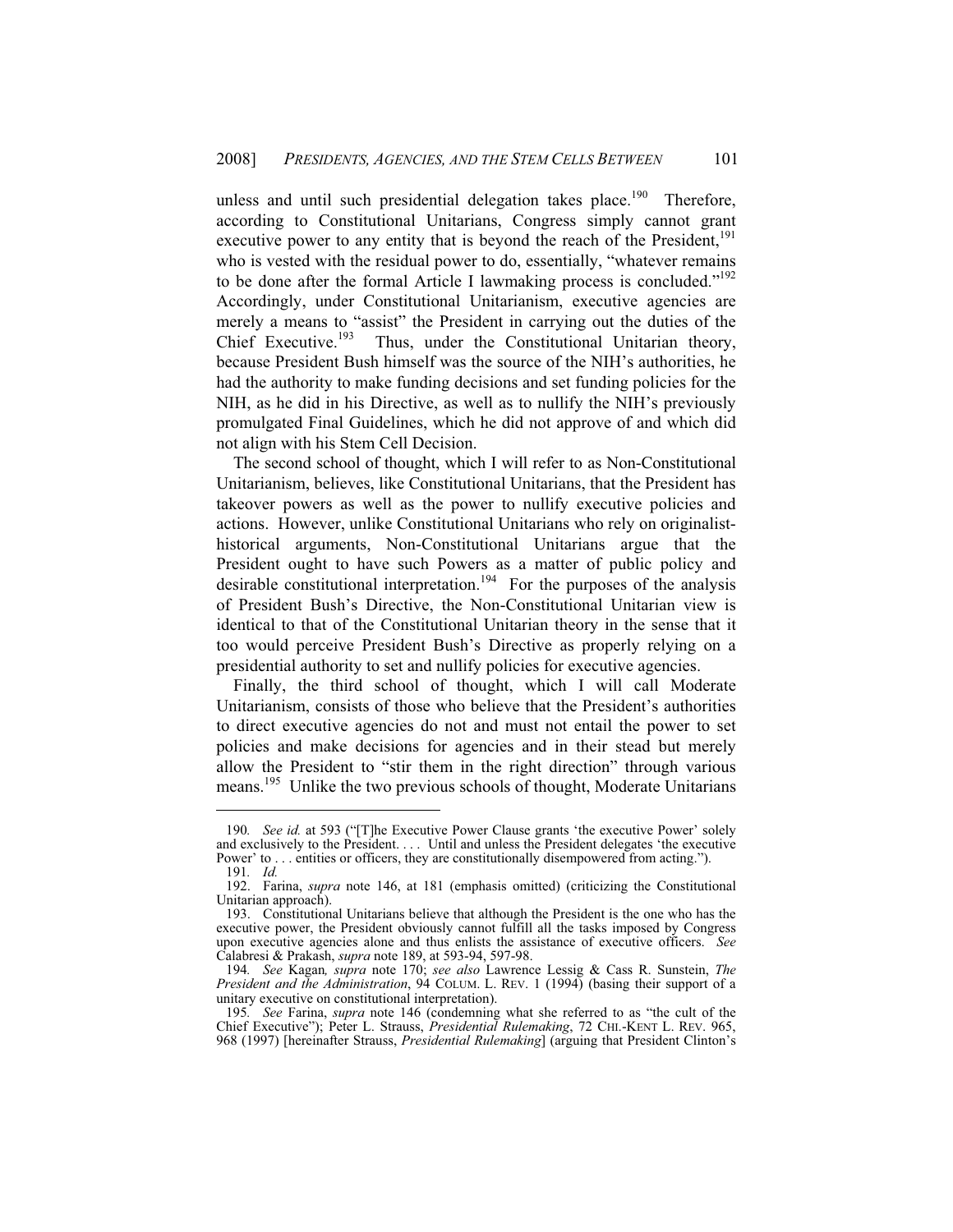perceive the President as more of a "manager" and view presidential power over executive agencies as stopping short of the ability to dictate policies for and instruct such agencies on how they should use their discretionary powers.<sup>196</sup> Under the Moderate Unitarian approach, agencies "have relationships with the President in which he is neither dominant nor powerless."197 Moderate Unitarians therefore contend that in matters involving substantive decisions, executive officers are required to resist attempts by the President to impose his opinions upon them.<sup>198</sup> In a nutshell: supervision and direction are acceptable and even welcome, but substitution is not.

The Moderate Unitarian contention most relevant to this Article is that in setting policies for agencies, the President undermines the Separation of Powers Doctrine by partaking in the agencies' rulemaking function, thereby overstepping into the "quasi-legislative" dimension of agencies.<sup>199</sup>

practice of "owning" administrative actions "insufficiently respects the tension inherent in the Constitution between Congress's power . . . and the fact of a single chief executive"); Peter L. Strauss, *The Place of Agencies in Government: Separation of Powers and the Fourth Branch*, 84 COLUM. L. REV. 573 (1984) [hereinafter Strauss, *Separation of Powers and the Fourth Branch*] (proposing a framework for analysis of the relationship between the President and agencies that balances the need for presidential oversight of the agencies with congressional authority and role in government); *see also* Richard H. Pildes & Cass R. Sunstein, *Reinventing the Regulatory State*, 62 U. CHI. L. REV. 1, 25 (1995) (claiming that the President cannot make decisions for executive agencies if Congress previously allocated authority to the agencies). Moderate Unitarianism acknowledges that the President has (and should have) various means of influencing agencies, like the constitutional power to remove executive officers and appoint others in their stead (with the limited exception of independent commissions created by Congress) as well as numerous 'procedural' authorities over agencies including the authority to provide information to agencies so as to promote coordination in matters touching upon national policies, the authority to require agencies' response on policy concerns relevant to them, or even the authority to direct agencies to further consider certain perspectives on a certain policy issue. *See* Strauss, *Separation of Powers and the Fourth Branch*, *supra*, at 649-50. *See generally* Peter L. Strauss & Cass R. Sunstein, *The Role of the President and OMB in Informal Rulemaking*, 38 ADMIN. L. REV. 181 (1986).

 <sup>196.</sup> For a discussion of policy issues as they relate to Constitutional and Non-Constitutional Unitarianism as opposed to Moderate Unitarianism, see generally Thomas O. McGarity, *Presidential Control of Regulatory Agency Decisionmaking*, 36 AM. U. L. REV. 443, 445-63 (1987).

 <sup>197.</sup> Strauss, *Separation of Powers and the Fourth Branch*, *supra* note 195, at 583; *see also* Strauss, *Presidential Rulemaking*, *supra* note 195, at 981-84 (arguing that the President may inquire into the duties delegated to agencies as long as he understands that the final decisions regarding the duties belong to the agency).

<sup>198</sup>*. See* Strauss, *Presidential Rulemaking*, *supra* note 195, at 973 ("That means that it is [an executive officer's] right, and in some cases it may be his obligation, to refuse the President's direction, even if he realizes that his disappointed boss may immediately send him out of office.").

<sup>199</sup>*. See id.* at 967-68 (finding that the President's practice insufficiently respects the tension between Congress's power and his own office, namely "between the legal and the political"); *see also* Kagan, *supra* note 170, at 2320 ("Congress indeed has delegated discretionary power, but only to specified executive branch officials; by assuming responsibility for this power, the President thus exceeds the appropriate bounds of his office.").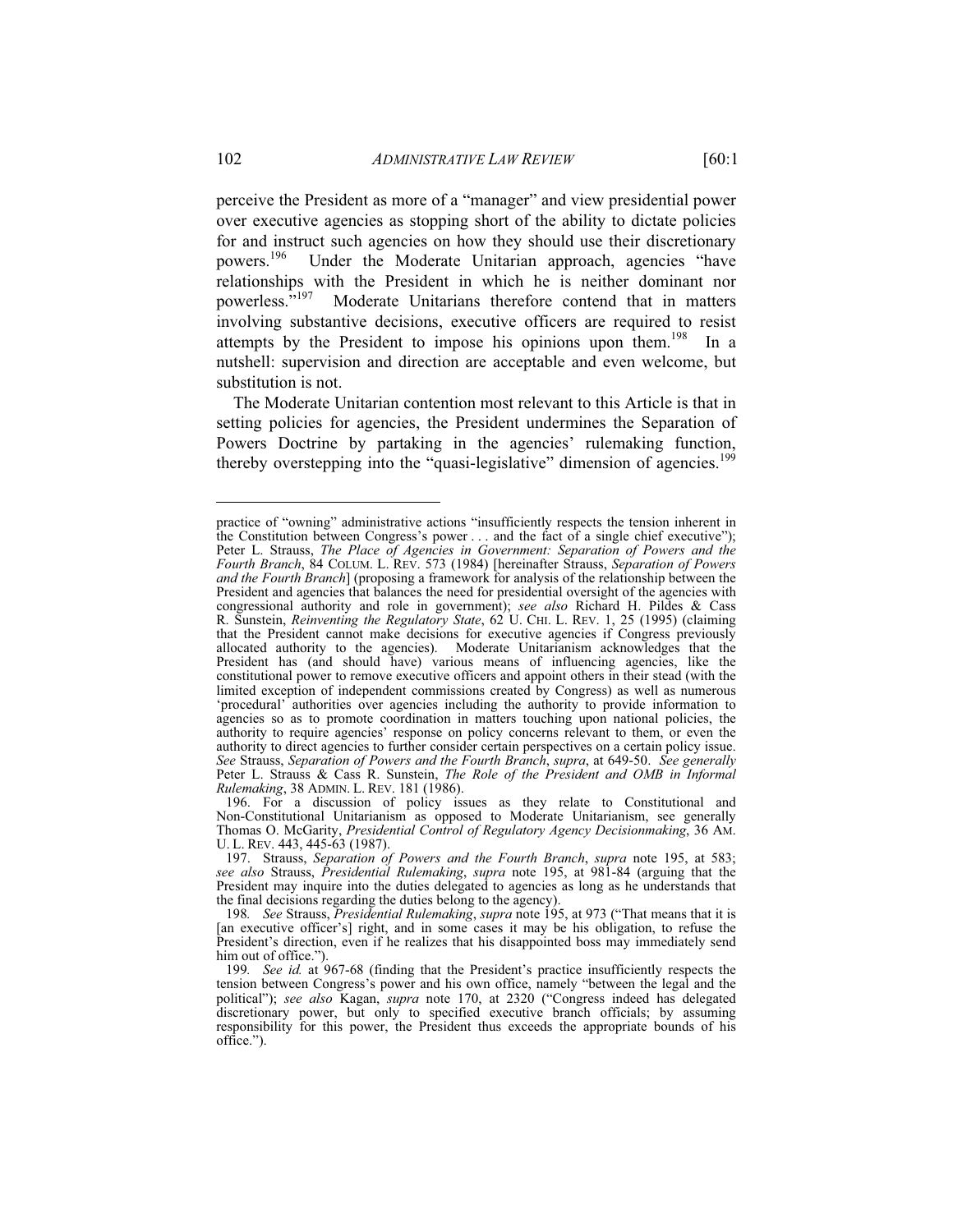In addition, Moderate Unitarians contend that the Executive Office of the President lacks the resources necessary for making decisions, which require expertise and are therefore better left to executive agencies and officers.<sup>200</sup> Thus, under the Moderate Unitarian theory, President Bush was prohibited from setting policies regarding the funding of research involving hESCs for the NIH, could not have simply nullified the Final Guidelines' part regulating such research, and did not have the power to give a presidential directive to that effect.

# *ii. The Unitary Executive Debate in Court—Which School of Thought Prevails?*

Courts seem to have never directly endorsed any of the above schools of thought.<sup>201</sup> Yet, in numerous cases involving issues pertaining to the "unitary executive" debate, the Supreme Court rejected the Constitutional Unitarian positions and leaned more toward the theory of Moderate Unitarianism. The most obvious example of this judicial inclination is the pair of presidential removal-power cases, *Myers v. United States*<sup>202</sup> and *Humphrey's Executor v. United States.*<sup>203</sup> In both cases, the issue was the extent of the President's authority to remove executive officers, and in both cases, the Government, taking the Constitutional Unitarian stance, argued that the President had constitutional authority to remove any executive officer at will. In *Myers,* the Supreme Court found that the President has an almost unlimited removal power stemming from the Article II vested executive powers.<sup>204</sup> But only nine years later, the Supreme Court in *Humphrey's Executor* ruled that Congress may restrict the President's

 <sup>200.</sup> *See* Farina, *supra* note 146, at 185 ("[I]t is unrealistic to think that the President can supervise the entire regulatory enterprise in any comprehensive and meaningful way."). Allowing presidential involvement in such decisions would obviously increase the political component in these decisions at the expense of the expertise component. The Moderate Unitarian stance is that in this politics/expertise tradeoff, we must not allow "politics" to completely take over "expertise," which plays a vital role in many executive decisions.

<sup>201</sup>*. See* Kagan, *supra* note 170, at 2250, 2271, 2322 (asserting that "the courts never have recognized the legal power of the President to direct even removable officials as to the exercise of their delegated authority"); *see also* Stack, *supra* note 175, at 270 (mentioning that although the question of whether the President has directive authority when a statute grants power to an executive officer was already prevalent during the nineteenth century, it "has never been squarely addressed by the Supreme Court").

 <sup>202. 272</sup> U.S. 52 (1926).

 <sup>203. 295</sup> U.S. 602 (1935).

<sup>204</sup>*. Myers,* 272 U.S. at 134-35. In *Myers*, the Supreme Court decided the constitutionality of a statute providing that certain postmasters could only be removed with the approval of the Senate. The Court ruled that the statute was unconstitutional due to its infringement upon the principle of separation of powers and thus upheld the President's removal of a postmaster without the approval of the Senate. However, it is important to note that the *Myers* Court acknowledged, though in dictum, that Congress may be able to limit the President's ability to direct executive officials. *Id.* at 135.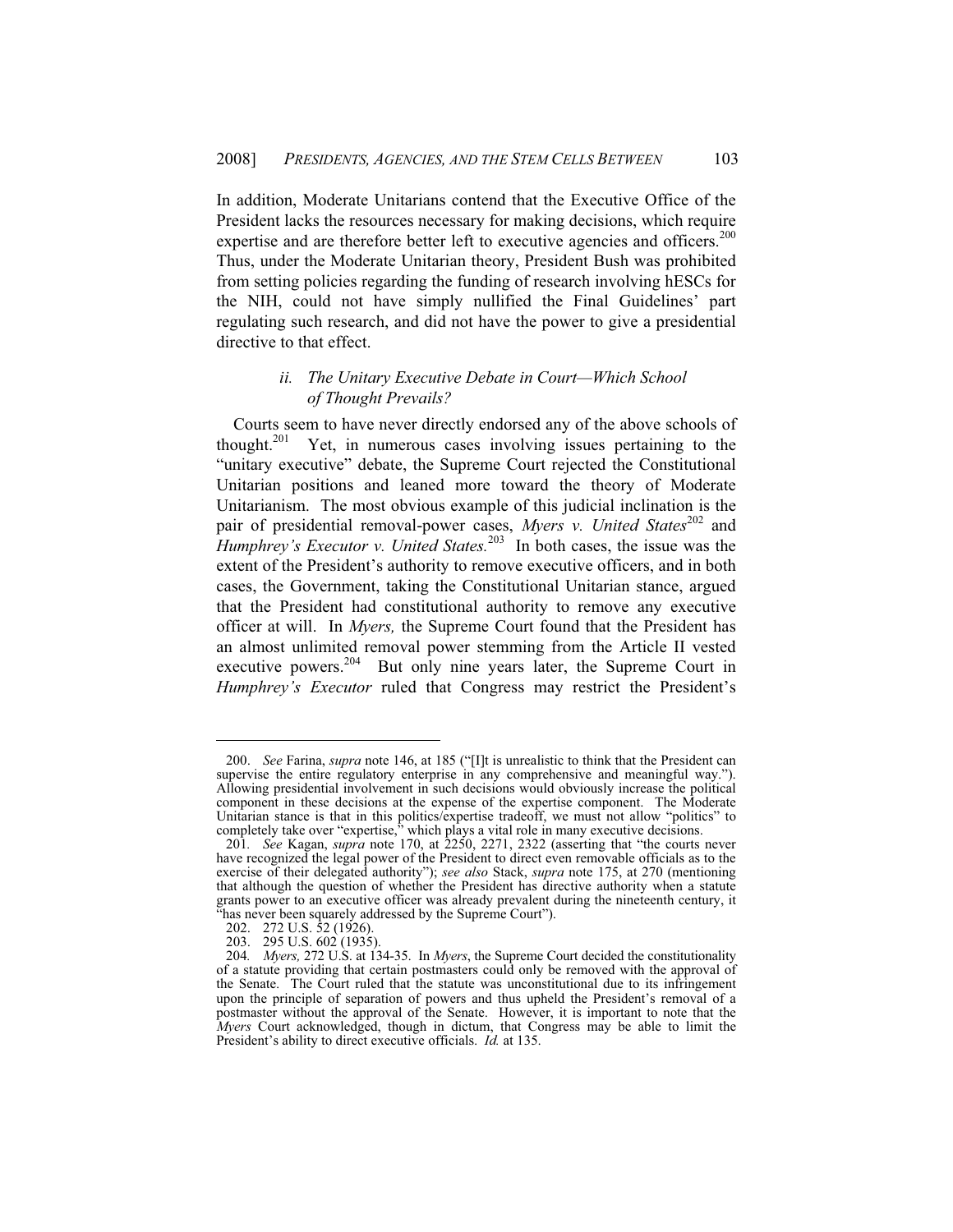removal power, thus practically rejecting the Constitutional Unitarian contention that Article II, § 1 grants the President an almost unlimited power to run the executive branch as the President sees fit.<sup>205</sup>

Another example of the Supreme Court's rejection of the Constitutional Unitarian position is the seminal case of *Morrison v. Olson*.<sup>206</sup> In *Morrison,* the Supreme Court was once again called on to decide the constitutionality of a statute, namely the Ethics in Government Act, which insulated the position of Special Prosecutor from the influence and control of the President. The Supreme Court held that the Act was constitutional and that the Attorney General, as the President's representative, lacked the power to remove the Special Prosecutor at will (i.e. without "good cause") or control the way in which the Special Prosecutor carried out those duties. By doing so, the Supreme Court once again acknowledged Congress's ability to insulate certain executive officers and functions from the control of the President, and basically declined to accept the Constitutional Unitarian argument regarding the exclusivity and scope of the President's reign over all that is executive. $207$ 

These cases may suggest the existence of a "judicial trend" in the Supreme Court towards Moderate Unitarianism in general.<sup>208</sup> Notably, these cases lie at the base of the conventional scholarly view, which also seems to follow the Moderate Unitarian approach: that the President lacks the authority to set policies and make decisions for executive agencies and in their stead.209 However, it appears that a "judicial trend" and a scholarly

<sup>205</sup>*. Humphrey's Ex'r*, 295 U.S. at 629-32. The issue in *Humphrey's Executor* was similar to that in *Myers*. Once again the President sought to remove an executive officer, only this time the officer was a Federal Trade Commissioner and the Supreme Court had to decide whether Congress could limit the President's powers of removal as it did with respect to FTC Commissioners. The Supreme Court ruled that Congress's law "insulating" the FTC Commissioners from the removal powers of the President was constitutional. However, the Court distinguished this case from *Myers* by holding again that actual participation of Congress in the removal process would be unconstitutional.

 <sup>206. 487</sup> U.S. 654 (1988).

<sup>207</sup>*. See id.* at 693-96 ("It is undeniable that the Act reduces the amount of control or supervision that the Attorney General and, through him, the President exercises over . . . investigation and prosecution .... The Attorney General ... does not determine the counsel's jurisdiction; and his power to remove a counsel is limited.").

 <sup>208.</sup> A much earlier indication of this "trend" (and possibly one of its precursors) is dictum in the Supreme Court's decision in *Kendall v. United States*, which seems to advocate the Moderate Unitarian approach with respect to presidential takeover powers. 37 U.S. 524, 610 (1838).

<sup>209</sup>*. See* Kagan, *supra* note 170, at 2320, 2324. As Dean Kagan observed:

The conventional view in administrative law, in apparent accord with [*Myers* and Humphrey's Executor], holds that the President lacks the power to direct an agency official to take designated actions within the sphere of that official's delegated discretion. The President has no authority to act as the decisionmaker, either by resolving disputes in the OMB process or by issuing substantive directives. This is because Congress, under the removal precedents, can insulate administrative policymaking from the President, and Congress has exercised this power by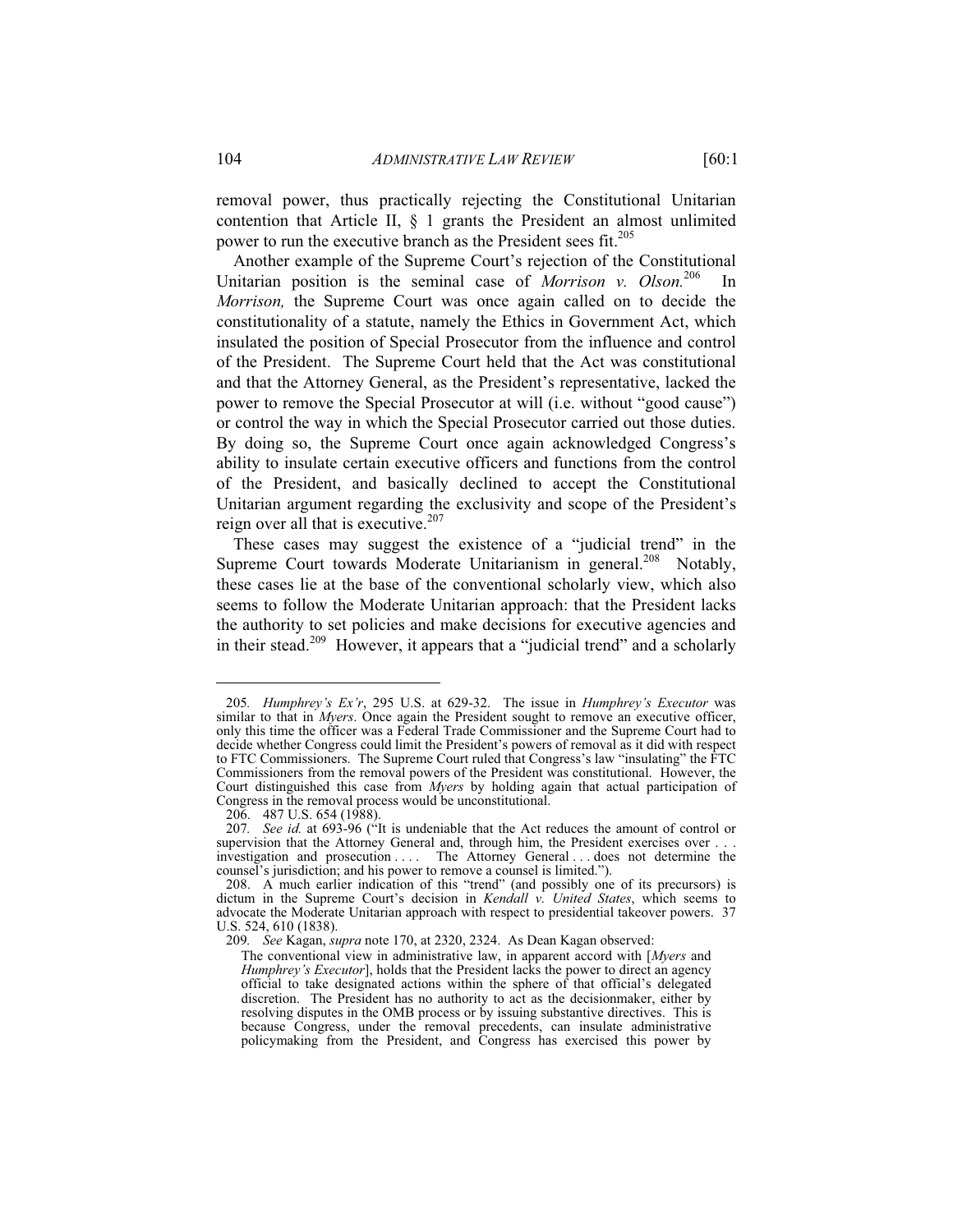convention are not authoritative enough to provide us with an unequivocal determination regarding the President's power to set policies for executive agencies. Furthermore, any attempt to predict whether this Moderate Unitarian inclination of the Supreme Court—which appears to have existed when *Morrison* was decided about twenty years ago<sup>210</sup>—will persist (especially in the realigned Roberts Court), should be taken with a grain of salt. Therefore, it appears that we remain without any conclusive answer regarding the existence of presidential takeover powers in general and their applicability to President Bush's Directive in particular.

Nonetheless, as before, for the sake of completeness of the analysis, this Article will make the assumption that setting a policy for the NIH was within the boundaries of President Bush's constitutional inherent authority. This is not to say that in the particular case of President Bush's Directive, he properly used this inherent authority or that he may set funding policies for the NIH as he did, but merely that in principle, it is assumed that he could have found the power to do so with the inherent authority arguably vested in him. Thus, it is now necessary to determine whether President Bush's presumable inherent authority (to set policies for the NIH) gave him the power to override NIHRA § 101.

### *b. Inherent Authority as a Power to Override NIHRA § 101*

This Article will now return to the "third tier" framework laid out in *Youngstown* and use it to evaluate the validity of President Bush's actions. At the heart of this part of the discussion lies the question of whether President Bush's supposed inherent authority to set policies for the NIH enabled him to give his Directive in spite of the NIHRA's instruction that a recommendation from a duly-established EAB precede an administrative decision to withhold federal funding from scientific research on ethical grounds.

A longstanding Supreme Court rule prohibits the President from acting in variance with a clear and valid statutory instruction, $211$  even in a state of

delegating the relevant discretion to a specified agency official, rather than to the President.

*Id.* at 2323, 2325; *see also* Pildes & Sunstein, *supra* note 195, at 24 ("What we might call the conventional view relies on the following three points[:] . . . (c) the President has no authority to make the decision himself, at least if Congress has conferred the relevant authority on an agency head.").

<sup>210</sup>*. See supra* notes 206-07 and accompanying text.

<sup>211</sup>*. See* Little v. Barreme, 6 U.S. (2 Cranch) 170, 177-78 (1804) (holding that the congressional statute was clear and that the President had no power to expand its scope); *see also* CONGRESSIONAL STUDY OF EXECUTIVE POWER, *supra* note 134, at 10; Pildes & Sunstein, *supra* note 195, at 24-25 ("[N]either the President nor the agency head may violate the law, and to that extent both must follow the substantive statutory standard, whatever their policy views may be.").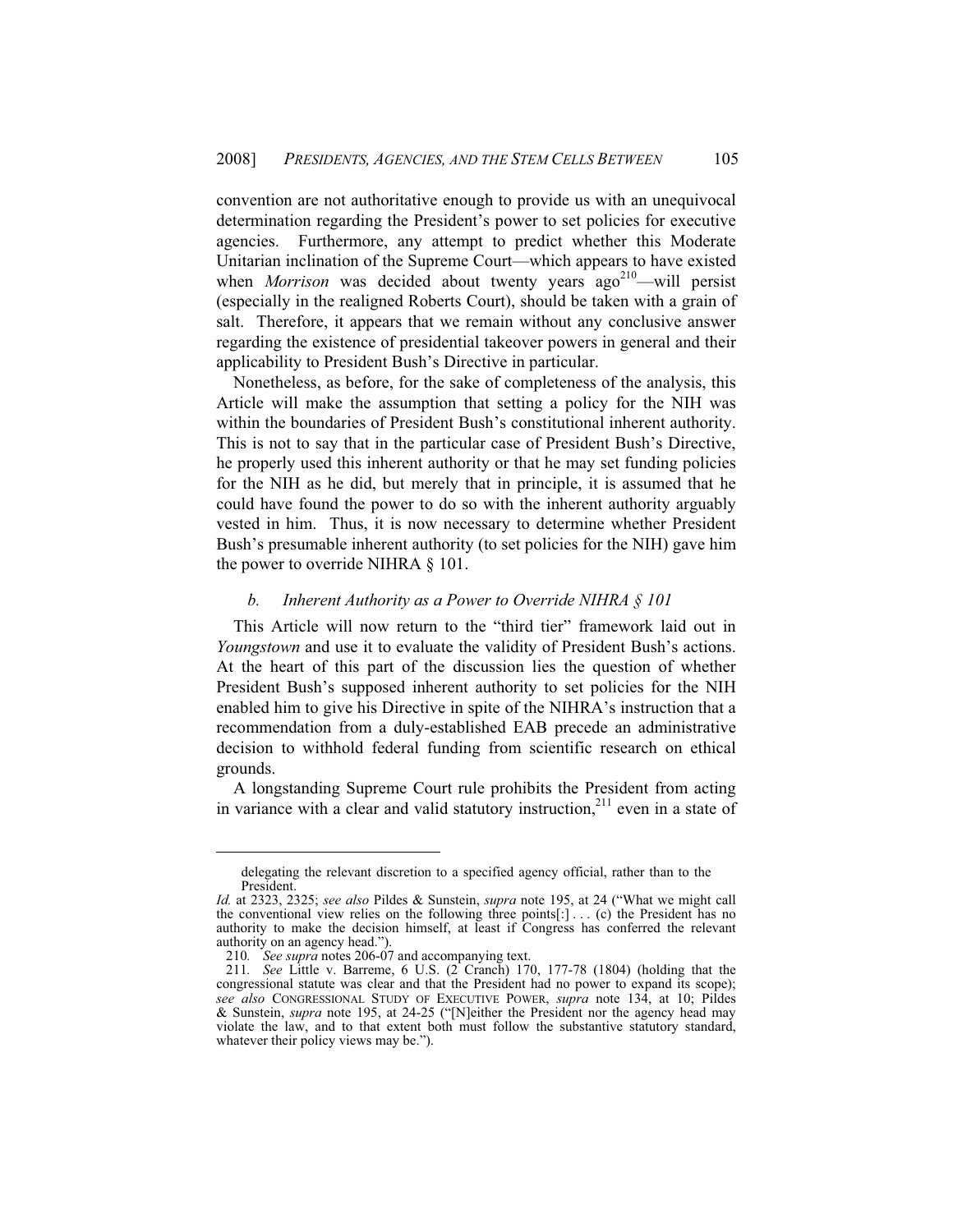emergency.<sup>212</sup> Yet, in light of the fact that the presidential act in the matter before us claims reliance on an inherent constitutional power, the issue at hand is somewhat more intricate than that which came before the Court in *Little v. Barreme*, which set this precedent.

Using "third tier" terminology, we can say that in his Directive, President Bush "took a measure" that was clearly "incompatible with the expressed will of Congress," as manifested in NIHRA § 101. Hence, President Bush's power was "at its lowest ebb," and he could only have relied on his Constitutional powers, which presumably consisted of the President's inherent authority to direct executive agencies. Following Justice Jackson's scheme, we should determine whether this presidential power supersedes Congress's constitutional legislative power under Article I, §§ 1 and 18 to legislate the NIHRA. According to *Youngstown*, presidential measures incompatible with the will of Congress would only be upheld by the courts where the President can claim an *exclusive* power to act and where such claim has been "scrutinized with caution" by the court. In other words, courts would only uphold presidential acts that go against clear statutory instructions in cases where it is clear that the Constitution empowers the President to act exclusively and Congress has no business interfering.<sup>213</sup> But is funding for scientific research in general, or for research involving hESCs in particular, an area that the Constitution designates as exclusively within the realm of the President's powers? The answer appears to be in the negative and so the conclusion of this *Youngstown* Analysis is that President Bush's Directive could not have overridden the NIHRA, even if it did rely on an inherent presidential authority to set funding policies for the NIH.

Still, as convincing and widely quoted as Justice Jackson's *Youngstown* opinion may be, it is only dicta, and is therefore not instructive, but rather suggestive, and so are the conclusions it yields. Nevertheless, several court decisions dealing with presidential acts that violated congressional statutes bolster our conclusion that President Bush's Directive could not have overridden the NIHRA. These decisions indicate that Justice Jackson's opinion in *Youngstown* is a true reflection of the law, of the way courts perceive presidential acts that transgress congressional legislation, and of the very narrow latitude they are willing to afford to such acts.

<sup>212</sup>*. See* Youngstown Sheet & Tube Co. v. Sawyer, 343 U.S. 579 (1952) (rejecting the argument that the President's "inherent power" to take action in a state of emergency legitimized the seizure of the steel mills); *see also* Monaghan, *supra* note 184, at 24-32 ("Whether or not any president can live with it, the literary theory of 'The executive Power' recognizes no presidential license to disregard otherwise concededly applicable legislation, even in an emergency.").

 <sup>213.</sup> Examples of such cases may include the President's powers to set foreign policies (not including the signing of treaties) and to act as Commander in Chief.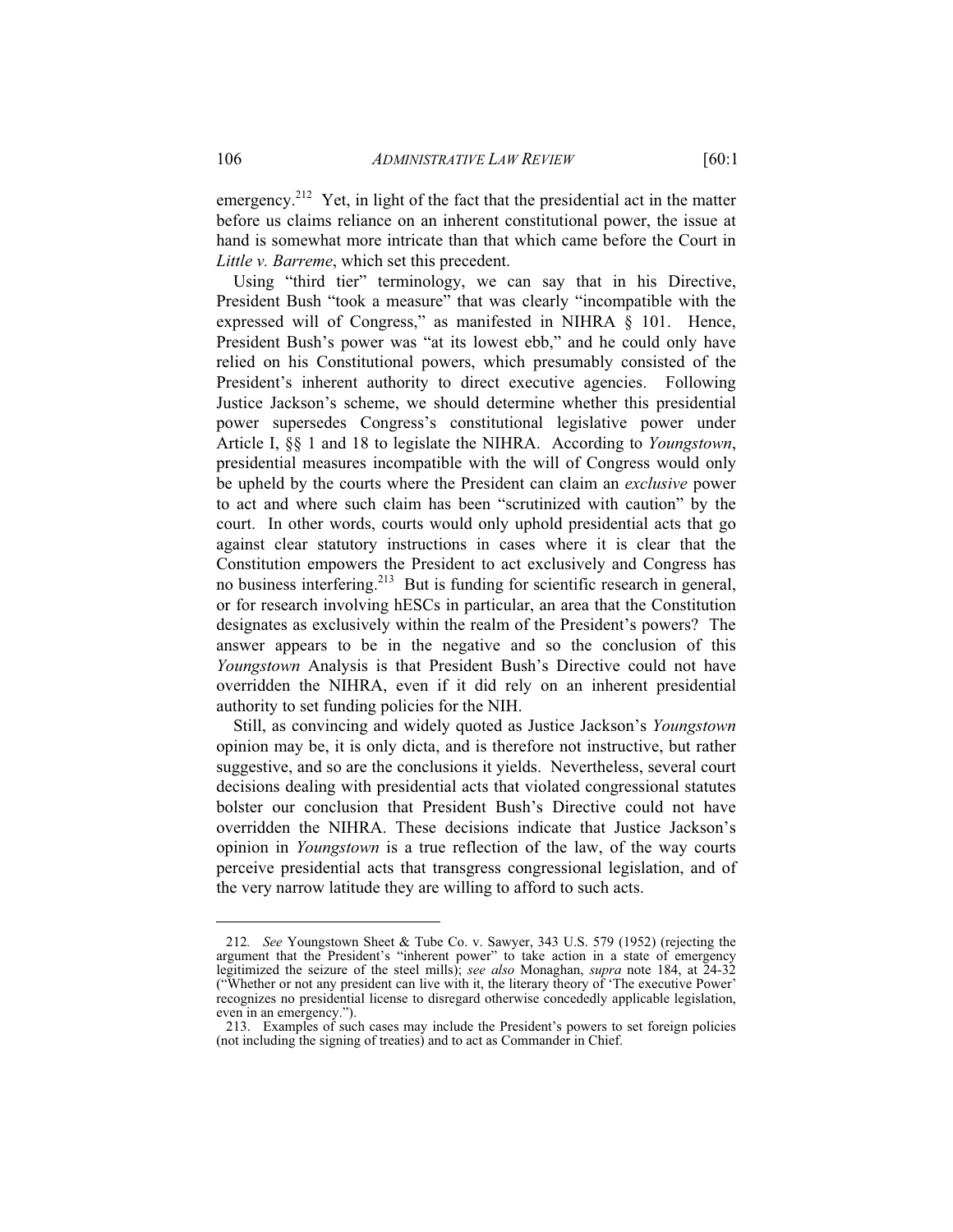The first example is, appropriately, the *Youngstown* Court's own majority opinion, which examined the validity of an executive order that facilitated the governmental seizure of privately owned steel mills.<sup>214</sup> Indeed, the presidential directive in *Youngstown*, which, according to the Government, relied on the President's inherent authority, $^{215}$  did not directly violate any particular congressional statute. However, as the Court acknowledged, the executive order not only failed to comply with statutory requirements for governmental seizures,  $216$  but also strove to settle a labor dispute by using seizure—a method Congress had previously refused to adopt.217 Hence, the presidential directive in *Youngstown*, which the court refused to uphold, was really an attempt by the President to circumvent Congress's will by ignoring the law in much the same way President Bush's Directive simply ignored NIHRA § 101 requirements and the congressional will behind it.

Furthermore, in analyzing the Government's claim of inherent constitutional authority to issue the executive order, the *Youngstown* Court ruled that:

In the framework of our Constitution, the President's power to see that the laws are faithfully executed refutes the idea that he is to be a lawmaker . . . . The President's order does not direct that a congressional policy be executed in a manner prescribed by Congress—it directs that a presidential policy be executed in a manner prescribed by the President.<sup>218</sup>

Accordingly, the *Youngstown* Court upheld the District Court's injunction against the President's executive order.

This case demonstrates the Supreme Court's reluctance to uphold an executive order, which implemented a presidential policy that both contravened and was at the expense of congressional policy properly set in legislation.219 Although the majority's opinion in *Youngstown* apparently

<sup>214</sup>*. See Youngstown,* 343 U.S. at 582-83.

<sup>215</sup>*. See id.* at 582-84 (noting that the Government asserted that "a strike disrupting steel production for even a brief period would so endanger the well-being and safety of the Nation that the President had 'inherent power' to do what he had done").

<sup>216</sup>*. See id.* at 585-86 ("There are two statutes which do authorize the President to take both personal and real property under certain conditions. However, the Government admits that these conditions were not met and that the President's order was not rooted in either of the statutes.").

<sup>217</sup>*. See id.* at 586 ("Moreover, the use of the seizure technique to solve labor disputes in order to prevent work stoppages was not only unauthorized by any congressional enactment; prior to this controversy, Congress had refused to adopt that method of settling labor disputes.").

<sup>218</sup>*. Id.* at 587-88.

<sup>219</sup>*. See id.* at 588 ("The power of Congress to adopt such public policies as those proclaimed by the order is beyond question."). As explained above, the congressional policy took shape in two forms: one, in two statutes regulating governmental taking of property, and two, in refusal to allow for taking as means of settling labor disputes.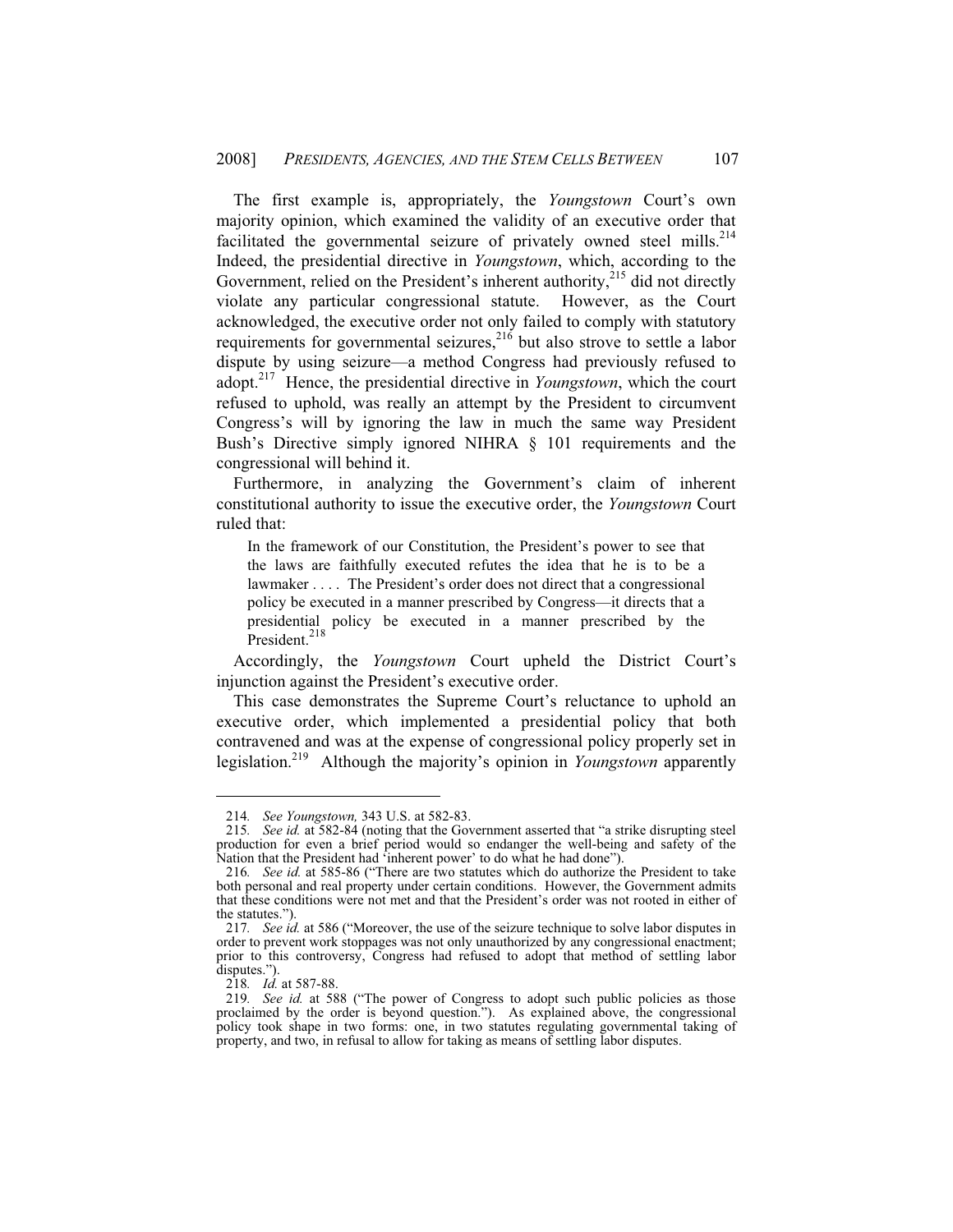would have perceived the presidential action there as falling within the boundaries of the "second tier," it nonetheless reflects the general sentiment expressed in Justice Jackson's opinion with respect to presidential actions that circumvent legislation.

Another testament to the validity of the insights encapsulated in Justice Jackson's opinion and to their applicability to President Bush's Directive may be found in two cases—*State Highway Commission of Missouri v. Volpe*220 and *Train v. City of New York*221—both of which deal with the President's power to set money spending policies where such policies go against positive statutory instruction to spend certain sums. Though these cases did not involve direct judicial review of presidential instruction of executive officers, in both cases, the courts acknowledged that the administrative act under review was the result of a presidential instruction to act in spite of federal legislation.<sup>222</sup> Subsequently, in both cases, the courts overruled the administrative acts that implemented the presidential instruction not to spend, $^{223}$  thus once again indicating the courts' aversion to presidential policies and acts that are in clear conflict with legislation. These cases are also a testament to the courts' unwillingness to defer to presidential instruction of executive agencies to implement presidential policies in a manner blatantly inconsistent with the law. Applying *State Highway* and *Train v. City of New York* to President Bush's Directive not only indicates that courts would not accept the Directive, but also that the courts would frown upon the NIH's implementation of President Bush's Stem Cell Decision.<sup>224</sup>

The D.C. Circuit's decision in *Chamber of Commerce v. Reich*<sup>225</sup>—the second case ever in which a presidential executive order was overruled in its entirety<sup>226</sup>—is another example of the courts' unwillingness to tolerate

-

 224. For a discussion of the NIH's policy implementing President Bush's Directive, see *infra* Part II.C.

225. 74 F.3d 1322 (D.C. Cir. 1996).

 <sup>220. 479</sup> F.2d 1099 (8th Cir. 1973).

 <sup>221. 420</sup> U.S. 35 (1975).

 <sup>222.</sup> In *State Highway*, the Eighth Circuit reviewed a decision by the Secretary of Transportation to defer his authority to allocate funds apportioned by Congress to highway development in Missouri due to a presidential policy to limit government expenditures to control the inflation. 479 F.2d at 1103, 1108. In *Train v. City of New York*, the Supreme Court reviewed a decision by the Environmental Protection Agency (EPA) not to allot the City of New York funds appropriated by Congress for development of water and sewage infrastructure, whereas the EPA's decision was the result of a direct instruction by the President to limit the sums which were originally appropriated for this purpose. 420 U.S. at 40.

<sup>223</sup>*. See State Highway*, 479 F.2d at 1118 (enjoining the defendants from withholding authority to appropriate funds under the Federal Aid Highway Act in Missouri); *City of New York*, 420 U.S. at 44, 47 (finding that the letter from the President and the Administrator's withholding of the funds could not "be squared with the statute").

<sup>226</sup>*. See* Branum, *supra* note 7, at 38 (explaining that President Clinton was "only the second President to have an executive order struck down by the courts in its entirety").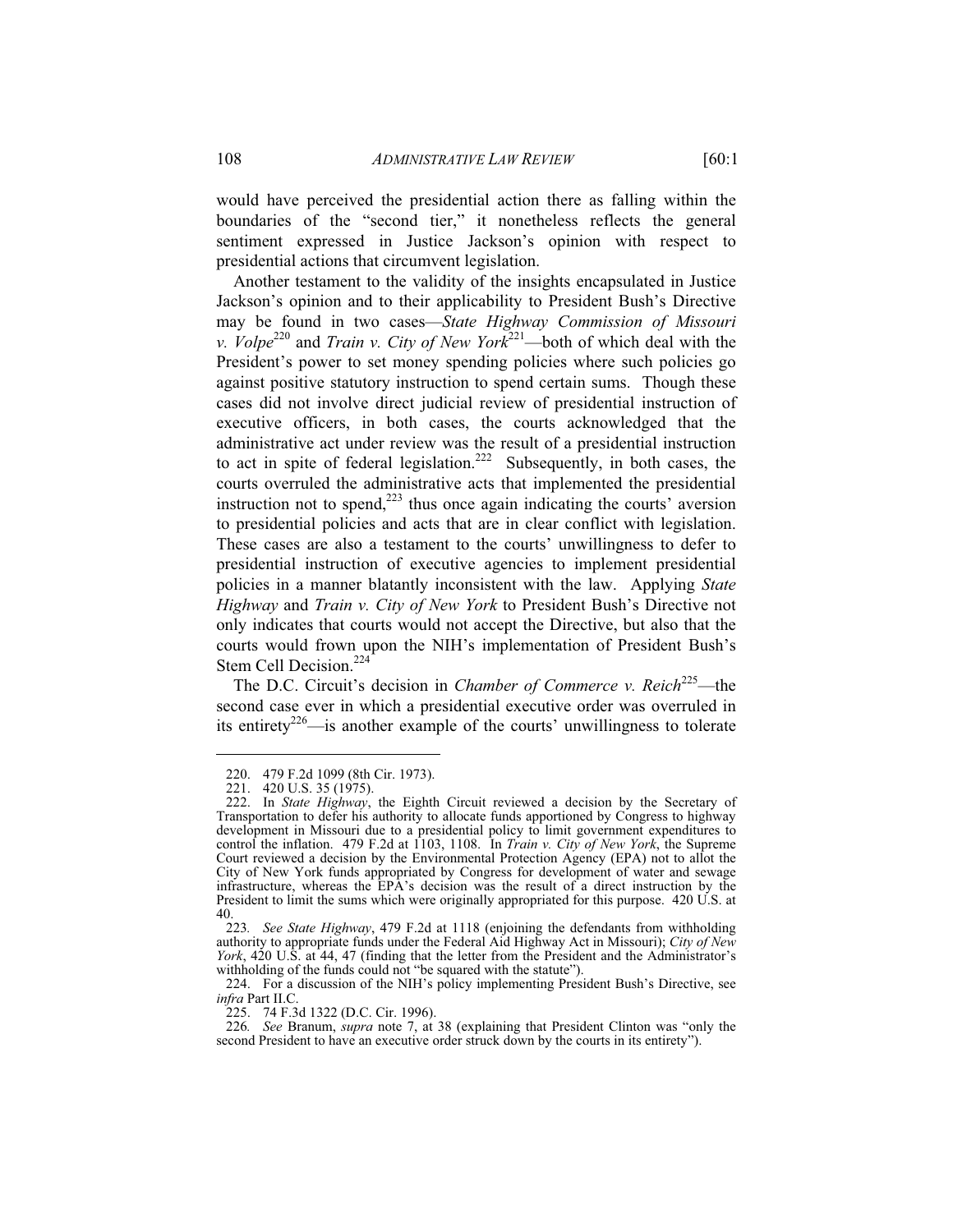presidential actions intended to circumvent statutes. In *Reich*, the Government attempted to defend an executive order issued by President Clinton, which clearly contradicted a congressional act, by arguing that another later, though more general statute granted the President the authority to issue his order in abrogation of the former statute.<sup>227</sup> The D.C. Circuit did not accept the Government's arguments and held that the earlier, more specific statute preempted President Clinton's executive order.<sup>228</sup> Although the Court's reasoning in this matter seemed to involve mere statutory construction, its decision indicated the Court's reluctance to uphold a presidential action that stands in clear conflict with a valid statute.<sup>229</sup>

Lastly, the D.C. Circuit's decision in *Building & Construction v. Allbaugh*<sup>230</sup> addressed the validity of an executive order issued by President George W. Bush that prohibited executive agencies entering into agreements with contractors from requiring or prohibiting the implementation of certain pro-union labor practices,<sup>231</sup> and which was presumably in conflict with the National Labor Relations Act (NLRA).<sup>232</sup> In its arguments during the trial, the Government contended that the President's authority to issue the executive order stemmed from his inherent constitutional power to direct executive agencies.<sup>233</sup> The District Court did not accept the Government's arguments regarding the President's authority to issue the order, but rather found it to be "presidential lawmaking" a lá *Youngstown*, and overruled the relevant part in the executive order as preempted by the NLRA.<sup>234</sup> On appeal, the D.C. Circuit accepted the Government's argument that the President's authority to issue the executive order stemmed from his "supervisory authority over the Executive Branch<sup> $235$ </sup> in an area of regulation that is not preempted by the

<sup>227</sup>*. See Reich*, 74 F.3d at 1332-33 (rejecting the argument that the Procurement Act of 1949 granted broad power to the President over the more specific National Labor Relations Act).

<sup>228</sup>*. Id*. at 1332-39.

<sup>229</sup>*. See id.* at 1338-39 (concluding that "the Executive Order is regulatory in nature and is pre-empted by the NLRA which guarantees the right to hire permanent replacements"); *see also* Gaziano, *supra* note 134, at 287 ("*Reich* stands for the seemingly obvious proposition that the President may not use his statutory discretion in one area to override a right or duty established in another law.").

 <sup>230. 295</sup> F.3d 28 (D.C. Cir. 2002).

 <sup>231.</sup> Exec. Order No. 13,202, 66 Fed. Reg. 11,225 (Feb. 17, 2001).

 <sup>232.</sup> National Labor Relations Act (NLRA), ch. 372, 49 Stat. 449 (1935) (codified at 29 U.S.C. §§ 151-169 (2000)); *see* Bldg. & Constr. Trades Dep't v. Allbaugh, 172 F. Supp. 2d 138, 162 (D.D.C. 2001) (making two sections of President Bush's executive order invalid because they were preempted by the NLRA).

<sup>233</sup>*. See Allbaugh*, 172 F. Supp. 2d at 159 ("Defendants' constitutional argument rests on the 'well-established' power . . . to supervise and guide subordinate executive officials to ensure the consistent execution of the laws.").

<sup>234</sup>*. Id.* at 172.

<sup>235</sup>*. Allbaugh*, 295 F.3d at 32-33.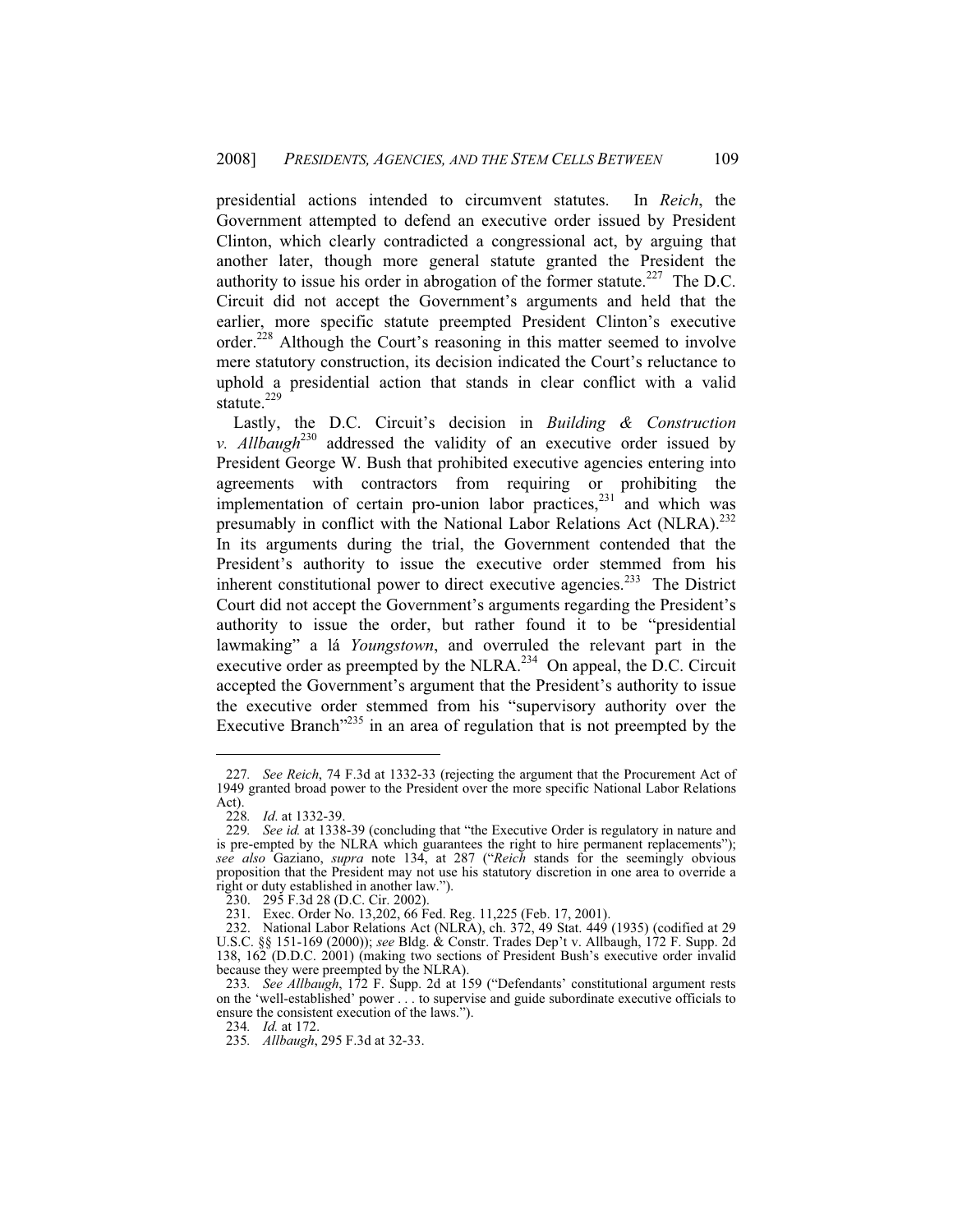NLRA,<sup>236</sup> and thus overturned the District Court's decision and upheld the executive order.<sup>237</sup> Yet, the important part of the D.C. Circuit's decision for our purposes is its reasoning. The D.C. Circuit did not base its decision on the premise that the President's inherent authority empowered him to act in variance with congressional statutes, but rather on the fact that the disputed segment in the executive order was preceded by the words "[t]o the extent permitted by law."238 In the eyes of the D.C. Circuit, the prefix "to the extent permitted by law" was assurance enough that "if [an agency implementing the executive order] is prohibited, by statute or other law, from implementing the Executive Order, then the Executive Order itself instructs the agency to follow the law." $^{239}$  In fact, the D.C. Circuit found the redeeming qualities of this prefix so great that had the presidential directive in *Youngstown* been supplemented with this qualification, the court opined that it would have made most of the discussion regarding its validity moot.<sup>240</sup> *Building & Construction* therefore demonstrates once more the courts' view that presidential actions are permissible and will be tolerated only to the extent they do not contravene valid congressional

The aforementioned cases indicate that Justice Jackson's opinion is a true crystallization of how courts perceive and rule in matters involving presidential actions that run against valid statutory instruction. Evidently, courts tend to be suspicious of presidential directives that do not comport with legislation, and they tend not to uphold such directives or their progeny.241 The conclusion to be drawn from the above is that Justice

-

legislation.

 241. Notably, an even broader possible implication of these cases is that courts would not hastily acknowledge and enforce a presidential claim of authority that has no, or hardly any checks on it, especially as Justice Jackson says, when such a right is in direct contradiction of the legitimate use of constitutional authority by another branch of the government (e.g., Congress's Article I authority to legislate the NIHRA). *See* Youngstown Sheet & Tube Co. v. Sawyer, 343 U.S. 579, 637-38 (1952). The *Youngstown* decision and the majority opinion in *Morrison* both support this proposition. According to the *Morrison*  Court, the President's powers may not be construed to be entirely separate or detached from the powers granted to the other branches of government. Morrison v. Olson, 487 U.S. 654,

<sup>236</sup>*. Id.* at 34.

<sup>237</sup>*. Id.* at 36. 238*. Id.* at 33.

<sup>239</sup>*. Id*.

<sup>240</sup>*. Id*. Thus, it appears that according to the D.C. Circuit, if all presidential directives had the prefix "to the extent permitted by law" there would never be questions regarding their legality or validity. As a side note, I find it worth adding that I believe the D.C. Circuit was wrong in its decision that practically allows the President to leave the legal inquiry about the legality of his executive orders' instructions to agencies and expect them to find what is "permitted by law" and what is not. Turning the phrase "to the extent permitted by law" into a "kosher stamp" for just any presidential directive—outrageous and outright illegal as it may be—might encourage the President to issue directives of dubious legality which might eventually be enforced by executive officers who wish to avoid direct confrontations with the President. This clearly undesirable situation cannot simply be cured via semantic maneuvers.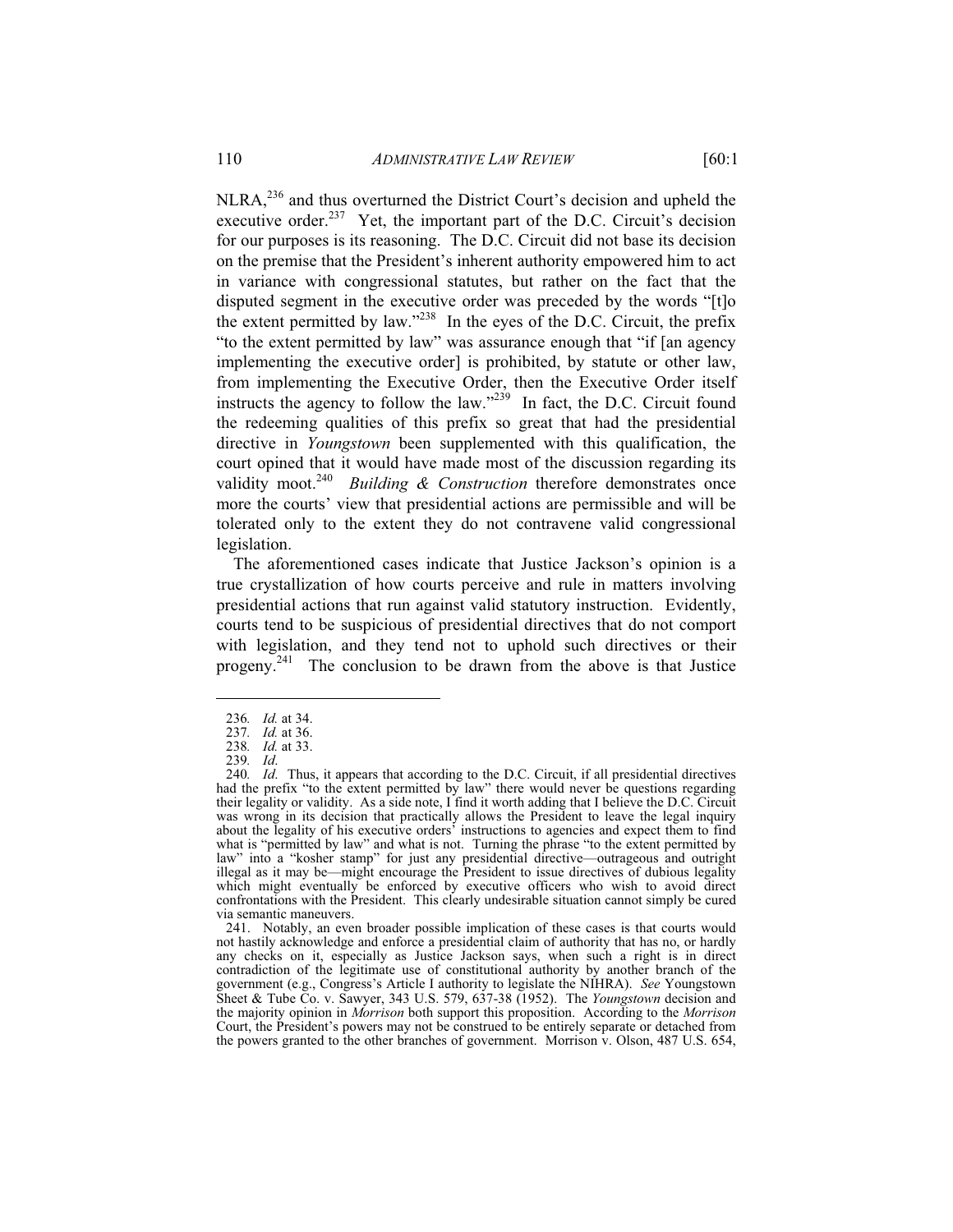Jackson's opinion may well be viewed as the judicial standard—or blueprint for such a standard—that courts would apply in cases of presidential claims of inherent authority to instruct executive agencies to take action in contravention of legislation. Application of this standard would mean that inherent authority may not serve the President as a power to override federal statutes in general, and that to the extent that President Bush relied on such an authority in giving his Directive, it could not have enabled him to give his Directive in contradiction to the NIHRA.

Having found that inherent authority—despite the permissive assumptions made here regarding its existence and expansive scope—could not have empowered President Bush to give his Directive in contravention to the NIHRA, and with the lack of any other source of authority that President Bush's Directive could have relied on, we must determine that the Directive is illegal, and thus invalid.

### *C. The NIH's Actions Examined*

The immediate implication of President Bush's Directive's invalidity is that it did not, and does not carry any authority over executive agencies. However, prior to discussing the implications of its illegality in more detail, there is merit in an examination of the measures taken by the NIH following President Bush's Address and their legality.

Professor Peter Strauss once wrote that "[i]t is far easier [for an executive officer] to act as a servant, than as an independent authority under instructions from one's principal. $1^{242}$  This epigram seems to concisely capture the NIH's response to President Bush's Directive. On the day President Bush gave his Address, Dr. Ruth Kirschstein, the Acting Director of the NIH at that time, subordinated her discretion<sup>243</sup> and the

<sup>693-94 (1988).</sup> In other words, the *Morrison* Court opined that the President's actions do not occur in a "vacuum," but rather are in constant interaction with other powers that exist within the Government—powers which the President's actions must reckon with. *See also* William J. Olson & Alan Woll, *Executive Orders and National Emergencies: How Presidents Have Come to "Run the Country" by Usurping Legislative Power*, 358 CATO INST. POLICY ANALYSIS 8-10 (1999) ("The Court's preference for constitutionally enacted laws over presidential directives not clearly based on constitutional or statutory authority is evident from its treatment of the implementation of regulations promulgated under such directives.").

 <sup>242.</sup> Strauss, *Presidential Rulemaking*, *supra* note 195, at 974.

<sup>243.</sup> Under 42 U.S.C.  $\S$  282(b)(1), the Director of NIH has the authority to set policies for the entire NIH. For further discussion of this policymaking authority, see *supra* Part II.B.1.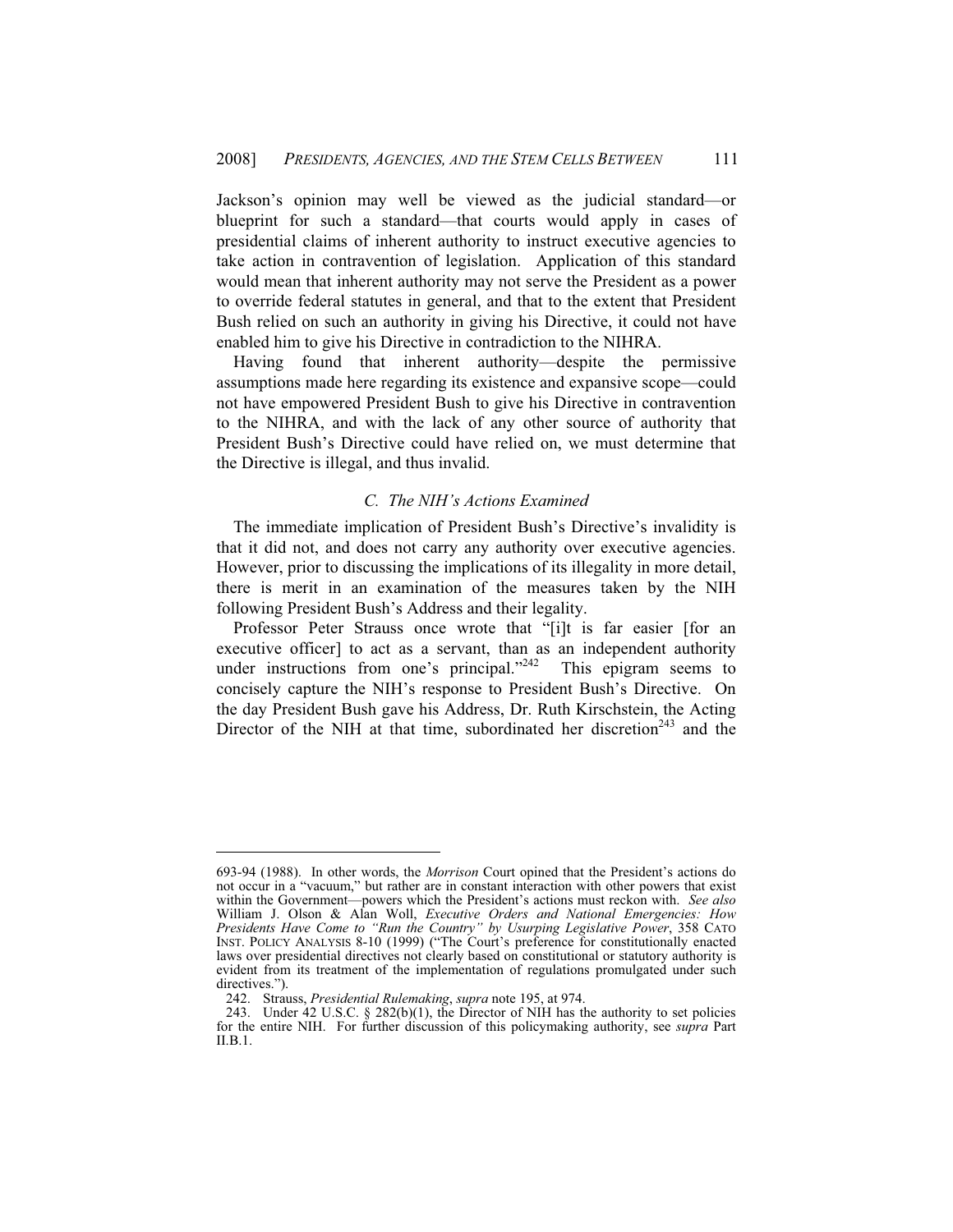discretion of the Directors of the NIH's Research Institutes<sup>244</sup> to that of the President by immediately and unreservedly endorsing President Bush's Stem Cell Decision.<sup>245</sup>

A Moderate Unitarian scrutiny of the NIH's actions following President Bush's Directive implicates that the NIH's actions amounted to unjustified obsequiousness towards the President, which is not only repugnant to principles of proper administration, but is also illegal. According to Moderate Unitarianism, regardless of NIHRA § 101, the NIH's Acting Director had an obligation to not simply accept President Bush's imposition of his own personal policy upon the NIH, even if that would have meant that she might risk her office.<sup>246</sup> Rather, Dr. Kirschstein, as an acting head of an agency, was duty bound to use her autonomous discretion. She ought to have seriously considered the President's stance on the issue of research involving  $hESCs^{247}$  (and was indeed under a constitutional obligation to do so), but nonetheless eventually make the decision by herself and with the best interests of the public in mind rather than the personal sentiments of the President. Thus, under a Moderate Unitarian approach, the submissiveness of the NIH and its Acting Director constituted an illegal substitution of their own discretion with that of the President. Moreover, under Moderate Unitarian theory, the NIH's actions amounted to abandonment of its public stewardship and statutory charge, which are meant to serve as an important check on the President's executive authority from becoming all-inclusive and all-reaching.<sup>248</sup> In simpler terms, the Moderate Unitarian approach would hold that the NIH forsook its duties and acted as the President's lackey, thus allowing the President's beliefs to become the law of the land. Hence, under the Moderate Unitarian approach, the NIH's actions pursuant to President Bush's Directive constituted a capricious executive decision and an abuse of the NIH's discretion to make its own research funding decisions, such that a court should set them aside. $249$ 

<sup>244.</sup> Under 42 U.S.C.  $\S$  284(b)(1), the Secretary, acting through the Directors of the NIH's research institutes, may grant funding for scientific research.

<sup>245</sup>*. See* Kirschstein Statement, *supra* note 4. For a detailed discussion of the actions taken by the NIH to implement President Bush's Directive, see *supra* Part I.C.

<sup>246</sup>*. See supra* text accompanying note 198.

*See* Stack, *supra* note 175, at 314 (stating that executive officials are subject to "an obligation to carefully consider the President's position[s]").

<sup>248</sup>*. See id.* at 316 ("[T]he mere possibility of resistance [by executive officials to the President's preferred construction or use of a statute] creates a legal check on presidential abuse internal to the executive branch. . . .").

<sup>249</sup>*. See* 5 U.S.C. § 706(2)(A) (2000) (directing reviewing courts to hold unlawful and set aside actions that are "arbitrary, capricious, an abuse of discretion, or otherwise not in accordance with law"). For further discussion of this possible cause of action, see *infra* Part III.D.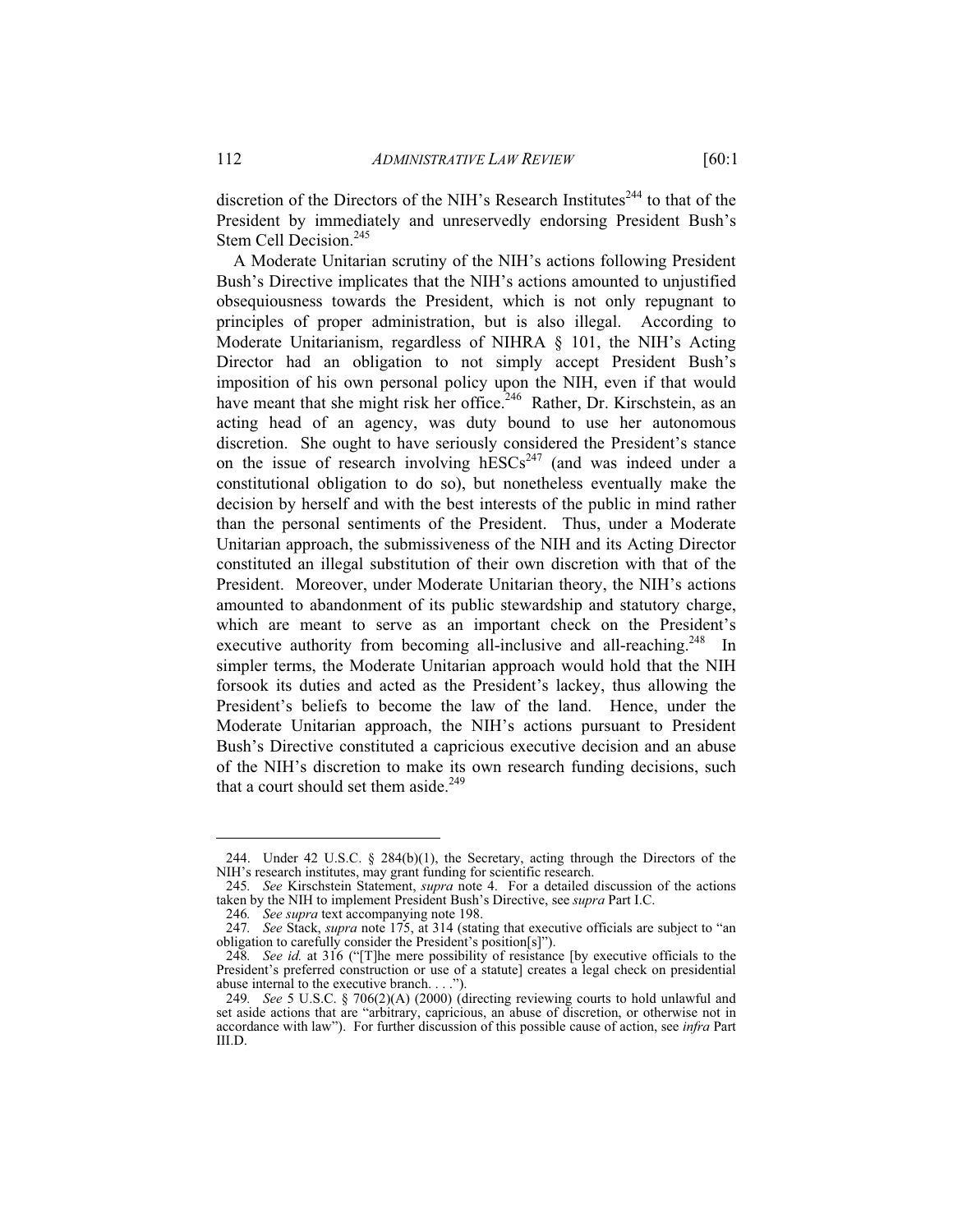However, it appears that Dr. Kirschstein's NIH did not share the Moderate Unitarian viewpoint. In what seems to be the NIH's only explanation for its unqualified acceptance of President Bush's Directive, the NIH proclaims on its website:

As the head of the executive branch of the federal government, which includes the National Institutes of Health, the President of the United States has the final responsibility and authority to set federal government policy for funding human embryonic stem cell research. But Congress has appropriations authority and can possibly override the President's decision.<sup>250</sup>

Indeed, this is a true statement of the Constitutional Unitarian view. And yet, even under a Constitutional Unitarian approach, the NIH's actions were clearly illegal.

First and foremost, regardless of President Bush's authority to give his Directive, the Directors of the NIH Research Institutes and its Acting Director (NIH Officers) were still bound to follow the numerous requirements of NIHRA  $\S$  101,<sup>251</sup> including the requirement that, before they impose a moratorium on certain kinds of scientific research (e.g., involving hESCs produced after August 9, 2001 at 9:00 p.m.), they must receive a recommendation to do so from a duly-established Ethics Advisory Board.<sup>252</sup> Having not fulfilled this requirement, the NIH Officers' actions pursuant to President Bush's Directive were in excess of the Officers' statutory authority, and thus illegal. $^{253}$ 

Moreover, the NIH's announcement of its withdrawal of the Final Guidelines' part relating to research involving hESCs (the Repeal) constitutes in and of itself an illegal action under the Administrative Procedure Act. Since the Final Guidelines came under the definition of a

<sup>250</sup>*.* NIH FAQs, *supra* note 15.

<sup>251</sup>*. See supra* Part II.B.1. It is worth noting that both the NIH's Research Institutes Directors' authority to fund scientific research under 42 U.S.C. § 284(b)(1) and the NIH Director's authority to make general policies for the entire NIH under 42 U.S.C.  $\S 282(b)(1)$ stem from the power of the Secretary. Specifically, both sections state that the duties and authorities they grant are actually the Secretary's, who is acting *through* his subordinates, the NIH Officers. Hence, to the extent that the funding granting authority in 42 U.S.C. § 284 and the policymaking authority in 42 U.S.C. § 282(b)(1) are being used by the NIH Officers, these Officers are duty-bound by limitations imposed on the source of their own authority, namely the Secretary, such as those enumerated in the NIHRA § 101. This proposition is also supported by the principle that a principal may not delegate powers greater than the powers she possesses herself. Thus, a delegate cannot possibly have more power than the principal could have delegated to her and the NIH Officers could not have ignored the NIHRA § 101 simply because it is addressed to the Secretary.

 <sup>252. 42</sup> U.S.C. § 289a-1(b) (2000).

 <sup>253.</sup> It is also worth mentioning in the context of the grants' allocation proceedings, which the NIH Officers failed to follow, that although there is no question that the NIH Officers had ample discretion in making funding decisions with respect to particular kinds of research or a particular research project, they did not have such discretion with respect whether or not *to consider* the allocation of such funding to begin with.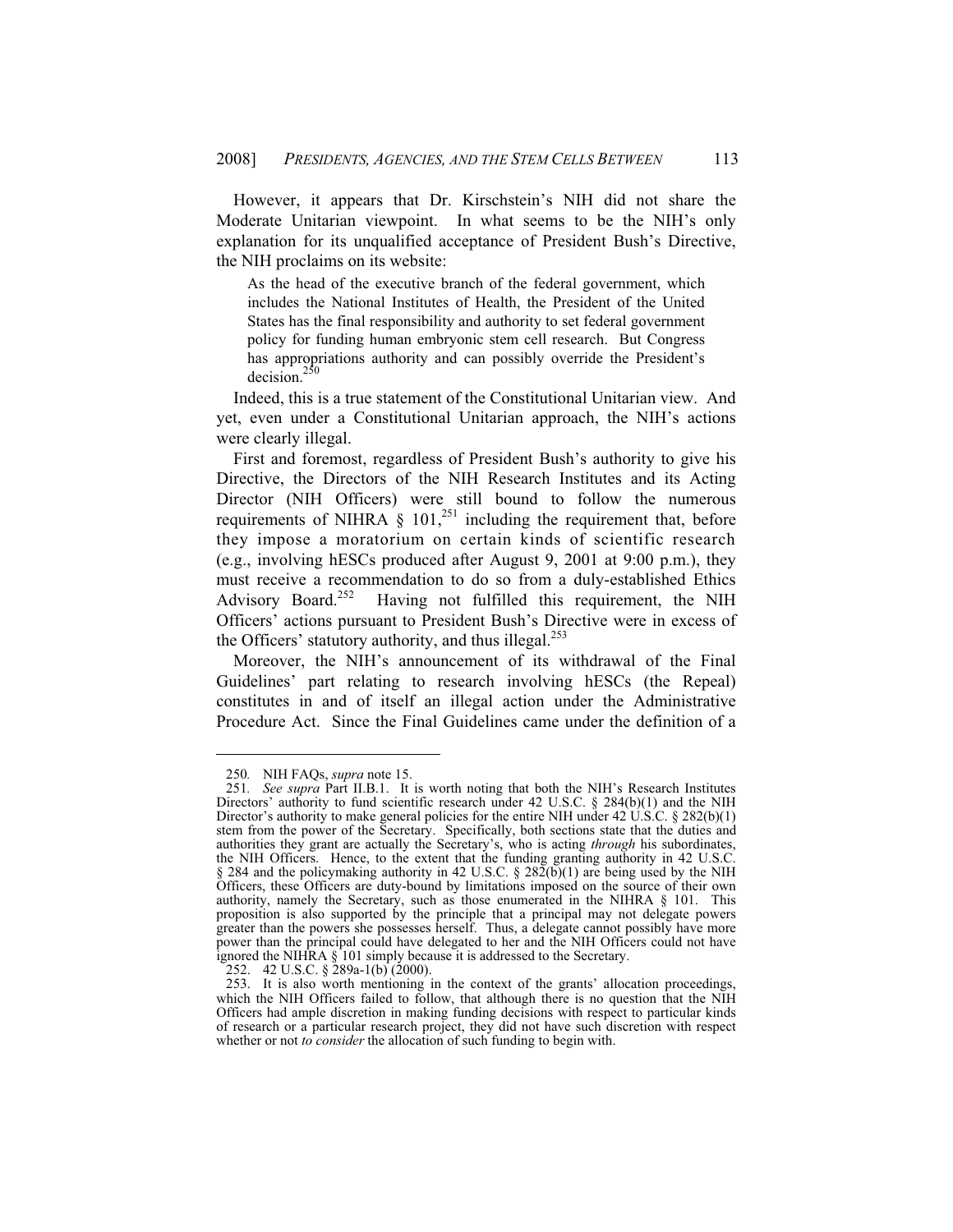"rule"<sup>254</sup> in the APA and were not exempt from its notice and comment requirements,<sup>255</sup> their promulgation and repeal were subject to these requirements.<sup>256</sup> These requirements dictate that prior to repealing the Final Guidelines or a part thereof, the NIH was under an obligation to publish a general notice in the Federal Register about its intention to repeal the Guidelines, provide interested parties an opportunity to comment on the planned repeal, consider the comments and the relevant matters presented, and only then use its discretion to make an informed decision about repealing the Guidelines.<sup>257</sup> The NIH indeed published a notice in the Federal Register announcing the Repeal.<sup>258</sup> Yet, it did not provide interested parties the opportunity to comment on the planned Repeal and subsequently, did not weigh any opposition prior to the Repeal. Rather, the announcement unilaterally imposed the restrictions in violation of the APA's notice and comment requirements<sup>259</sup> (which, as mentioned earlier,

HHS undertook to follow<sup>260</sup>). It appears that the NIH attempted to justify these omissions by arguing that President Bush's Directive made compliance with these requirements unnecessary, thus invoking the "good cause" exception to the notice and comment requirements.<sup>261</sup> Specifically, in its withdrawal notice, the NIH stated that "[t]he President has determined the criteria that allow Federal funding for research using existing embryonic stem cell lines .... Thus, the [Final] Guidelines as they relate to [hESC] derived from human embryos are no longer needed."<sup>262</sup> Nonetheless, although HHS's undertaking to follow the notice and comment requirements does not apply to cases where the "good cause" exception is applicable, $^{263}$  it is doubtful whether courts would accept this explanation as justification for the NIH's noncompliance with the APA's notice and comment requirements. According to several Courts of Appeals' decisions, the "good cause" exception would not only be narrowly construed, but would also apply only in a limited set of

 <sup>254.</sup> The Final Guidelines fell under the definition of a "rule" under 5 U.S.C. § 551(4), and therefore, their repeal was considered "rulemaking" under 5 U.S.C. § 551(5).

<sup>255</sup>*. See supra* note 83.

 <sup>256. 5</sup> U.S.C. § 553 (2000); *see also* Consumer Energy Council of Am. v. FERC, 673 F.2d 425, 446 (D.C. Cir. 1982); Envtl. Def. Fund, Inc. v. Gorsuch*,* 713 F.2d 802, 816 (D.C. Cir. 1983); Natural Res. Def. Council, Inc. v. EPA, 683 F.2d 752, 761-65 (3d Cir. 1982).

 <sup>257. 5</sup> U.S.C. § 553(c).

 <sup>258.</sup> National Institutes of Health Guidelines for Research Using Human Pluripotent Stem Cells, 66 Fed. Reg. 57,107 (Nov. 14, 2001).

<sup>259</sup>*. Id*.

<sup>260</sup>*. See supra* note 83.

 <sup>261. 5</sup> U.S.C. § 553(b)(B).

 <sup>262.</sup> Guidelines for Research Using Stem Cells, 66 Fed. Reg. at 57,107.

 <sup>263.</sup> Because the HHS's undertaking involves only matters of grants and benefits, it does not necessarily apply to matters coming under the premise of 5 U.S.C. § 553(b), i.e., "when the agency for good cause finds . . . that notice and public procedure thereon are impracticable, unnecessary, or contrary to the public interest."  $5 \text{ U.S.C.} \S 553(b)(B)$ .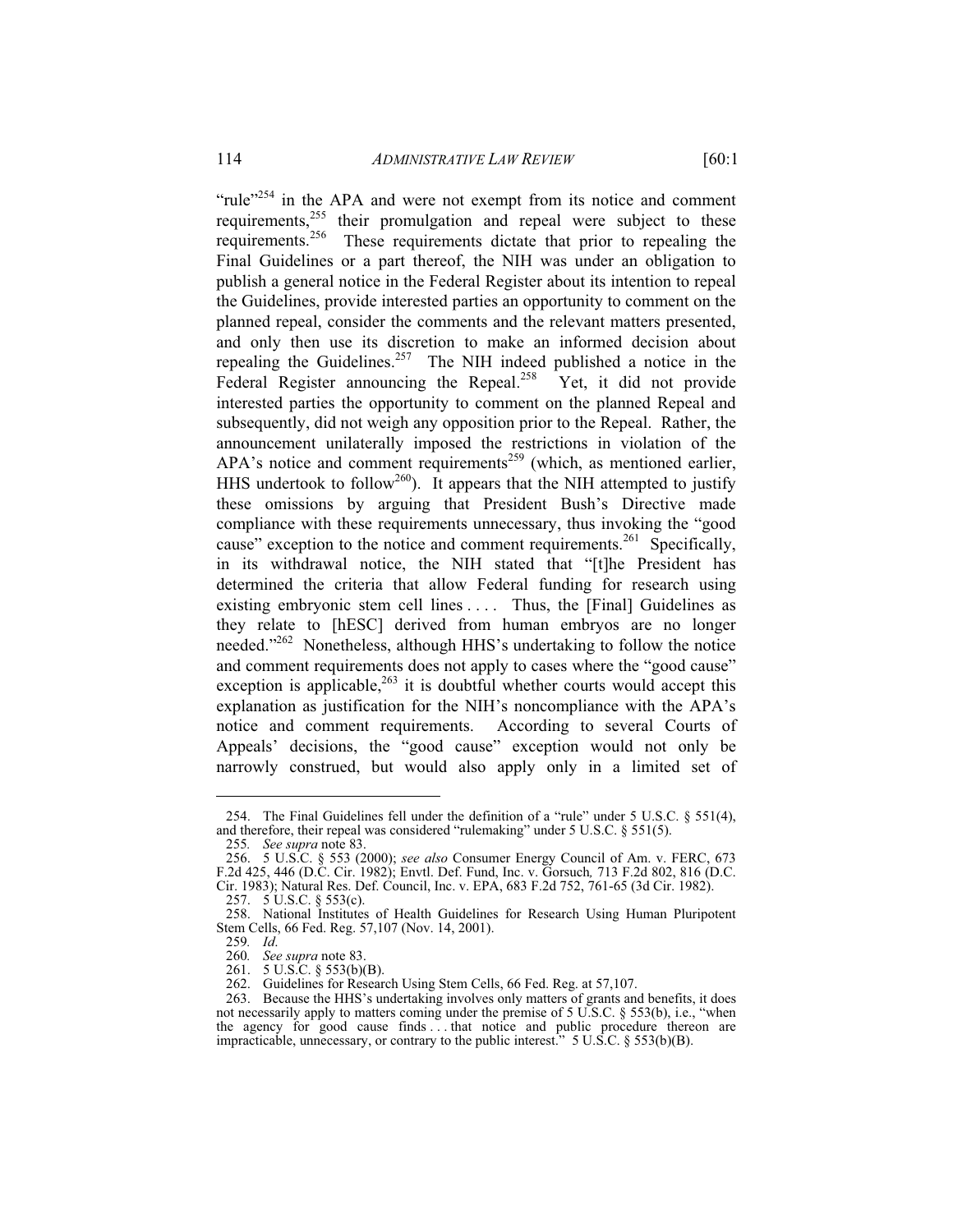circumstances that do not exist in this case.<sup>264</sup> Hence, it seems that the NIH's explanation of its noncompliance with the APA's notice and comment requirements was not sufficient to exempt it from these requirements, and the Repeal was illegal under the APA.

An interesting question that arises in this context is whether President Bush's Directive was authoritative enough to enable the NIH to simply disregard the APA's instructions. In other words, could the President have lawfully given the NIH instructions and empowered it to act in violation of the APA? Following the Supreme Court's reasoning in *Franklin v. Massachusetts*,<sup>265</sup> it may be argued that, just like presidential actions are not reviewable under the APA out of "respect for the separation of powers and the unique constitutional position of the President,<sup>5266</sup> agency actions that follow and implement such presidential actions may be exempt from the APA.<sup>267</sup> Applying this proposition to the matter at hand would result in the conclusion that since President Bush's Directive's disregard of the APA's notice and comment requirements is not reviewable under the APA, so too are the pursuant actions taken by the NIH to implement the Directive. However, even if we assume that President Bush's Directive's violation of the APA would be deemed non-reviewable under the  $APA<sub>1</sub><sup>268</sup>$ 

<sup>264.</sup> According to 5 U.S.C.  $\S$  553(b)(B), there are three grounds for finding "good cause," namely when "notice and comment" would be "impracticable, unnecessary, or contrary to the public interest."  $5 \text{ U.S.C. }$  \$553(b)(B). "Impracticability" is interpreted as applicable in cases of emergency. Am. Fed'n Gov't Emp. v. Block, 655 F.2d 1153, 1156 (D.C. Cir. 1981) (limiting use of the good cause exceptions to "emergency situations"). However, no such emergency existed in the matter of President Bush's Directive, and so it is unlikely that courts would accept a "good cause" for emergency argument. *See* Consumer Energy Council of Am. v. FERC, 673 F.2d 425, 447-48 (D.C. Cir. 1982) (holding that an emergency does not exist when an agency finds regulations to be defective); *see also* Envtl. Def. Fund, Inc. v. EPA, 716 F.2d 915, 920 (D.C. Cir. 1983); Natural Res. Def. Council, Inc. v. EPA, 683 F.2d 752, 764 (3d Cir. 1982). As for non-necessity, according to the D.C. Circuit, this ground would have applied only had the Repeal been a "routine determination, insignificant in nature and impact and inconsequential to the industry and to the public." *See* Util. Solid Waste Activities Group v. EPA, 236 F.3d 749, 755 (D.C. Cir. 2000) (quoting South Carolina v. Block, 558 F. Supp. 1004, 1016 (D.S.C. 1983)). Since the Repeal is anything but "routine," "insignificant in nature and impact," and is consequential to the industry and the public, this ground too, would not be available to the NIH in attempting to rely on the "good cause" exception. And as for the "public interest" ground for the "good cause" exception, according to the D.C. Circuit it would only apply when "the interest of the public would be defeated by any requirement of advance notice." *Id.* at 755 (quoting United States Department of Justice, Attorney General's Manual on the Administrative Procedure Act 31 (1947)). As before, it is hard to see how following the notice and comment requirements in this case would defeat the public's interest, and so we should surmise that none of the grounds enumerated in 5 U.S.C.  $\S$  553(b)(B) are applicable to the Repeal and thus that the NIH could not have relied on them.

 <sup>265. 505</sup> U.S. 788 (1992).

<sup>266</sup>*. Id.* at 800-01.

 <sup>267.</sup> In so doing, courts following *Franklin* would actually accept a narrow set of circumstances in which the President may act in violation of the APA.

 <sup>268.</sup> Opposing this proposition is the aforementioned courts' intolerance of presidential actions that may contradict valid law. *See supra* Part II.B.3.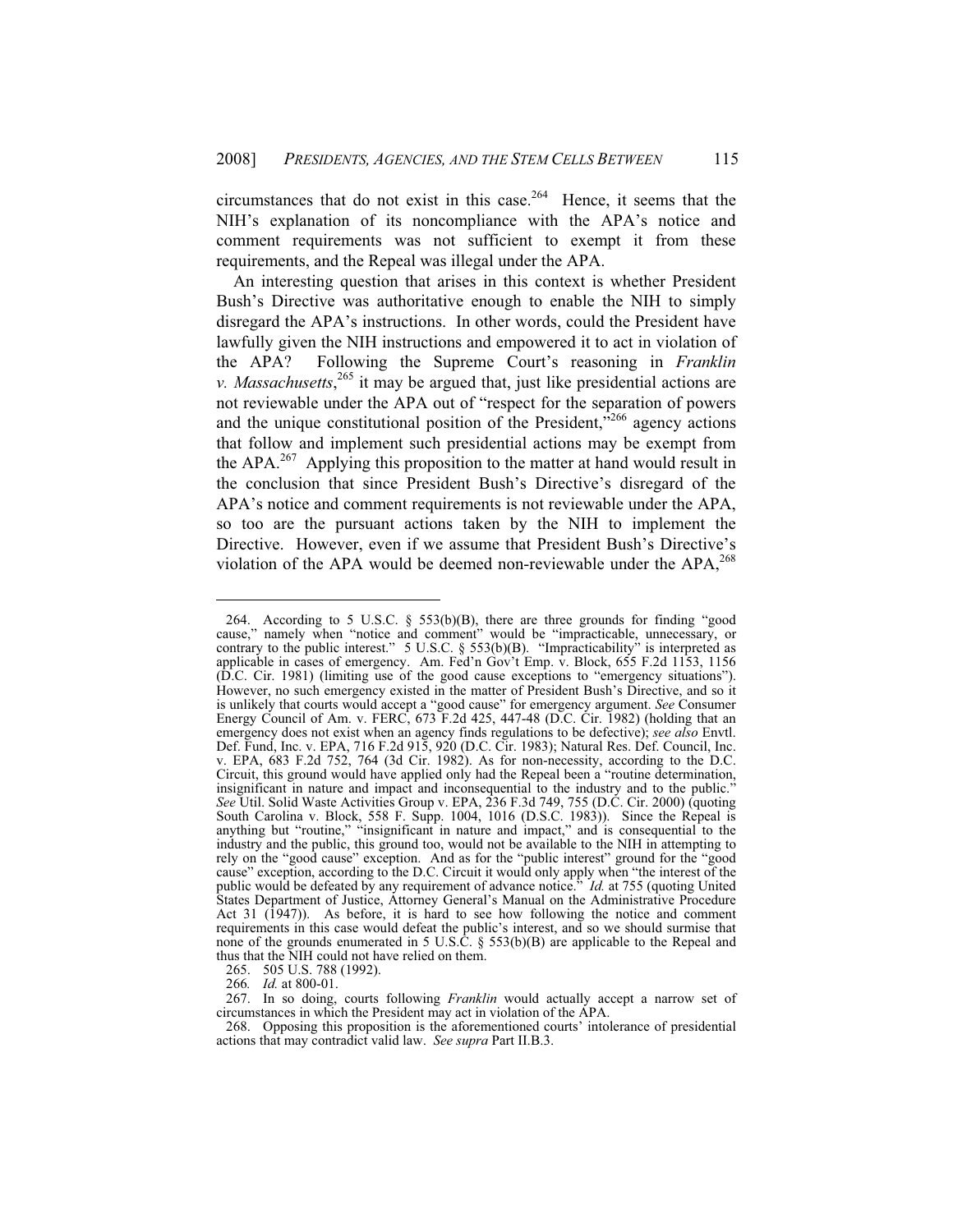this conclusion seems to be far-fetched with respect to the NIH. The APA is unequivocal about its applicability to agency actions.<sup>269</sup> Despite the *Franklin* Court's holding that applying the APA to the President would require an express statement by Congress to this effect, $270$  Congress has made it clear that the APA applies to executive agencies. Therefore, it is highly unlikely that courts would require a further "statement of applicability" of the APA to executive actions, including actions that are the direct result of presidential directives. In other words, even if we accept the proposition that presidential actions may legitimately run in the face of the APA, it does not follow that agencies may wield *Franklin* as a shield against judicial review when they are acting under such Presidential instructions.<sup>271</sup> Hence, the NIH could not have used President Bush's Directive as a justification for its disregard of the APA's notice and comment requirements.

# III. THE IMPLICATIONS OF THE ILLEGALITY OF PRESIDENT BUSH'S DIRECTIVE AND OF THE ENSUING ACTIONS TAKEN BY THE NIH

The severity of the findings reached in the previous Part—that President Bush's Directive lacked authority and that the NIH's implementation of his Directive was blatantly illegal (the Contestable Actions)—is undeniable and invites a judicial challenge. This Part will discuss some possible challenges that the Contestable Actions may face and enumerate some legal remedies called for by such challenges. But, prior to discussing such challenges, it is important to address the preliminary issue of standing.

One would assume that scientists seeking to secure federal funding for scientifically meritorious research proposals $^{272}$  involving hESC lines created after August 9, 2001, or otherwise not in compliance with President Bush's Stem Cell Decision would have standing. Such scientists would

<sup>269</sup>*. See* 5 U.S.C. § 551(1) (2000) ('"[A]gency' means each authority of the Government of the United States, whether or not it is within or subject to review by another agency.  $\ldots$ ").

<sup>270</sup>*. Franklin*, 505 U.S. at 801.

 <sup>271.</sup> Such a situation not only runs against the basic principle that agency action must be based on legal mandate, but also goes directly against the Separation of Powers Doctrine and the important principle of checks and balances since it proposes a sphere in which a President may be allowed to act and authorize actions that go against the law without such actions being subject to judicial review. It is most improbable that courts would seriously consider such a proposition.

 <sup>272.</sup> It may be argued that scientific merit and allocation of funding thereof is a matter "committed to agency discretion by law" under 5 U.S.C.  $\S$  701(a)(2), and therefore, not subject to judicial review. *See* Lincoln v. Vigil, 508 U.S. 182, 192-94 (1993). However, the arguments possibly raised by scientist-plaintiffs with respect to the Contestable Actions would not involve the non-allocation of research funds by the NIH for hESC research, but rather the actions taken by the NIH with respect to the repeal of the mechanism that would have allowed for the allocation of such funding. Hence,  $\bar{5}$  U.S.C. § 702(a)(2) should not be a justiciability barrier in the matter at hand.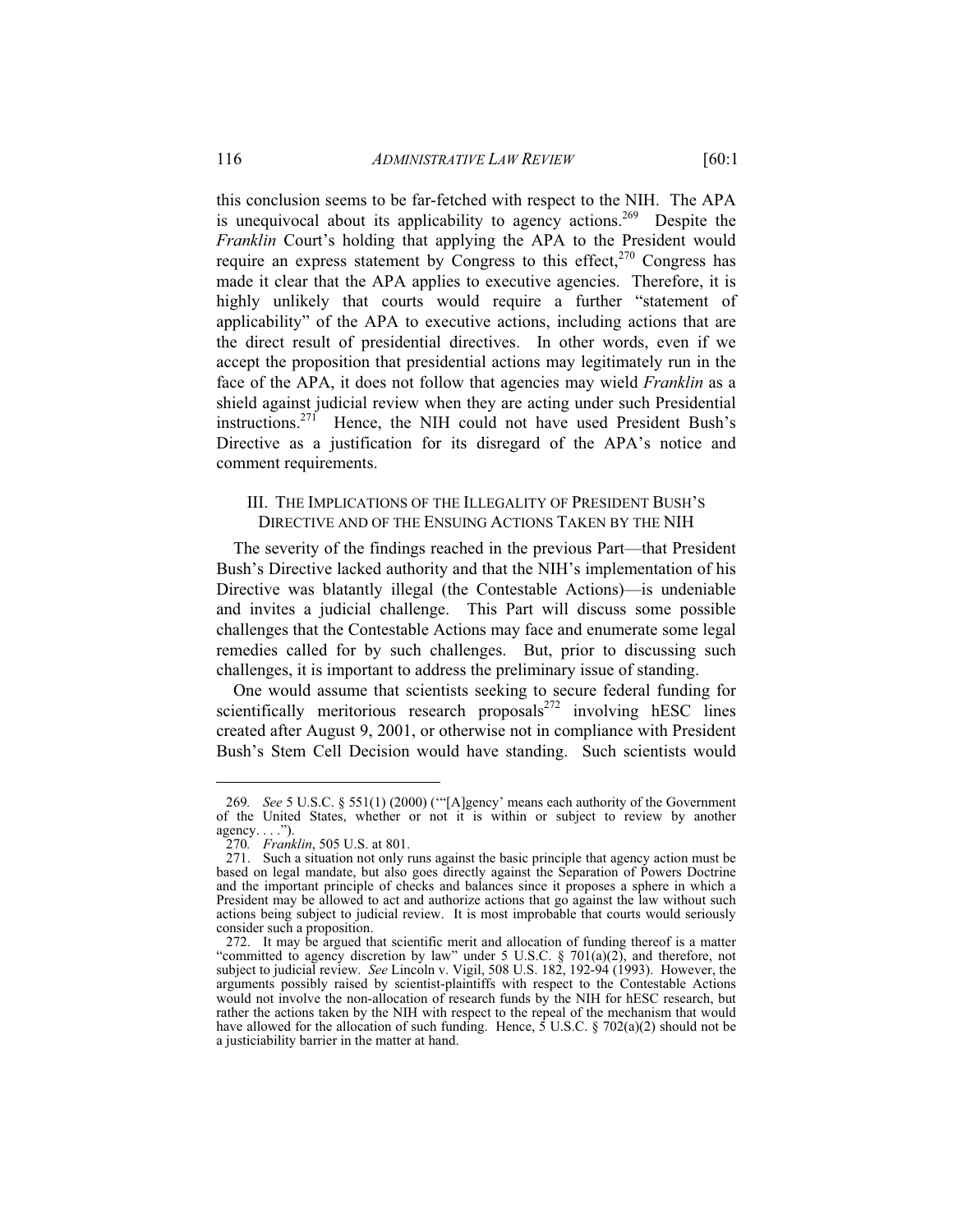probably not have a particular hardship establishing that their claims fall within the "zone of interests"<sup>273</sup> under the  $APA^{274}$  as well as under the NIHRA.<sup>275</sup> However, a question may arise with respect to such scientists' ability to show that the Contestable Actions have caused them an injury-in $fact^{276}$  and that they have a personal stake in the lawsuit's outcome.<sup>277</sup> Presumably, since there is no certainty that such scientists would have been able to secure discretional funds from the NIH to support their hESC research had the Final Guidelines been in place, it is unclear whether they may be able to convince a court that they have been injured by the Contestable Actions and therefore, have a personal stake in overturning them.

Nevertheless, it is unlikely that the issue of injury-in-fact and stake in the outcome of the proceedings would bar scientists whose research involves hESCs from establishing that they would have standing. First, the Supreme Court has held in cases involving a hardship posed by the government to obtain a benefit, that it is not necessary for the plaintiff to prove that she would have obtained the benefit "but for the hardship" in order to establish standing. Rather she must show only that the she is able and ready to apply for the benefit and that the governmental policy is preventing her from doing so.<sup>278</sup> Second, the Supreme Court has held on more than one Second, the Supreme Court has held on more than one occasion that the injury-in-fact requirement may be satisfied not only by demonstrating an economic injury, but that an injury may be of other kinds.<sup>279</sup> For example, a group of hESC researchers could claim that their

 <sup>273.</sup> *See* Ass'n of Data Processing Serv. Orgs., Inc. v. Camp, 397 U.S. 150, 153, 156 (1970); *see also* Clarke v. Sec. Indus. Ass'n, 479 U.S. 388, 399-400 (1987) (discussing the "zone of interests" test).

 <sup>274. 5</sup> U.S.C. § 702 (2000); *see also Data Processing*, 397 U.S. at 154 ("Where statutes are concerned, the trend is toward enlargement of the class of people who may protest administrative action.").

 <sup>275. 42</sup> U.S.C. § 289a-1 (2000).

<sup>276</sup>*. See Data Processing*, 397 U.S. at 152 ("The first question is whether the plaintiff alleges that the challenged action has caused him injury in fact, economic or otherwise.").

<sup>277</sup>*. See* JOHN E. NOWAK & RONALD D. ROTUNDA, CONSTITUTIONAL LAW, § 2.12(f)(2), 91 (7th ed. 2004) ("Whether a party has 'alleged such a personal stake in the outcome of the controversy as to assure that concrete adverseness which sharpens the presentation of issues' is, we are told, 'the gist' of the question of standing.").

<sup>278</sup>*. Id.*; *see, e.g.*, N.E. Fla. Chapter of the Associated Gen. Contractors of Am. v. Jacksonville, 508 U.S. 656, 666 (1993). Notably, this case involved an equal protection matter and the injury-in-fact element therein was "the [plaintiffs'] inability to compete on an equal footing in the bidding process, not the loss of a contract." *Id.* Similarly, it may be argued that in the matter at hand the scientist-plaintiffs' injury-in-fact has been their inability to apply for federal funding for research involving hESCs not in accordance with President Bush's Directive rather than the loss of the funds themselves.

<sup>279</sup>*. See, e.g.*, *Data Processing*, 397 U.S. at 154 ("That interest, at times, may reflect 'aesthetic, conservational, and recreational' as well as economic values." (quoting Scenic Hudson Preservation Conf. v. FPC, 354 F.2d 608, 616 (2d Cir. 1965))); United States v. Students Challenging Regulatory Agency Procedures (SCRAP), 412 U.S. 669, 686-89 (1973) (granting standing where aggrieved party claimed injury due to diminished use and enjoyment of local natural resources).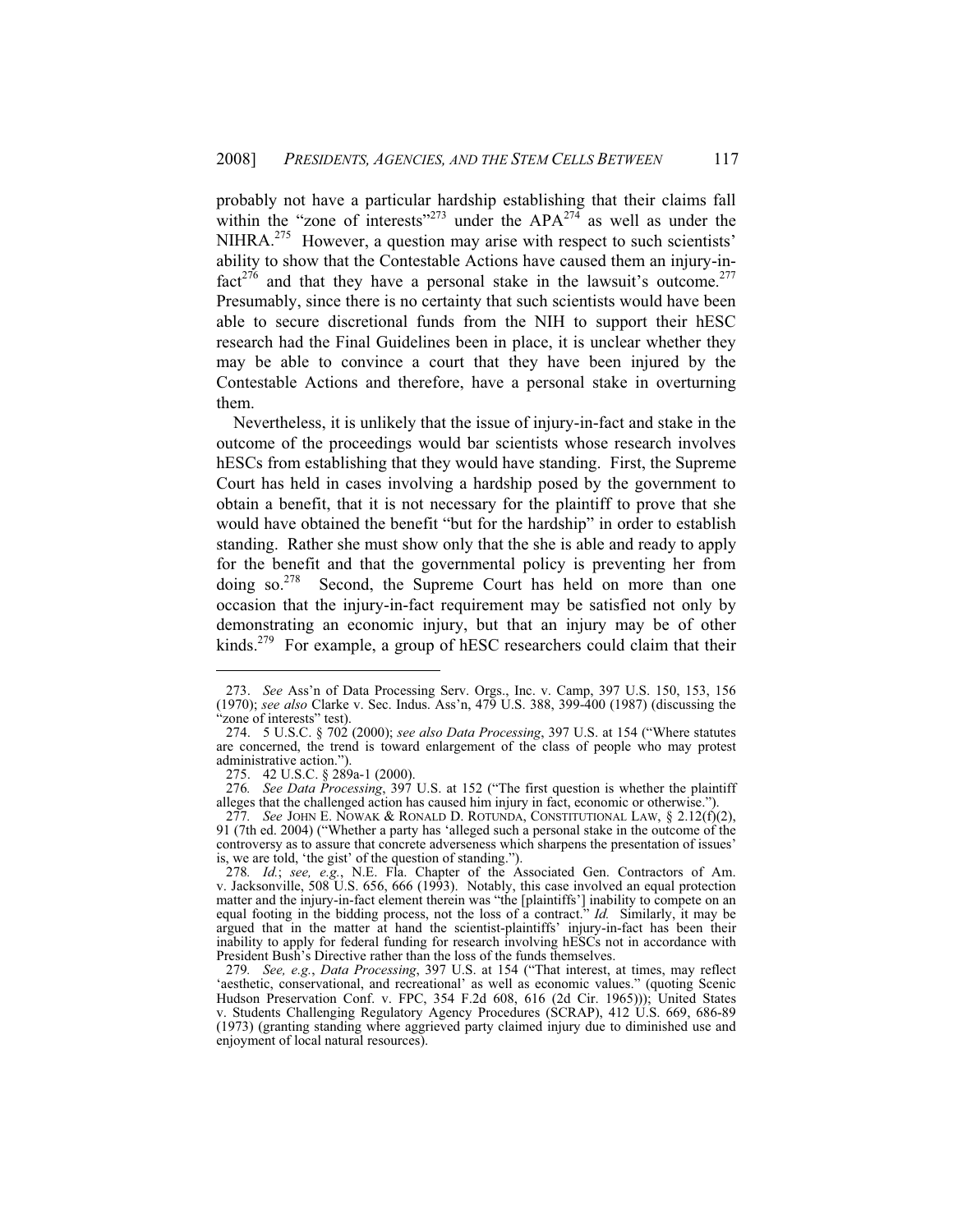injury relates to their interest in the advancement of science as it pertains to hESC research, which is hindered by the impediments to scientific progress put in place by the Contestable Actions. Similarly, they may argue that their injury relates to an interest they have as biomedical researchers in the harm caused to the public's health by the impediments on advancement of stem cell based therapies placed by the Contestable Actions. It therefore appears that researchers partaking in research involving hESCs may arguably have standing to challenge the Contestable Actions.

### *A. Challenging President Bush's Directive*

A challenge to President Bush's Directive is likely to be based on the argument that it essentially constitutes forbidden presidential lawmaking. President Bush's and the NIH's emphasis that the Directive is "*the President's policy*<sup>280</sup> bolsters this argument. Furthermore, the fact that the Directive runs against the explicit instructions of the NIHRA makes it all the more clear that President Bush's Directive "does not direct that a congressional policy be executed in a manner prescribed by Congress—it directs that a presidential policy be executed in a manner prescribed by the President."<sup>281</sup>

The basic premise of this challenge is that allowing President Bush's Directive to persist despite its clear undermining of a constitutionally valid congressional statute would legitimize the usurpation of legislative authority by presidents.<sup>282</sup> Furthermore, in issuing his Directive, despite his likely awareness of his lack of authority to promote *his* policy (i.e., his Stem Cell Decision),<sup>283</sup> President Bush's actions run against one of most basic understandings about the nature of the Government of the United States, namely that it is "a government of laws, and not of men."<sup>284</sup> Thus, courts would likely find that President Bush's Directive is in clear violation of the Doctrine of Separation of Powers and strike it down in its entirety, despite their basic reluctance to revoke presidential directives.<sup>285</sup>

### *"But He [the Democratic President] Started It"*

A popular defense argument among Presidents whose actions are challenged is that their actions did not go beyond prior unchallenged

<sup>280</sup>*. See supra* Part I.C, notes 102-05 and accompanying text.

Youngstown Sheet & Tube Co. v. Sawyer, 343 U.S. 579, 588 (1952).

<sup>282</sup>*. See* Olson & Woll, *supra* note 241, at 8 ("Although some directives are proper exercises of executive power, others are clearly usurpations of legislative authority.").

 <sup>283.</sup> It is highly improbable that President Bush and his advisors were unaware of the potential conflict between his Stem Cell Decision and the NIHRA.

 <sup>284.</sup> Marbury v. Madison, 5 U.S. (1 Cranch) 137, 163 (1803).

<sup>285</sup>*. See* Branum, *supra* note 7, at 59-60, 78-79 (emphasizing how few presidential directives have been modified, revoked or struck down).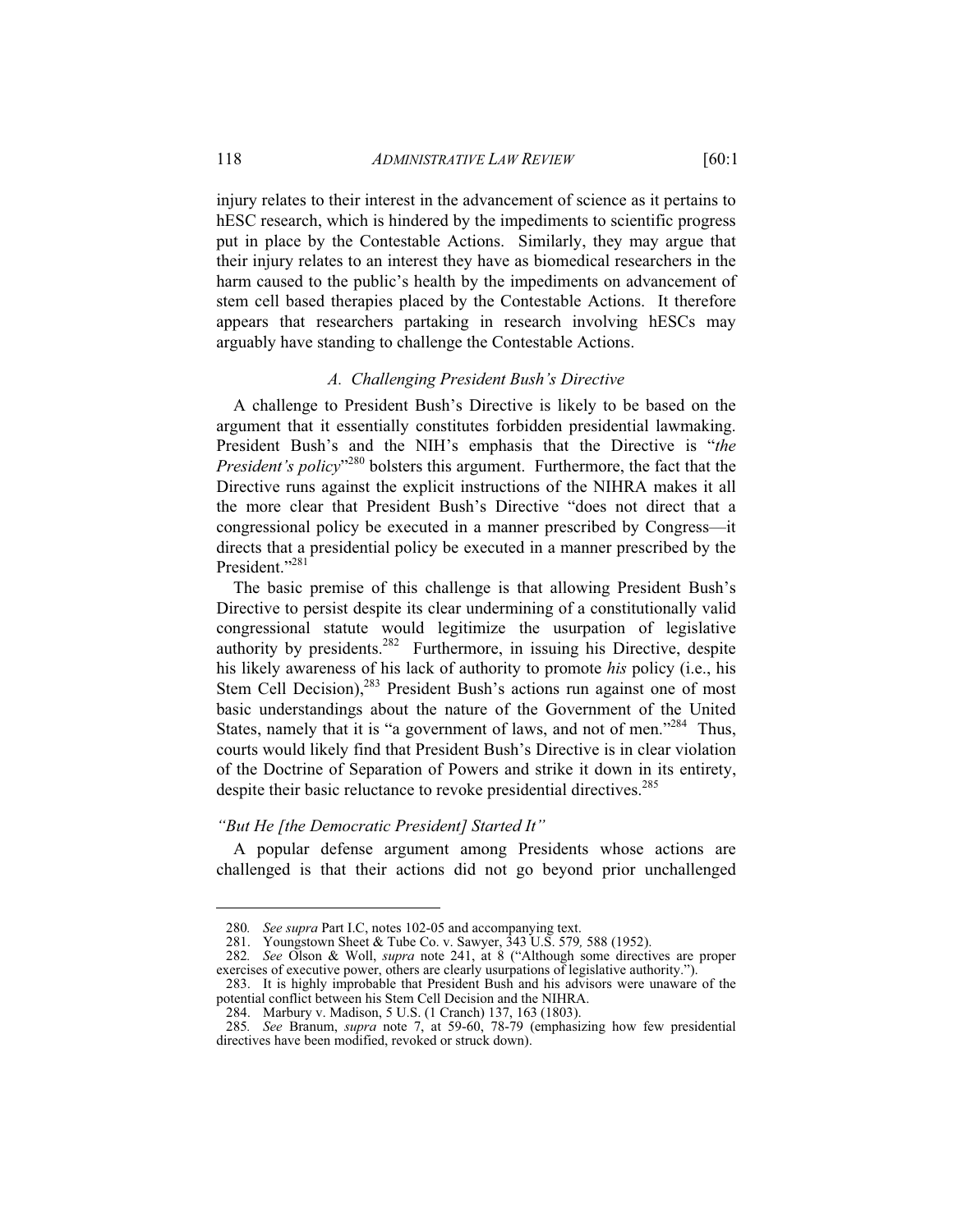Presidential acts.<sup>286</sup> Thus, the Government might try to defend President Bush's Directive by arguing that similar directives issued by President Clinton went unchallenged and that President Bush's Directive "operates" in an area that has already been influenced by the actions of President Clinton and should be left to work its effect without court interference. $287$ 

Indeed, President Clinton's use of presidential directives to impose his policies on executive agencies<sup>288</sup>—like in the cases of his Embryo Decision and Cloning Decision mentioned earlier<sup>289</sup>—sometimes amounted to presidential lawmaking.<sup>290</sup> And indeed, it appears that President Clinton's Embryo Decision,291 which was never challenged although it too prohibited funding for certain kinds of embryo research in abrogation of NIHRA § 101, is almost identical in its legal circumstances to President Bush's Directive.<sup>292</sup> However, President Clinton's earlier illegal directives cannot immunize or cure the similar illegality of President Bush's Directive. The contention that one defective presidential action may draw legitimacy from

<sup>286</sup>*. See Youngstown*, 343 U.S. at 646 ("The Solicitor General lastly grounds support of the seizure upon nebulous, inherent powers never expressly granted but said to have accrued to the office from the customs and claims of preceding administrations.").

 <sup>287.</sup> Branum alludes to this argument contending that President Bush was forced to give his Directive because of the Clinton Administration's allegedly illegal prying into this area, which required President Bush "to negate actions of President Clinton that had effectively taken the policy decision away from the legislature and placed it in the realm of the executive." *See* Branum, *supra* note 7, at 45.

 <sup>288.</sup> *See Executive Orders and Presidential Directives: Hearing Before the House Subcomm. on Commercial and Administrative Law of the Comm. on the Judiciary*, 107th Cong. 2 (2001) [hereinafter *Hearing on Presidential Directives*] (criticizing this "attitude" and quoting President Clinton's Senior Domestic Policy Advisor, Paul Begalla, who said "Stroke of a pen, law of the land, kind of cool."); Gaziano, *supra* note 134, at 272-73; Kagan, *supra* note 170, at 2249, 2290; Strauss, *Presidential Rulemaking*, *supra* note 195, at 967.

<sup>289</sup>*. See supra* note 60.

<sup>290</sup>*. See* Branum, *supra* note 7, at 36-37 ("Clinton may have misused executive orders more blatantly than his predecessors . . . ."); Kagan, *supra* note 170, at 2320-21 (contrasting President Clinton's invocation of "executive authority" with Justice Black's opinion in *Youngstown*); *see also Hearing on Presidential Directives*, *supra* note 288, at 2 (discussing the threat posed to legislative authority from the Executive branch's prevalent use of executive orders and citing President Clinton's administration as an example).

<sup>291</sup>*. See supra* note 60.

 <sup>292.</sup> Neither directive mentions its source of authority nor was published in the Federal Register. *See supra* note 144. Also, both directives have an undefined form, and both run in clear violation of the NIHRA. President Clinton's Embryo Decision even blatantly disregarded the recommendations of a duly appointed EAB, the Human Embryo Research Panel. *See supra* Part I.B, notes 51-60 and accompanying text. It is worth noting that President Clinton's Cloning Decision also violates the NIHRA in much the same way as President Clinton's Embryo Decision and President Bush's Directive. *See supra* note 60. Yet, unlike President Bush's Directive that has been subject to ongoing challenges by Congress (*see supra* notes 121-31 and accompanying text), President Clinton's Embryo Decision was ratified by Congress's subsequent passing of the Dickey Amendment. *See supra* notes 63-68 and accompanying text. Interestingly, it appears that should Congress henceforth refrain from reenacting the Dickey Amendment as it has been doing every year, President Clinton's Embryo Decision would lose its "blanket of legitimacy" making it as illegal as President Bush's Directive.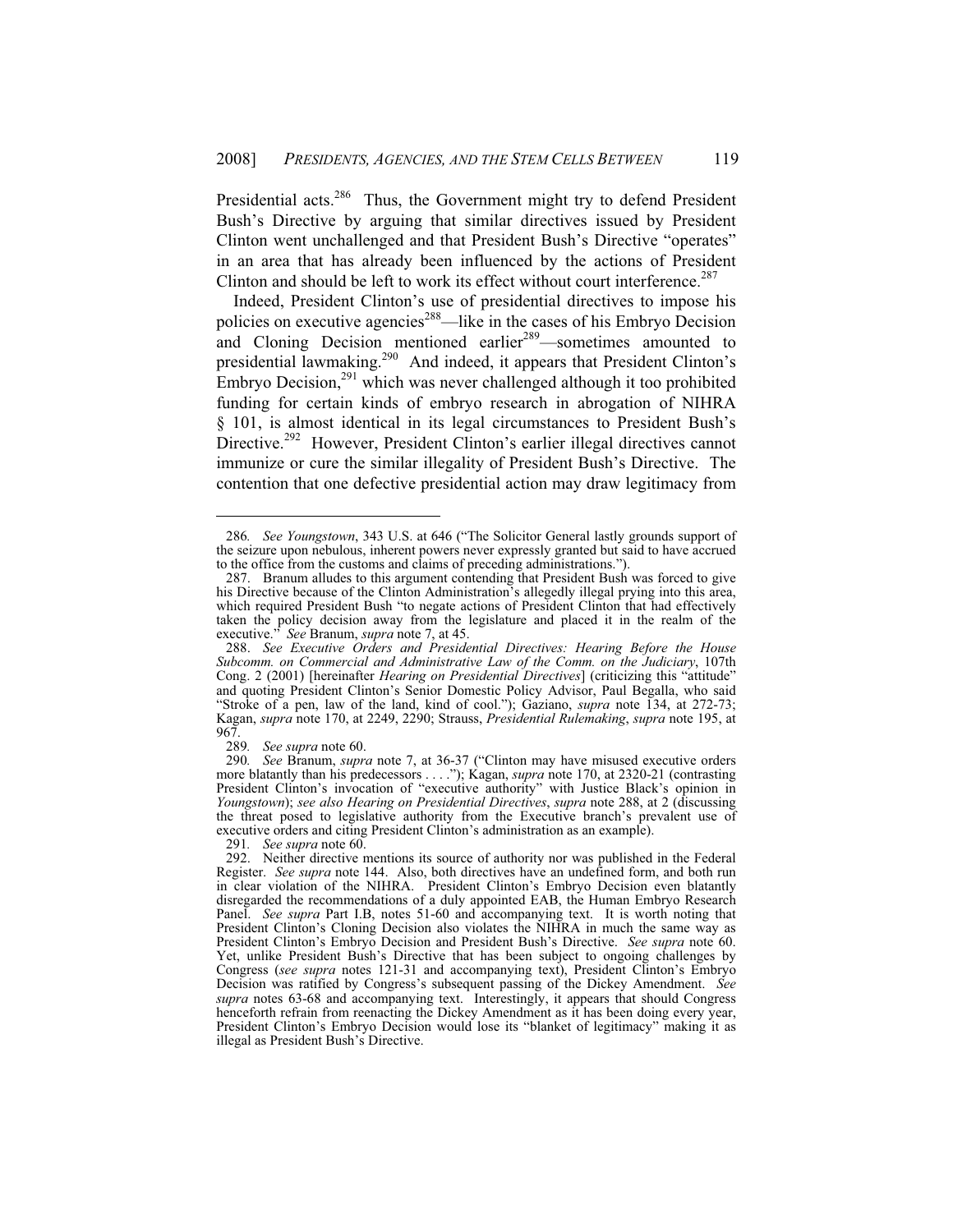the defectiveness of an earlier similar presidential action seems too feeble to hold water in court. Hence, although the aforementioned directives

issued by President Clinton also appear to constitute a usurpation of legislative authority, they do not in any way justify such usurpation by President Bush's Directive. Rather, they too are challengeable as presidential lawmaking.

# *B. Challenging the NIH's Withholding of Funding for Research Involving hESCs*

Probably the most significant challenge to the NIH's actions pursuant to President Bush's Directive would rely on the fact that these actions were taken in spite of, and contrary to, the instructions of the NIHRA. As explained above, the NIHRA prevents NIH officers from withholding funding for scientific research due to ethical reasons.<sup>293</sup> Hence, a challenge to the NIH's withholding of funding for research involving hESCs would contend that taking these actions without relying on the recommendation of a duly-established EAB constituted an imposition of a moratorium on research involving hESCs and an ongoing violation of the NIHRA.<sup>294</sup>

In other words, a challenge to the NIH's denial of funds for research involving hESC lines that do not comply with President Bush's Stem Cell Decision would argue that unless and until the NIH abides by the requirements of the NIHRA, it may not withhold funding from research involving any kind of hESCs and must allocate funding for such research projects subject only to their scientific merit.<sup>295</sup> It therefore follows that the NIH is currently acting outside of its statutory authority and in violation of statutory limitations imposed on it,<sup>296</sup> and thus its withholding of funding is unlawful and courts should set it aside.

### *C. Challenging the NIH's Unilateral Repeal of the Final Guidelines*

As explained above, the Repeal violated the APA's notice and comment requirements.297 A possible challenge posed to the Repeal would argue that it should have complied with the notice and comment requirements of 5 U.S.C. § 553, namely, that it should have taken place after giving interested parties an opportunity to comment on the planned withdrawal, weighing of the objections, and only then making an informed and properly reasoned decision on the withdrawal of the Final Guidelines. This kind of

<sup>293</sup>*. See supra* Part II.C, notes 251-52 and accompanying text.

 <sup>294. 42</sup> U.S.C. § 289a-1(b)(1), (3)-(5) (2000).

<sup>295</sup>*. Id.*

 <sup>296. 5</sup> U.S.C. § 706(2)(C) (2000).

<sup>297</sup>*. See supra* Part II.C, notes 254-71 and accompanying text.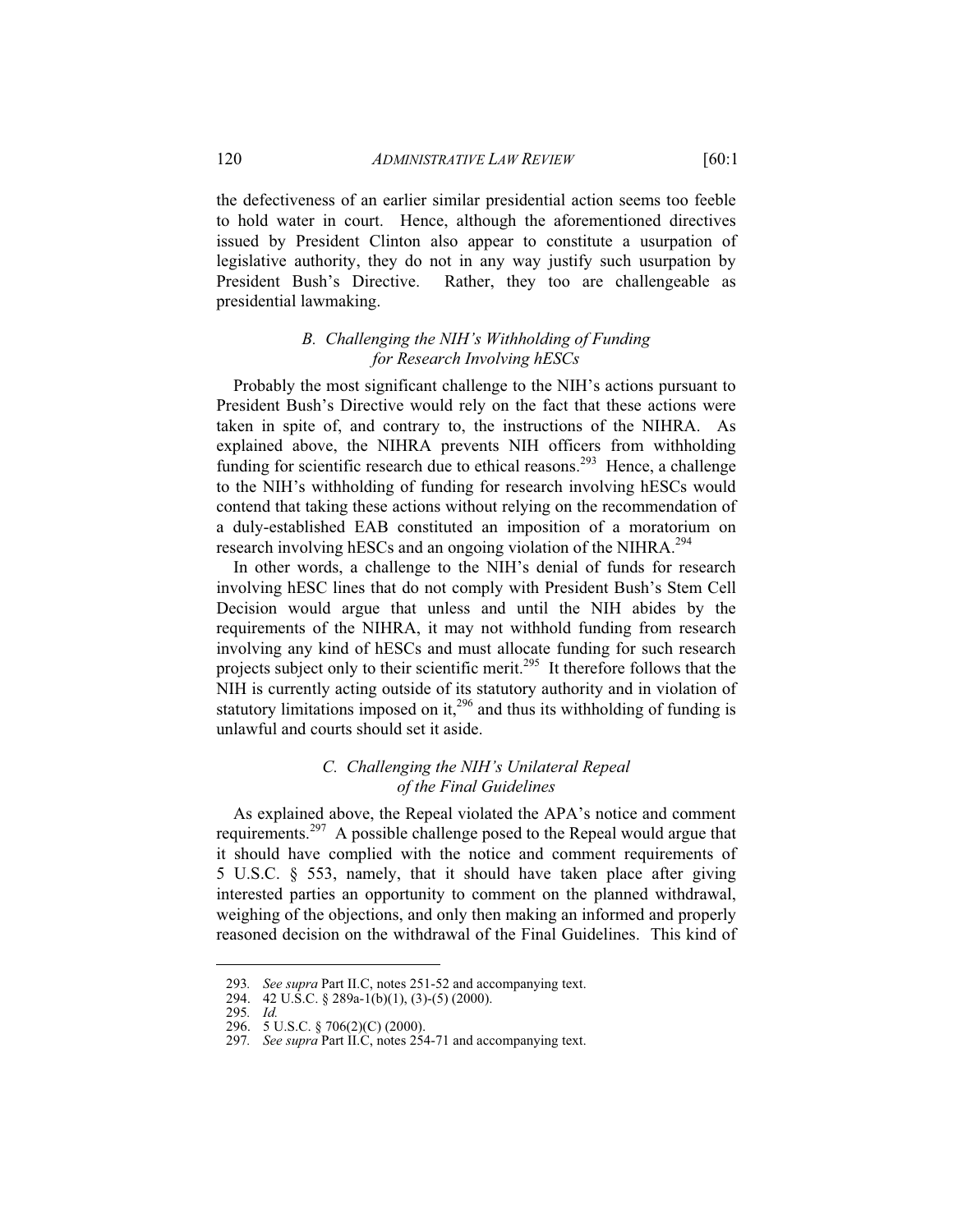challenge would stress that the NIH's failure to take these measures constituted a substantive flaw in the Repeal that conflicts with the APA's requirements.298 As a result, courts should set aside the Repeal, thereby reinstating the part of the Final Guidelines that regulates the funding of research involving hESCs. The practical implication of such a ruling would be that parties seeking federal funding for research involving hESC lines that do not comply with President Bush's Stem Cell Decision, would be able to do so subject to the more lenient standards of the reinstated Final Guidelines.<sup>299</sup>

# *D. Challenging the NIH's Decision to Abide by President Bush's Stem Cell Decision*

One may pose several challenges to the NIH's adoption and implementation of President Bush's Stem Cell Decision. First, one can argue that Acting Director Kirchstein's surrender of statutory authority to President Bush to make policy decisions for the NIH by adopting his Stem Cell Decision without actually using her own discretion was an abuse of her discretion to set policies for the  $\overline{NH}$ ,<sup>300</sup> which amounted to an unlawful abuse of discretion under the  $APA$ <sup>301</sup>. One could further contend that the Acting Director's adoption of President Bush's Stem Cell Decision as the NIH's own policy in its entirety—without any qualms or reservations, without paying respect to its underlying rationale and considering its alternatives, $302$  without considering whether it promotes good public policy, and without weighing such considerations—may also tag her actions, and thus the actions of the NIH, as arbitrary and capricious. $303$ 

Furthermore, Moderate Unitarians would probably add that the Acting Director's omission of her own discretion in this matter was not in accordance with *her* statutory duty<sup>304</sup> to make such a discretionary decision by herself under the authority granted to her in the Public Health Service Act.<sup>305</sup> Should a court accept this argument, it may serve to justify an

 <sup>298. 5</sup> U.S.C. § 706(2)(D).

<sup>299</sup>*. See supra* Part I.C, notes 84-86 and accompanying text.

 <sup>300. 42</sup> U.S.C. § 282(b).

 <sup>301. 5</sup> U.S.C. § 706(2)(A).

 <sup>302.</sup> It may be argued that the NIH's policy, which is in fact President Bush's Stem Cell Decision, did not properly weigh different aspects of the issues related to research involving hESCs. One could argue, for example, that the NIH's policy gives excessive weight to ethical and religious considerations while giving very little if any weight to important scientific and public policy considerations. *See, e.g.*, Ryan Fujikawa, Note, *Federal Funding of Human Embryonic Stem Cell Research: An Institutional Examination*, 78 S. CAL. L. REV. 1075 (2005).

 <sup>303. 5</sup> U.S.C. § 706(2)(A); *see also supra* Part II.C.

<sup>304</sup>*. Id.* § 706(2)(C).

 <sup>305. 42</sup> U.S.C. § 282(b). This argument would be based on the Moderate Unitarian reading of statutory duties as applying exclusively to the specific executive officers named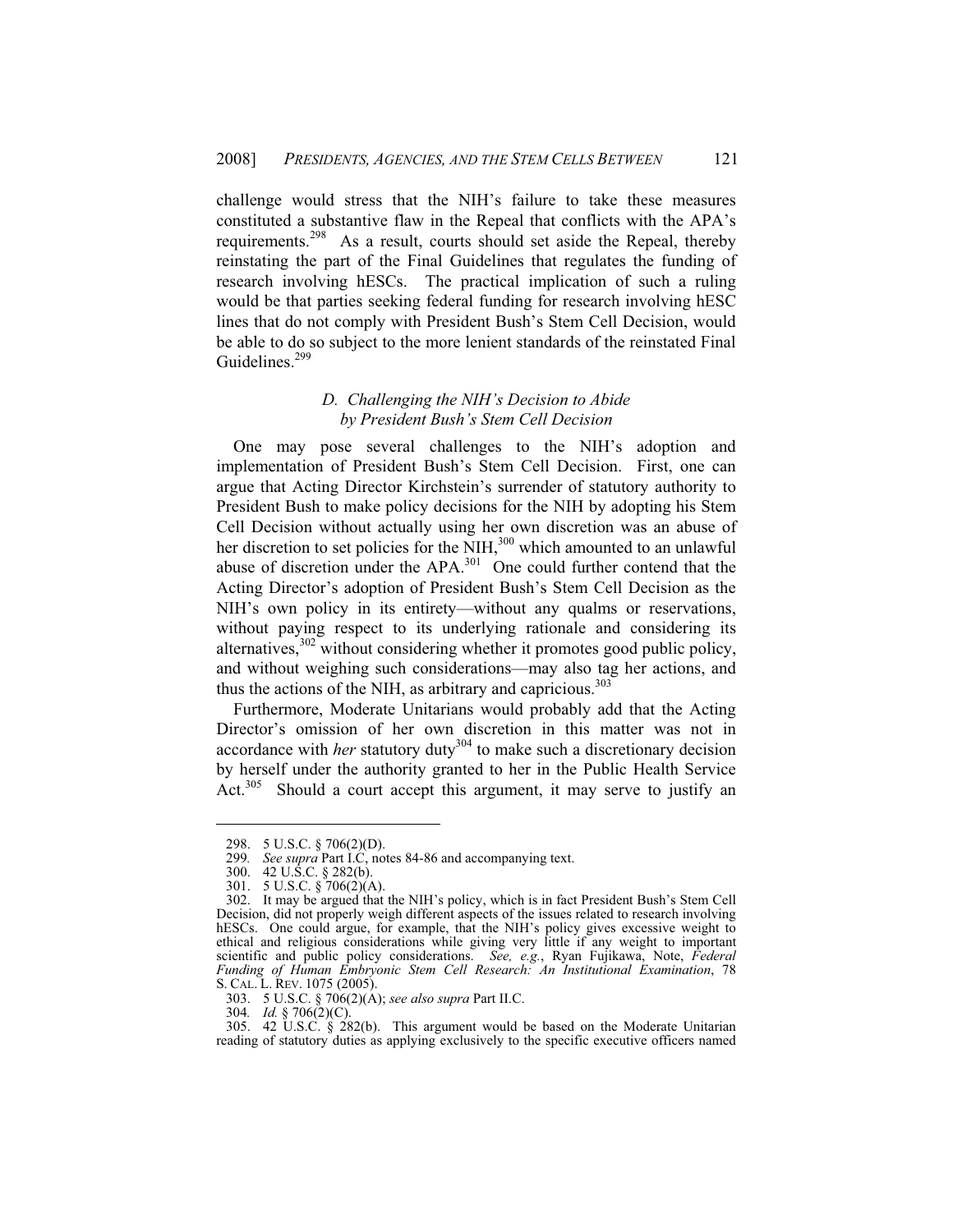injunction against the NIH, enjoining it from enforcing President Bush's Directive and instructing the Director of the NIH to use her own discretion in making a decision regarding the NIH's funding policy of research involving hESCs (to the extent the NIHRA leaves this issue to the discretion of the Director of the NIH).

It is worth adding a few words in this context on the standard of review courts would probably apply to such challenges. Courts generally grant agencies' discretionary decisions and actions a great measure of deference and are not easily persuaded to set them aside.<sup>306</sup> However, in order to merit this measure of deference, agency decisions must be based on the agency's expertise in the area of regulation it is charged with implementing.<sup>307</sup> Without demonstration of reliance on such expertise by the agency, courts would not defer to the agency's decision.<sup>308</sup> Accordingly, since the NIH's policy on the funding of research involving hESCs does not reflect its expertise on this issue, but merely its reliance on the President's opinions,<sup>309</sup> courts would probably not grant it the deference they normally would have under the *Chevron* Doctrine.<sup>310</sup> Furthermore, courts only defer to and uphold agency decisions that are properly reasoned.<sup>311</sup> According to the Supreme Court, this is especially true where,

in the authorizing statute. However, it is important to note that to date there is no court decision accepting such Moderate Unitarian contentions, so it is hard to assess how willing courts would be to entertain this argument.

<sup>306</sup>*. See* Chevron U.S.A. Inc. v. Natural Res. Def. Council, Inc., 467 U.S. 837, 842-44 (1984) ("We have long recognized that considerable weight should be accorded to an executive department's construction of a statutory scheme. . . . .").

<sup>307</sup>*. See* Pub. Citizen Health Research Group v. Tyson, 796 F.2d 1479, 1505 (D.C. Cir. 1986) ("While we acknowledge our deference to the agency's expertise in most cases, we cannot defer when the agency simply has not exercised its expertise.").

<sup>308</sup>*. Id.*

 <sup>309.</sup> Despite his outspoken efforts to inform himself prior to making his Stem Cell Decision, President Bush may not be considered an expert in the area of research involving hESCs.

 <sup>310.</sup> In addition, in the NIHRA, Congress directly spoke on the precise question of withholding of federal funding for scientific research on ethical grounds and its instruction on this matter constitutes an explicit congressional prohibition on actions such as those taken by the NIH with respect to the funding of research involving hESC. Therefore, courts should not grant *Chevron* deference to the NIH's policy on funding for research involving hESCs. *See Chevron*, 467 U.S. at 842-43. It is also worth mentioning that, according to Stack, courts should only grant *Chevron* deference to agency actions and decisions that follow presidential directives where a statute expressly grants authority to make such a decision specifically to the President. *See* Stack, *supra* note 175, at 263, 268-69, 307, 310- 11.

<sup>311</sup>*. See* Motor Vehicle Mfrs. Ass'n v. State Farm Mut. Auto. Ins. Co., 463 U.S. 29, 43 (1983) ("[T]the agency must examine the relevant data and articulate a satisfactory explanation for its action including a 'rational connection between the facts found and the choice made.'") (citation omitted); *see also* BellSouth Corp. v. FCC, 162 F.3d 1215, 1222 (D.C. Cir. 1999) ("Where the agency has failed to provide a reasoned explanation, or where the record belies the agency's conclusion, we must undo its action." (quoting Petroleum Communications, Inc. v. FCC, 22 F.3d 1164, 1172 (D.C. Cir.1994))).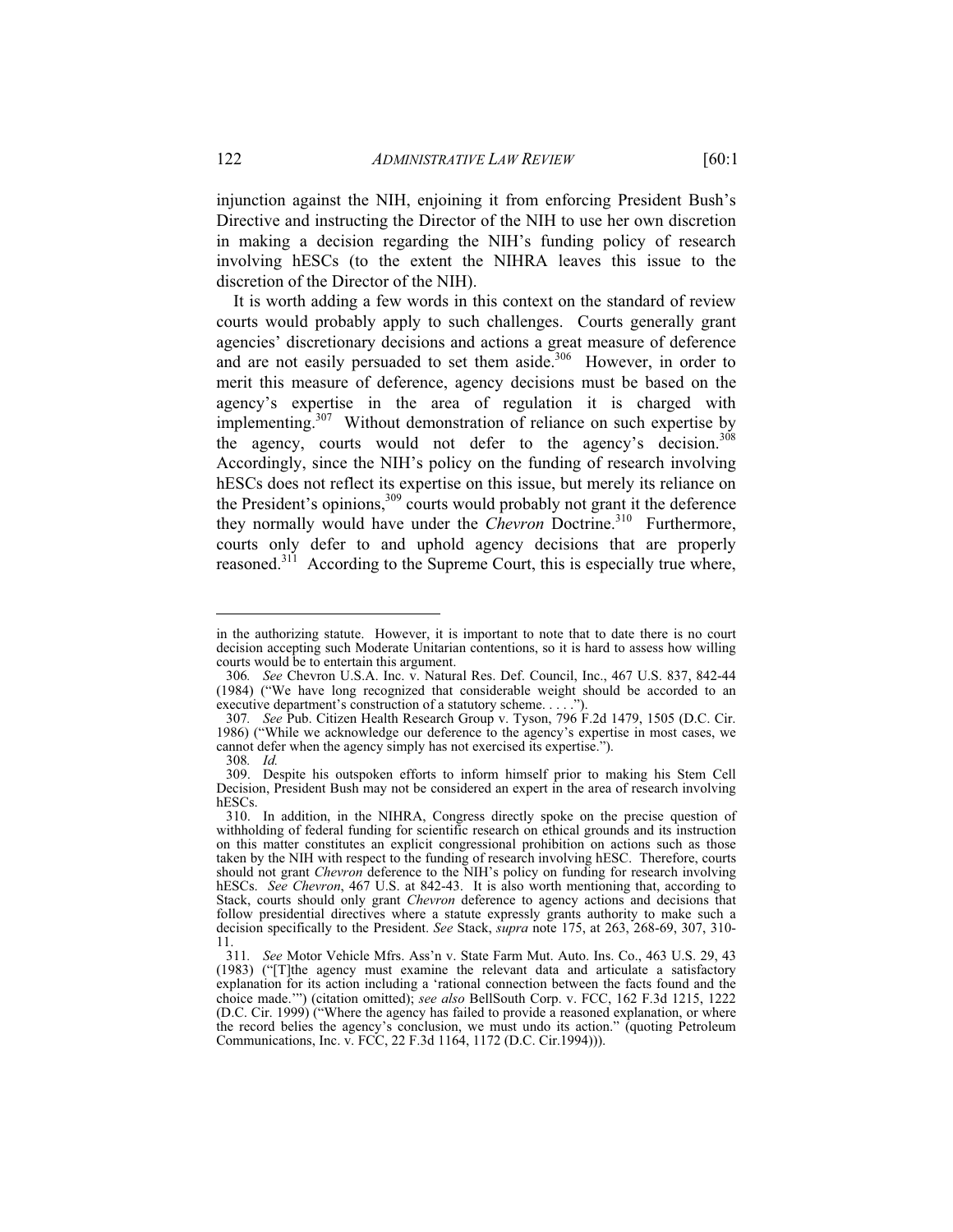as here, the agency is repealing a previous policy.<sup>312</sup> The NIH failed to provide a reasoned explanation for its actions and only justified the Repeal and its adoption of President Bush's Stem Cell Decision as its policy by stating that these measures were compatible with President Bush's Stem Cell Decision.<sup>313</sup> Arguably, even under the assumption that agency action may be greatly influenced by presidential policy preferences, this hardly seems like the kind of reasoning that courts would accept in order to uphold an agency's decision. Hence, it is likely that in a challenge to the NIH's policy—like the ones mentioned above—a court would not grant it *Chevron* deference, but would find the policy lacking in reasoning and would thus set it aside as arbitrary and capricious.

In conclusion, an interesting question arises: if there are so many ways and reasons to challenge President Bush's Directive and its implementation by the NIH, how can we explain the fact that no one has ever raised such challenges in court? One plausible explanation may lie in Dean Kagan's description of a shift in what Strauss called the "psychology of government<sup>3314</sup>—namely, that executive officers have become so "desensitized" to the accelerating use of presidential directives that impose policies on them and have become so used to the Constitutional Unitarian rhetoric accompanying such directives that they no longer doubt the applicability or validity of such directives. A second parallel phenomenon apparently has accompanied this phenomenon and intensified its effects. The media, and as a result the general public, have grown "numb" to the ever increasing intrusions of presidential directives—especially during the Clinton and Bush Administrations<sup>315</sup>—into what used to be perceived as the sole domain of executive agencies' discretion.<sup>316</sup> By the time President Bush gave his Directive, the public, the media, and the agencies themselves had grown so accustomed to such presidential assertions of authority that evidently no one proceeded to challenge what seemed to be yet another assertion of the rising presidential power, no more or less outrageous than many others before it. Add to these factors what Gaziano describes as a low level of public understanding of the legal foundation and proper uses

<sup>312</sup>*. See State Farm*, 463 U.S. at 41-42 ("[A]n agency changing its course by rescinding a rule is obligated to supply a reasoned analysis for the change beyond that which may be required when an agency does not act in the first instance.").

<sup>313</sup>*. See supra* text accompanying note 120.

 <sup>314.</sup> Kagan, *supra* note 170, at 2299; Strauss, *Presidential Rulemaking*, *supra* note 195, at 986.

<sup>315</sup>*. See generally* Strauss, *Presidential Rulemaking*, *supra* note 195; Branum, *supra* note 7; Olson & Woll, *supra* note 241 (discussing President Clinton's presidential directives).

 <sup>316.</sup> For a similar argument related to the regulation of funding of research involving hESCs, see Branum, *supra* note 7, at 46-47.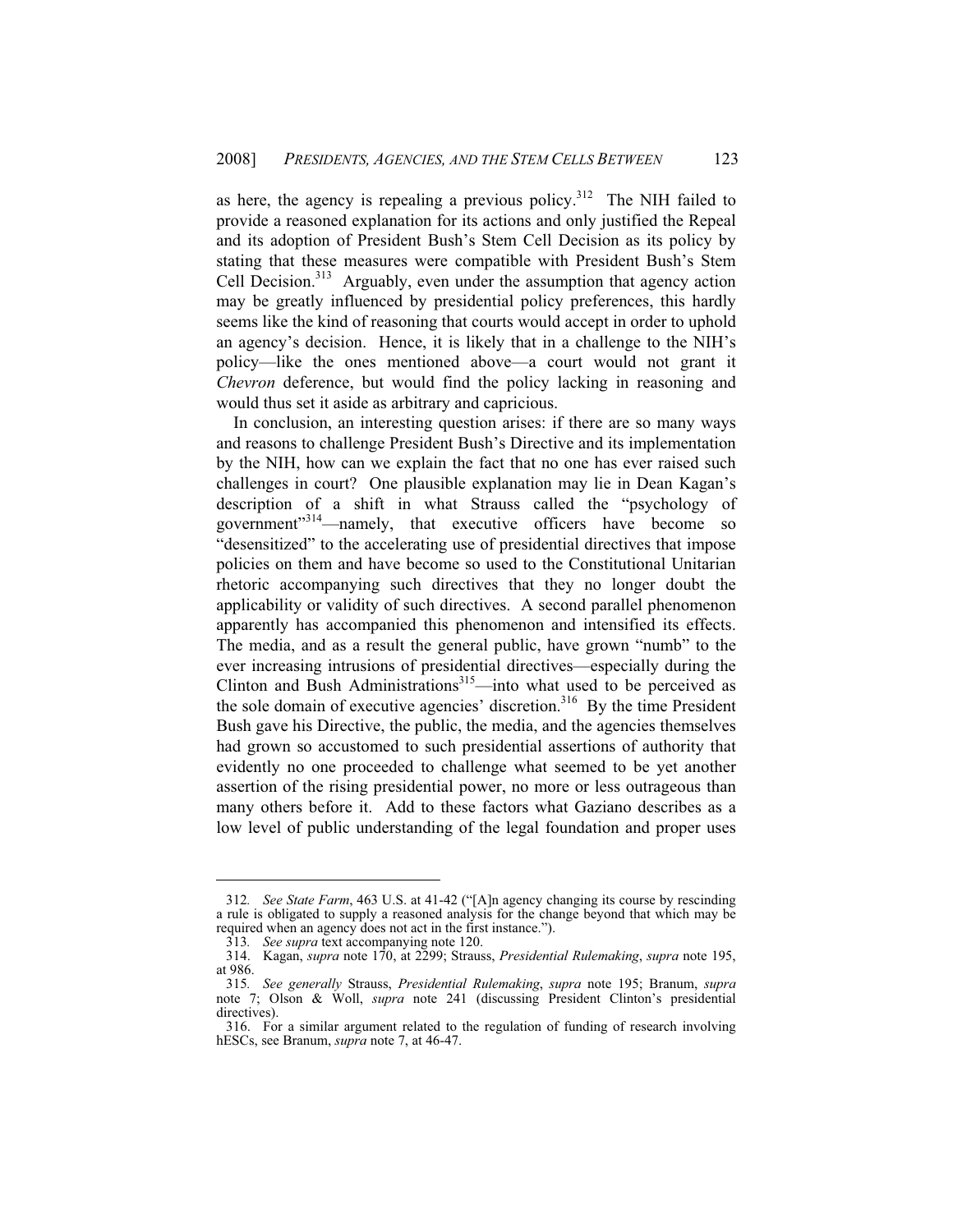of presidential directives<sup>317</sup> and the legal community's preoccupation with the debate over the "unitary executive,"318 and the result is that President Bush's Directive and its progeny were allowed to pass unchallenged.

Another, less dramatic explanation as to why President Bush's Directive and the ensuing NIH policy remain uncontested may be that no party partaking in research involving hESCs in the United States has been ready and willing to spend the time, money, and effort necessary to challenge them in court. Despite these hurdles, I hope that this Article would serve to encourage interested parties to challenge President Bush's Directive and its implementation by the NIH.

#### **CONCLUSION**

For over six and a half years, President Bush's Stem Cell Decision has been dictating the nature and extent of scientific research involving human embryonic stem cells. Yet, astonishingly, despite being the subject of a boisterous debate, its legality, as well as that of the actions taken by the NIH to carry it out, have never been questioned nor ascertained. This Article sought to fill this vacuum.

This Article has shown that even under the most permissive assumptions President Bush's Directive cannot be reconciled with NIHRA § 101. This Article further demonstrated that the actions taken by the NIH to implement President Bush's Directive constituted clear violations of the NIHRA and the APA—the extent of which depends on one's viewpoint in the "unitary executive" debate. Finally, this Article argued that these flaws render both President Bush's Directive and the ensuing actions taken by the NIH illegal and thus challengeable in court. I anticipate that such challenges would result in striking down President Bush's Directive and in setting aside the NIH's adoption of his Stem Cell Decision as its policy. Furthermore, such a challenge may also prompt a court to overrule the NIH's withdrawal of the Final Guidelines' language dealing with research involving hESCs and to reinstate language allowing federal funding for types of research involving hESCs disallowed by President Bush's Directive.

An interesting issue that remains, which may justify a separate, more elaborate inquiry, is what President Bush and the NIH could do in order to *legally* enforce President Bush's Stem Cell Decision. Arguably, the NIH may entrust the entire issue of the ethical soundness of research involving hESCs to an Ethics Advisory Board, which it could establish pursuant to the NIHRA. Alternatively or additionally, President Bush might use his

 <sup>317.</sup> Gaziano, *supra* note 134, at 269-70.

<sup>318</sup>*. See supra* Part II.B.3.a.i.